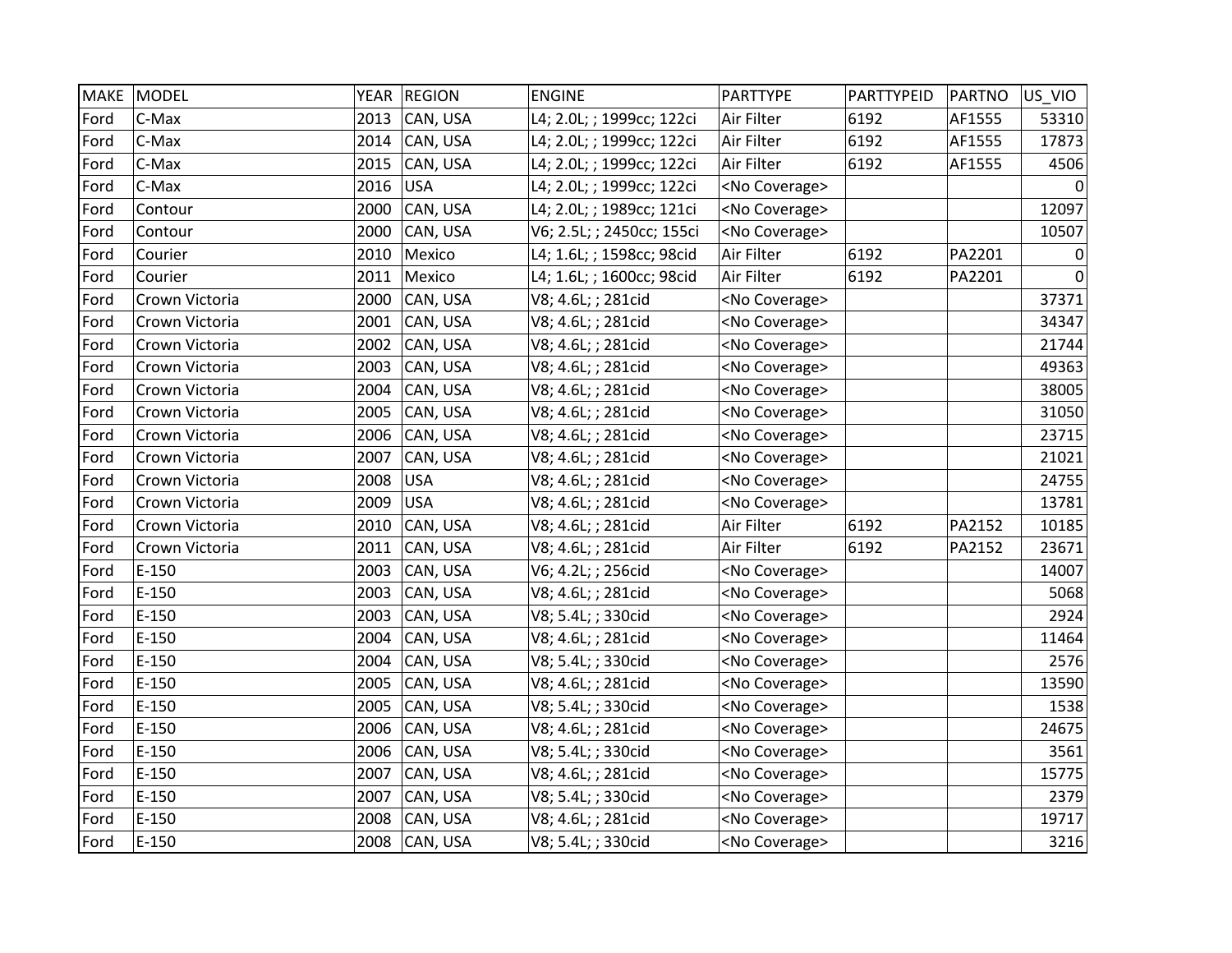| Ford | $E-150$                   | 2009 | CAN, USA | V8; 4.6L; ; 281cid | <no coverage=""></no> |      |        | 8738  |
|------|---------------------------|------|----------|--------------------|-----------------------|------|--------|-------|
| Ford | $E-150$                   | 2009 | CAN, USA | V8; 5.4L; ; 330cid | <no coverage=""></no> |      |        | 1067  |
| Ford | $E-150$                   | 2010 | CAN, USA | V8; 4.6L; ; 281cid | Air Filter            | 6192 | PA4075 | 9772  |
| Ford | $E-150$                   | 2010 | CAN, USA | V8; 5.4L; ; 330cid | Air Filter            | 6192 | PA4075 | 1366  |
| Ford | $E-150$                   | 2011 | CAN, USA | V8; 4.6L; ; 281cid | Air Filter            | 6192 | PA4075 | 15327 |
| Ford | $E-150$                   | 2011 | CAN, USA | V8; 5.4L; ; 330cid | Air Filter            | 6192 | PA4075 | 1798  |
| Ford | $E-150$                   | 2012 | CAN, USA | V8; 4.6L; ; 281cid | Air Filter            | 6192 | PA4075 | 14306 |
| Ford | $E-150$                   | 2012 | CAN, USA | V8; 5.4L; ; 330cid | Air Filter            | 6192 | PA4075 | 2387  |
| Ford | $E-150$                   | 2013 | CAN, USA | V8; 4.6L; ; 281cid | Air Filter            | 6192 | PA4075 | 15348 |
| Ford | $E-150$                   | 2013 | CAN, USA | V8; 5.4L; ; 330cid | Air Filter            | 6192 | PA4075 | 1167  |
| Ford | $E-150$                   | 2014 | CAN, USA | V8; 4.6L; ; 281cid | Air Filter            | 6192 | PA4075 | 12212 |
| Ford | $E-150$                   | 2014 | CAN, USA | V8; 5.4L; ; 330cid | Air Filter            | 6192 | PA4075 | 836   |
| Ford | E-150 Club Wagon          | 2003 | CAN, USA | V6; 4.2L; ; 256cid | <no coverage=""></no> |      |        | 609   |
| Ford | E-150 Club Wagon          | 2003 | CAN, USA | V8; 4.6L; ; 281cid | <no coverage=""></no> |      |        | 1617  |
| Ford | E-150 Club Wagon          | 2003 | CAN, USA | V8; 5.4L; ; 330cid | <no coverage=""></no> |      |        | 3183  |
| Ford | E-150 Club Wagon          | 2004 | CAN, USA | V8; 4.6L; ; 281cid | <no coverage=""></no> |      |        | 1611  |
| Ford | E-150 Club Wagon          | 2004 | CAN, USA | V8; 5.4L; ; 330cid | <no coverage=""></no> |      |        | 2139  |
| Ford | E-150 Club Wagon          | 2005 | CAN, USA | V8; 4.6L; ; 281cid | <no coverage=""></no> |      |        | 963   |
| Ford | E-150 Club Wagon          | 2005 | CAN, USA | V8; 5.4L; ; 330cid | <no coverage=""></no> |      |        | 1557  |
| Ford | E-150 Econoline           | 2000 | CAN, USA | V6; 4.2L; ; 256cid | <no coverage=""></no> |      |        | 14314 |
| Ford | E-150 Econoline           | 2000 | CAN, USA | V8; 4.6L; ; 281cid | <no coverage=""></no> |      |        | 10907 |
| Ford | E-150 Econoline           | 2000 | CAN, USA | V8; 5.4L; ; 330cid | <no coverage=""></no> |      |        | 5902  |
| Ford | E-150 Econoline           | 2001 | CAN, USA | V6; 4.2L; ; 256cid | <no coverage=""></no> |      |        | 13372 |
| Ford | E-150 Econoline           | 2001 | CAN, USA | V8; 4.6L; ; 281cid | <no coverage=""></no> |      |        | 5590  |
| Ford | E-150 Econoline           | 2001 | CAN, USA | V8; 5.4L; ; 330cid | <no coverage=""></no> |      |        | 2687  |
| Ford | E-150 Econoline           | 2002 | CAN, USA | V6; 4.2L; ; 256cid | <no coverage=""></no> |      |        | 15276 |
| Ford | E-150 Econoline           | 2002 | CAN, USA | V8; 4.6L; ; 281cid | <no coverage=""></no> |      |        | 6340  |
| Ford | E-150 Econoline           | 2002 | CAN, USA | V8; 5.4L; ; 330cid | <no coverage=""></no> |      |        | 3965  |
| Ford | E-150 Econoline Club Wago | 2000 | CAN, USA | V6; 4.2L; ; 256cid | <no coverage=""></no> |      |        | 352   |
| Ford | E-150 Econoline Club Wago | 2000 | CAN, USA | V8; 4.6L; ; 281cid | <no coverage=""></no> |      |        | 1308  |
| Ford | E-150 Econoline Club Wago | 2000 | CAN, USA | V8; 5.4L; ; 330cid | <no coverage=""></no> |      |        | 1488  |
| Ford | E-150 Econoline Club Wago | 2001 | CAN, USA | V6; 4.2L; ; 256cid | <no coverage=""></no> |      |        | 588   |
| Ford | E-150 Econoline Club Wago | 2001 | CAN, USA | V8; 4.6L; ; 281cid | <no coverage=""></no> |      |        | 1221  |
| Ford | E-150 Econoline Club Wago | 2001 | CAN, USA | V8; 5.4L; ; 330cid | <no coverage=""></no> |      |        | 2394  |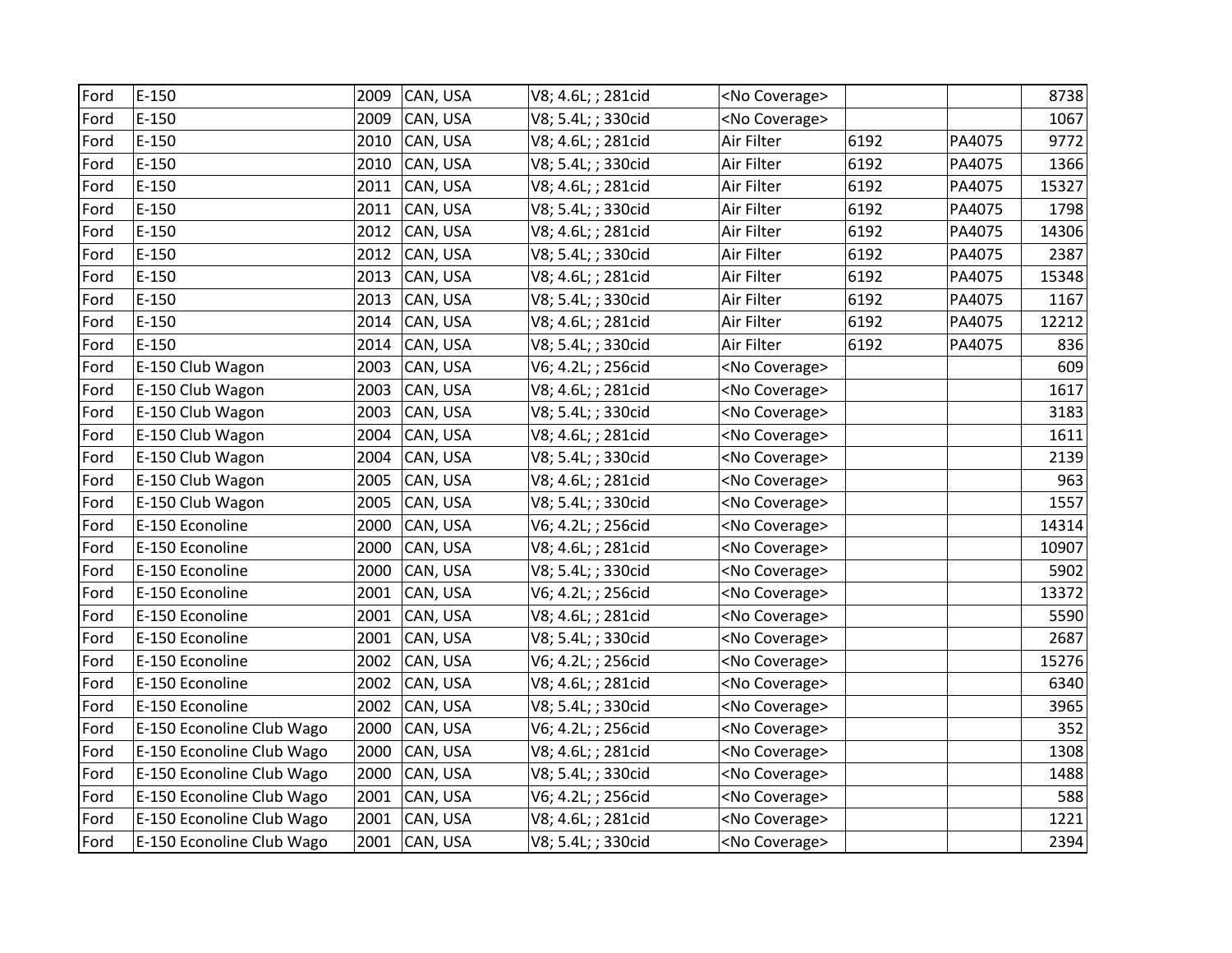| Ford | E-150 Econoline Club Wago | 2002 | CAN, USA      | V6; 4.2L; ; 256cid | <no coverage=""></no> |      |        | 534   |
|------|---------------------------|------|---------------|--------------------|-----------------------|------|--------|-------|
| Ford | E-150 Econoline Club Wago | 2002 | CAN, USA      | V8; 4.6L; ; 281cid | <no coverage=""></no> |      |        | 1218  |
| Ford | E-150 Econoline Club Wago | 2002 | CAN, USA      | V8; 5.4L; ; 330cid | <no coverage=""></no> |      |        | 2955  |
| Ford | $E-250$                   | 2003 | CAN, USA      | V6; 4.2L; ; 256cid | <no coverage=""></no> |      |        | 13061 |
| Ford | $E-250$                   | 2003 | CAN, USA      | V8; 4.6L; ; 281cid | <no coverage=""></no> |      |        | 5190  |
| Ford | $E-250$                   | 2003 | CAN, USA      | V8; 5.4L; ; 330cid | <no coverage=""></no> |      |        | 22297 |
| Ford | $E-250$                   | 2004 | CAN, USA      | V8; 4.6L; ; 281cid | <no coverage=""></no> |      |        | 14046 |
| Ford | $E-250$                   | 2004 | CAN, USA      | V8; 5.4L; ; 330cid | <no coverage=""></no> |      |        | 8123  |
| Ford | $E-250$                   | 2005 | CAN, USA      | V8; 4.6L; ; 281cid | <no coverage=""></no> |      |        | 15163 |
| Ford | $E-250$                   | 2005 | CAN, USA      | V8; 5.4L; ; 330cid | <no coverage=""></no> |      |        | 15473 |
| Ford | $E-250$                   | 2006 | CAN, USA      | V8; 4.6L; ; 281cid | <no coverage=""></no> |      |        | 33228 |
| Ford | $E-250$                   | 2006 | CAN, USA      | V8; 5.4L; ; 330cid | <no coverage=""></no> |      |        | 26188 |
| Ford | $E-250$                   | 2007 | CAN, USA      | V8; 4.6L; ; 281cid | <no coverage=""></no> |      |        | 20017 |
| Ford | $E-250$                   | 2007 | CAN, USA      | V8; 5.4L; ; 330cid | <no coverage=""></no> |      |        | 12170 |
| Ford | $E-250$                   | 2008 | CAN, USA      | V8; 4.6L; ; 281cid | <no coverage=""></no> |      |        | 22062 |
| Ford | $E-250$                   | 2008 | CAN, USA      | V8; 5.4L; ; 330cid | <no coverage=""></no> |      |        | 11928 |
| Ford | $E-250$                   | 2009 | CAN, USA      | V8; 4.6L; ; 281cid | <no coverage=""></no> |      |        | 11656 |
| Ford | $E-250$                   | 2009 | CAN, USA      | V8; 5.4L; ; 330cid | <no coverage=""></no> |      |        | 5233  |
| Ford | $E-250$                   | 2010 | CAN, USA      | V8; 4.6L; ; 281cid | Air Filter            | 6192 | PA4075 | 12076 |
| Ford | $E-250$                   | 2010 | CAN, USA      | V8; 5.4L; ; 330cid | Air Filter            | 6192 | PA4075 | 6351  |
| Ford | $E-250$                   | 2011 | CAN, USA      | V8; 4.6L; ; 281cid | Air Filter            | 6192 | PA4075 | 20102 |
| Ford | $E-250$                   | 2011 | CAN, USA      | V8; 5.4L; ; 330cid | Air Filter            | 6192 | PA4075 | 10740 |
| Ford | $E-250$                   | 2012 | CAN, USA      | V8; 4.6L; ; 281cid | Air Filter            | 6192 | PA4075 | 22312 |
| Ford | $E-250$                   | 2012 | CAN, USA      | V8; 5.4L; ; 330cid | Air Filter            | 6192 | PA4075 | 7318  |
| Ford | $E-250$                   | 2013 | CAN, USA      | V8; 4.6L; ; 281cid | Air Filter            | 6192 | PA4075 | 26682 |
| Ford | $E-250$                   | 2013 | CAN, USA      | V8; 5.4L; ; 330cid | Air Filter            | 6192 | PA4075 | 7171  |
| Ford | $E-250$                   | 2014 | CAN, USA      | V8; 4.6L; ; 281cid | Air Filter            | 6192 | PA4075 | 22324 |
| Ford | $E-250$                   | 2014 | CAN, USA      | V8; 5.4L; ; 330cid | Air Filter            | 6192 | PA4075 | 6240  |
| Ford | E-250 Econoline           | 2000 | CAN, USA      | V6; 4.2L; ; 256cid | <no coverage=""></no> |      |        | 13041 |
| Ford | E-250 Econoline           | 2000 | CAN, USA      | V8; 5.4L; ; 330cid | <no coverage=""></no> |      |        | 19845 |
| Ford | E-250 Econoline           | 2001 | CAN, USA      | V6; 4.2L; ; 256cid | <no coverage=""></no> |      |        | 11182 |
| Ford | E-250 Econoline           | 2001 | CAN, USA      | V8; 5.4L; ; 330cid | <no coverage=""></no> |      |        | 19946 |
| Ford | E-250 Econoline           | 2002 | CAN, USA      | V6; 4.2L; ; 256cid | <no coverage=""></no> |      |        | 10013 |
| Ford | E-250 Econoline           |      | 2002 CAN, USA | V8; 5.4L; ; 330cid | <no coverage=""></no> |      |        | 21548 |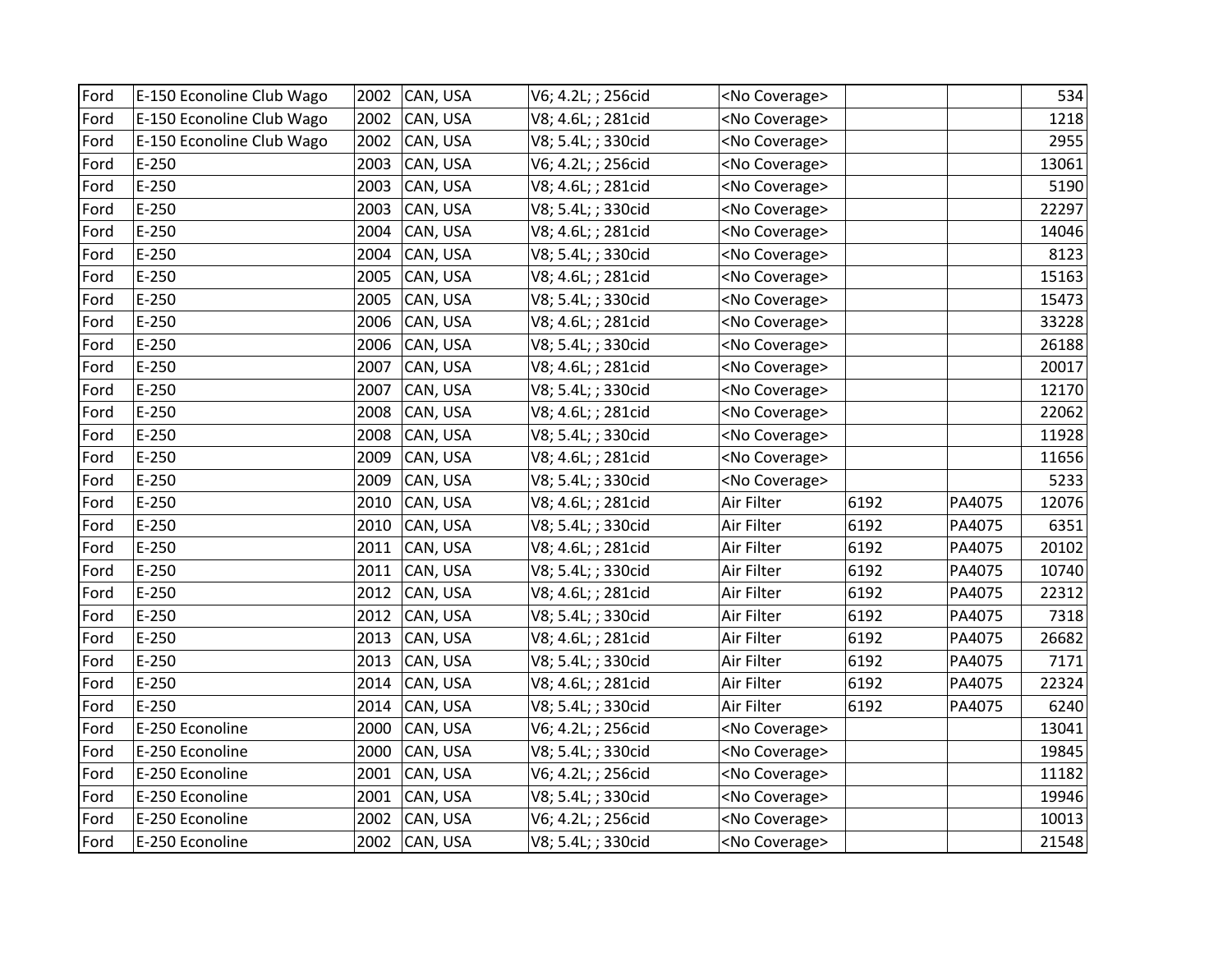| Ford | E-250 Super Duty          | 2004 | CAN, USA      | V8; 5.4L; ; 330cid  | <no coverage=""></no> | 7070  |
|------|---------------------------|------|---------------|---------------------|-----------------------|-------|
| Ford | E-250 Super Duty          | 2005 | CAN, USA      | V8; 5.4L; ; 330cid  | <no coverage=""></no> | 3200  |
| Ford | E-350                     | 2003 | CAN, USA      | V10; 6.8L; ; 415cid | <no coverage=""></no> | 3960  |
| Ford | E-350                     | 2003 | CAN, USA      | V8; 5.4L; ; 330cid  | <no coverage=""></no> | 21102 |
| Ford | E-350                     | 2003 | CAN, USA      | V8; 7.3L; ; 445cid  | <no coverage=""></no> | 7992  |
| Ford | E-350 Club Wagon          | 2003 | CAN, USA      | V10; 6.8L; ; 415cid | <no coverage=""></no> | 2954  |
| Ford | E-350 Club Wagon          | 2003 | CAN, USA      | V8; 5.4L; ; 330cid  | <no coverage=""></no> | 15226 |
| Ford | E-350 Club Wagon          | 2003 | CAN, USA      | V8; 7.3L; ; 445cid  | <no coverage=""></no> | 641   |
| Ford | E-350 Club Wagon          | 2004 | CAN, USA      | V8; 5.4L; ; 330cid  | <no coverage=""></no> | 11877 |
| Ford | E-350 Club Wagon          | 2004 | CAN, USA      | V8; 6.0L; ; 363cid  | <no coverage=""></no> | 322   |
| Ford | E-350 Club Wagon          | 2005 | CAN, USA      | V10; 6.8L; ; 415cid | <no coverage=""></no> | 2700  |
| Ford | E-350 Club Wagon          | 2005 | CAN, USA      | V8; 5.4L; ; 330cid  | <no coverage=""></no> | 8654  |
| Ford | E-350 Club Wagon          | 2005 | CAN, USA      | V8; 6.0L; ; 363cid  | <no coverage=""></no> | 588   |
| Ford | E-350 Econoline           | 2000 | CAN, USA      | V10; 6.8L; ; 415cid | <no coverage=""></no> | 7453  |
| Ford | E-350 Econoline           | 2000 | CAN, USA      | V8; 5.4L; ; 330cid  | <no coverage=""></no> | 7944  |
| Ford | E-350 Econoline           | 2000 | CAN, USA      | V8; 7.3L; ; 445cid  | <no coverage=""></no> | 2173  |
| Ford | E-350 Econoline           | 2001 | CAN, USA      | V10; 6.8L; ; 415cid | <no coverage=""></no> | 3488  |
| Ford | E-350 Econoline           | 2001 | CAN, USA      | V8; 5.4L; ; 330cid  | <no coverage=""></no> | 13803 |
| Ford | E-350 Econoline           | 2001 | CAN, USA      | V8; 7.3L; ; 445cid  | <no coverage=""></no> | 4931  |
| Ford | E-350 Econoline           | 2002 | CAN, USA      | V10; 6.8L; ; 415cid | <no coverage=""></no> | 3870  |
| Ford | E-350 Econoline           | 2002 | CAN, USA      | V8; 5.4L; ; 330cid  | <no coverage=""></no> | 20059 |
| Ford | E-350 Econoline           | 2002 | CAN, USA      | V8; 7.3L; ; 445cid  | <no coverage=""></no> | 5594  |
| Ford | E-350 Econoline Club Wago | 2000 | CAN, USA      | V10; 6.8L; ; 415cid | <no coverage=""></no> | 1465  |
| Ford | E-350 Econoline Club Wago | 2000 | CAN, USA      | V8; 5.4L; ; 330cid  | <no coverage=""></no> | 18026 |
| Ford | E-350 Econoline Club Wago | 2000 | CAN, USA      | V8; 7.3L; ; 445cid  | <no coverage=""></no> | 3672  |
| Ford | E-350 Econoline Club Wago | 2001 | CAN, USA      | V10; 6.8L; ; 415cid | <no coverage=""></no> | 4055  |
| Ford | E-350 Econoline Club Wago | 2001 | CAN, USA      | V8; 5.4L; ; 330cid  | <no coverage=""></no> | 12176 |
| Ford | E-350 Econoline Club Wago | 2001 | CAN, USA      | V8; 7.3L; ; 445cid  | <no coverage=""></no> | 703   |
| Ford | E-350 Econoline Club Wago | 2002 | CAN, USA      | V10; 6.8L; ; 415cid | <no coverage=""></no> | 2781  |
| Ford | E-350 Econoline Club Wago | 2002 | CAN, USA      | V8; 5.4L; ; 330cid  | <no coverage=""></no> | 10580 |
| Ford | E-350 Econoline Club Wago | 2002 | CAN, USA      | V8; 7.3L; ; 445cid  | <no coverage=""></no> | 533   |
| Ford | E-350 Super Duty          | 2004 | CAN, USA      | V10; 6.8L; ; 415cid | <no coverage=""></no> | 3102  |
| Ford | E-350 Super Duty          | 2004 | CAN, USA      | V8; 5.4L; ; 330cid  | <no coverage=""></no> | 20559 |
| Ford | E-350 Super Duty          |      | 2004 CAN, USA | V8; 6.0L; ; 363cid  | <no coverage=""></no> | 5141  |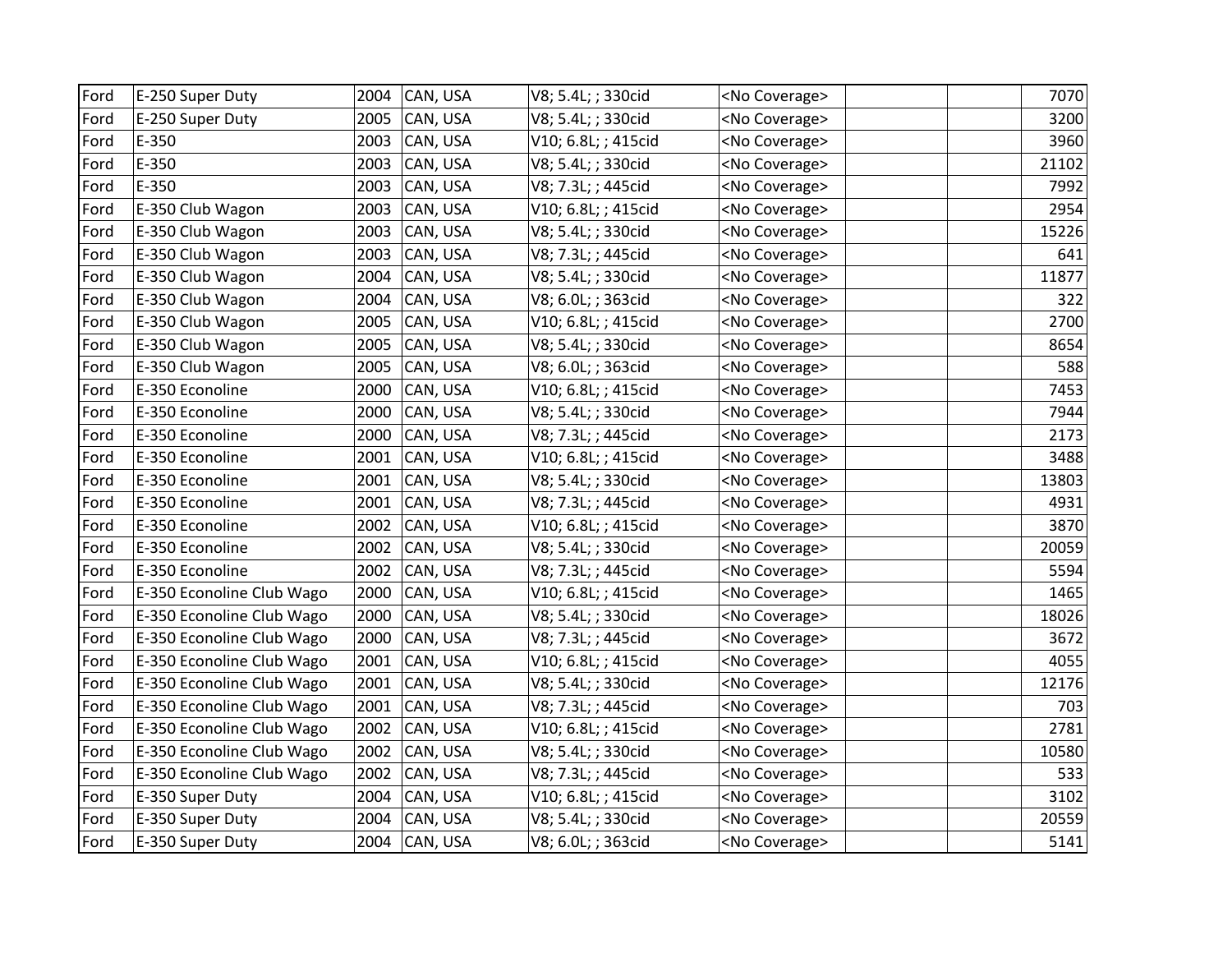| Ford | E-350 Super Duty          | 2005 | CAN, USA | V10; 6.8L; ; 415cid | <no coverage=""></no> |      |        | 3710        |
|------|---------------------------|------|----------|---------------------|-----------------------|------|--------|-------------|
| Ford | E-350 Super Duty          | 2005 | CAN, USA | V8; 5.4L; ; 330cid  | <no coverage=""></no> |      |        | 13301       |
| Ford | E-350 Super Duty          | 2005 | CAN, USA | V8; 6.0L; ; 363cid  | <no coverage=""></no> |      |        | 6947        |
| Ford | E-350 Super Duty          | 2006 | CAN, USA | V10; 6.8L; ; 415cid | <no coverage=""></no> |      |        | 3824        |
| Ford | E-350 Super Duty          | 2006 | CAN, USA | V8; 5.4L; ; 330cid  | <no coverage=""></no> |      |        | 65484       |
| Ford | E-350 Super Duty          | 2006 | CAN, USA | V8; 6.0L; ; 363cid  | <no coverage=""></no> |      |        | 10315       |
| Ford | E-350 Super Duty          | 2007 | CAN, USA | V10; 6.8L; ; 415cid | <no coverage=""></no> |      |        | 1596        |
| Ford | E-350 Super Duty          | 2007 | CAN, USA | V8; 5.4L; ; 330cid  | <no coverage=""></no> |      |        | 35101       |
| Ford | E-350 Super Duty          | 2007 | CAN, USA | V8; 6.0L; ; 363cid  | <no coverage=""></no> |      |        | 3365        |
| Ford | E-350 Super Duty          | 2008 | CAN, USA | V10; 6.8L; ; 415cid | <no coverage=""></no> |      |        | 1493        |
| Ford | E-350 Super Duty          | 2008 | CAN, USA | V8; 5.4L; ; 330cid  | <no coverage=""></no> |      |        | 35956       |
| Ford | E-350 Super Duty          | 2008 | CAN, USA | V8; 6.0L; ; 363cid  | <no coverage=""></no> |      |        | 3198        |
| Ford | E-350 Super Duty          | 2009 | CAN, USA | V10; 6.8L; ; 415cid | <no coverage=""></no> |      |        | 785         |
| Ford | E-350 Super Duty          | 2009 | CAN, USA | V8; 5.4L; ; 330cid  | <no coverage=""></no> |      |        | 23229       |
| Ford | E-350 Super Duty          | 2009 | CAN, USA | V8; 6.0L; ; 363cid  | <no coverage=""></no> |      |        | 1909        |
| Ford | E-350 Super Duty          | 2010 | CAN, USA | V10; 6.8L; ; 415cid | Air Filter            | 6192 | PA4075 | 2739        |
| Ford | E-350 Super Duty          | 2010 | CAN, USA | V8; 5.4L; ; 330cid  | Air Filter            | 6192 | PA4075 | 26988       |
| Ford | E-350 Super Duty          | 2010 | CAN, USA | V8; 6.0L; ; 363cid  | Air Filter            | 6192 | PA4171 | 1821        |
| Ford | E-350 Super Duty          | 2011 | CAN, USA | V10; 6.8L; ; 415cid | Air Filter            | 6192 | PA4075 | 4439        |
| Ford | E-350 Super Duty          | 2011 | CAN, USA | V8; 5.4L; ; 330cid  | Air Filter            | 6192 | PA4075 | 39786       |
| Ford | E-350 Super Duty          | 2012 | CAN, USA | V10; 6.8L; ; 415cid | Air Filter            | 6192 | PA4075 | 5562        |
| Ford | E-350 Super Duty          | 2012 | CAN, USA | V8; 5.4L; ; 330cid  | Air Filter            | 6192 | PA4075 | 38550       |
| Ford | E-350 Super Duty          | 2013 | CAN, USA | V10; 6.8L; ; 415cid | Air Filter            | 6192 | PA4075 | 1968        |
| Ford | E-350 Super Duty          | 2013 | CAN, USA | V8; 5.4L; ; 330cid  | Air Filter            | 6192 | PA4075 | 29776       |
| Ford | E-350 Super Duty          | 2014 | CAN, USA | V10; 6.8L; ; 415cid | Air Filter            | 6192 | PA4075 | 5718        |
| Ford | E-350 Super Duty          | 2014 | CAN, USA | V8; 5.4L; ; 330cid  | Air Filter            | 6192 | PA4075 | 37631       |
| Ford | E-350 Super Duty          | 2015 | CAN, USA | V10; 6.8L; ; 415cid | Air Filter            | 6192 | PA4075 | 0           |
| Ford | E-350 Super Duty          | 2015 | CAN, USA | V8; 5.4L; ; 330cid  | Air Filter            | 6192 | PA4075 | 0           |
| Ford | E-450 Econoline Super Dut | 2000 | CAN, USA | V10; 6.8L; ; 415cid | <no coverage=""></no> |      |        | $\pmb{0}$   |
| Ford | E-450 Econoline Super Dut | 2000 | CAN, USA | V8; 5.4L; ; 330cid  | <no coverage=""></no> |      |        | $\pmb{0}$   |
| Ford | E-450 Econoline Super Dut | 2000 | CAN, USA | V8; 7.3L; ; 445cid  | <no coverage=""></no> |      |        | $\pmb{0}$   |
| Ford | E-450 Econoline Super Dut | 2001 | CAN, USA | V10; 6.8L; ; 415cid | <no coverage=""></no> |      |        | $\mathbf 0$ |
| Ford | E-450 Econoline Super Dut | 2001 | CAN, USA | V8; 5.4L; ; 330cid  | <no coverage=""></no> |      |        | $\mathbf 0$ |
| Ford | E-450 Econoline Super Dut | 2001 | CAN, USA | V8; 7.3L; ; 445cid  | <no coverage=""></no> |      |        | $\pmb{0}$   |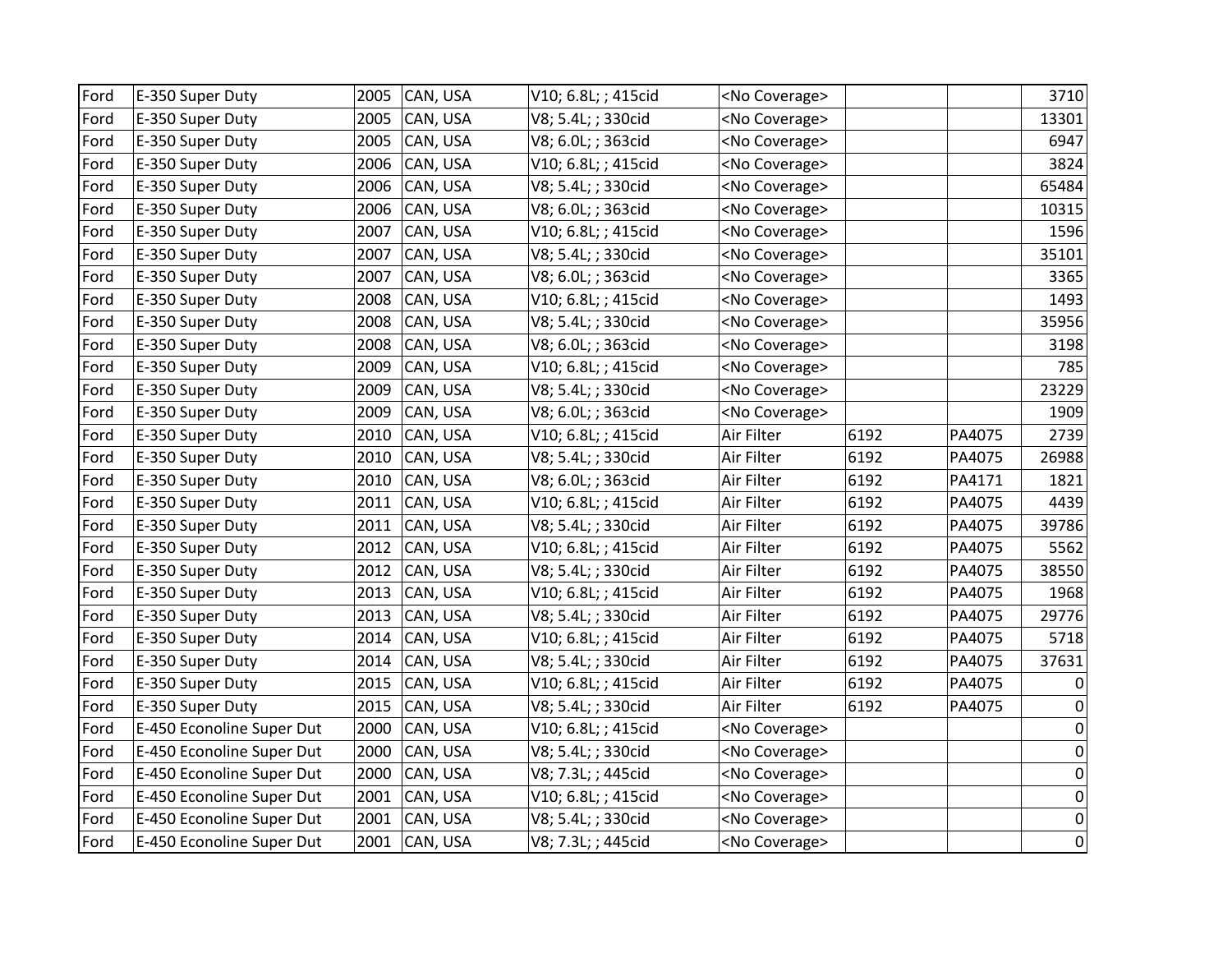| Ford | E-450 Econoline Super Dut | 2002 | CAN, USA      | V10; 6.8L; ; 415cid | <no coverage=""></no> |      |        | 0           |
|------|---------------------------|------|---------------|---------------------|-----------------------|------|--------|-------------|
| Ford | E-450 Econoline Super Dut | 2002 | CAN, USA      | V8; 5.4L; ; 330cid  | <no coverage=""></no> |      |        | 112         |
| Ford | E-450 Econoline Super Dut | 2002 | CAN, USA      | V8; 7.3L; ; 445cid  | <no coverage=""></no> |      |        | $\mathbf 0$ |
| Ford | E-450 Super Duty          | 2003 | CAN, USA      | V10; 6.8L; ; 415cid | <no coverage=""></no> |      |        | $\mathbf 0$ |
| Ford | E-450 Super Duty          | 2003 | CAN, USA      | V8; 5.4L; ; 330cid  | <no coverage=""></no> |      |        | 0           |
| Ford | E-450 Super Duty          | 2003 | CAN, USA      | V8; 7.3L; ; 445cid  | <no coverage=""></no> |      |        | 0           |
| Ford | E-450 Super Duty          | 2004 | CAN, USA      | V10; 6.8L; ; 415cid | <no coverage=""></no> |      |        | $\Omega$    |
| Ford | E-450 Super Duty          | 2004 | CAN, USA      | V8; 5.4L; ; 330cid  | <no coverage=""></no> |      |        | $\Omega$    |
| Ford | E-450 Super Duty          | 2004 | CAN, USA      | V8; 6.0L; ; 363cid  | <no coverage=""></no> |      |        | 0           |
| Ford | E-450 Super Duty          | 2005 | CAN, USA      | V10; 6.8L; ; 415cid | <no coverage=""></no> |      |        | $\mathbf 0$ |
| Ford | E-450 Super Duty          | 2005 | CAN, USA      | V8; 6.0L; ; 363cid  | <no coverage=""></no> |      |        | 0           |
| Ford | E-450 Super Duty          | 2006 | CAN, USA      | V10; 6.8L; ; 415cid | <no coverage=""></no> |      |        | 0           |
| Ford | E-450 Super Duty          | 2006 | CAN, USA      | V8; 5.4L; ; 330cid  | <no coverage=""></no> |      |        | 0           |
| Ford | E-450 Super Duty          | 2006 | CAN, USA      | V8; 6.0L; ; 363cid  | <no coverage=""></no> |      |        | 0           |
| Ford | E-450 Super Duty          | 2007 | CAN, USA      | V10; 6.8L; ; 415cid | <no coverage=""></no> |      |        | 0           |
| Ford | E-450 Super Duty          | 2007 | CAN, USA      | V8; 5.4L; ; 330cid  | <no coverage=""></no> |      |        | 0           |
| Ford | E-450 Super Duty          | 2007 | CAN, USA      | V8; 6.0L; ; 363cid  | <no coverage=""></no> |      |        | 0           |
| Ford | E-450 Super Duty          | 2008 | CAN, USA      | V10; 6.8L; ; 415cid | <no coverage=""></no> |      |        | $\Omega$    |
| Ford | E-450 Super Duty          | 2008 | CAN, USA      | V8; 5.4L; ; 330cid  | <no coverage=""></no> |      |        | 0           |
| Ford | E-450 Super Duty          | 2008 | CAN, USA      | V8; 6.0L; ; 363cid  | <no coverage=""></no> |      |        | 0           |
| Ford | E-450 Super Duty          | 2009 | <b>USA</b>    | V10; 6.8L; ; 415cid | <no coverage=""></no> |      |        | $\mathbf 0$ |
| Ford | E-450 Super Duty          | 2009 | <b>USA</b>    | V8; 5.4L; ; 330cid  | <no coverage=""></no> |      |        | $\mathbf 0$ |
| Ford | E-450 Super Duty          | 2009 | <b>USA</b>    | V8; 6.0L; ; 363cid  | <no coverage=""></no> |      |        | 0           |
| Ford | E-450 Super Duty          | 2010 | CAN, USA      | V10; 6.8L; ; 415cid | Air Filter            | 6192 | PA4075 | 0           |
| Ford | E-450 Super Duty          | 2010 | CAN, USA      | V8; 5.4L; ; 330cid  | Air Filter            | 6192 | PA4075 | $\mathbf 0$ |
| Ford | E-450 Super Duty          | 2010 | CAN, USA      | V8; 6.0L; ; 363cid  | Air Filter            | 6192 | PA4171 | $\mathbf 0$ |
| Ford | E-450 Super Duty          | 2011 | CAN, USA      | V10; 6.8L; ; 415cid | Air Filter            | 6192 | PA4075 | $\mathbf 0$ |
| Ford | E-450 Super Duty          | 2011 | CAN, USA      | V8; 5.4L; ; 330cid  | Air Filter            | 6192 | PA4075 | 0           |
| Ford | E-450 Super Duty          | 2012 | CAN, USA      | V10; 6.8L; ; 415cid | Air Filter            | 6192 | PA4075 | $\mathbf 0$ |
| Ford | E-450 Super Duty          | 2012 | CAN, USA      | V8; 5.4L; ; 330cid  | Air Filter            | 6192 | PA4075 | $\mathbf 0$ |
| Ford | E-450 Super Duty          | 2013 | CAN, USA      | V10; 6.8L; ; 415cid | Air Filter            | 6192 | PA4075 | 0           |
| Ford | E-450 Super Duty          | 2013 | CAN, USA      | V8; 5.4L; ; 330cid  | Air Filter            | 6192 | PA4075 | 0           |
| Ford | E-450 Super Duty          | 2014 | CAN, USA      | V10; 6.8L; ; 415cid | Air Filter            | 6192 | PA4075 | $\mathbf 0$ |
| Ford | E-450 Super Duty          |      | 2014 CAN, USA | V8; 5.4L; ; 330cid  | Air Filter            | 6192 | PA4075 | $\pmb{0}$   |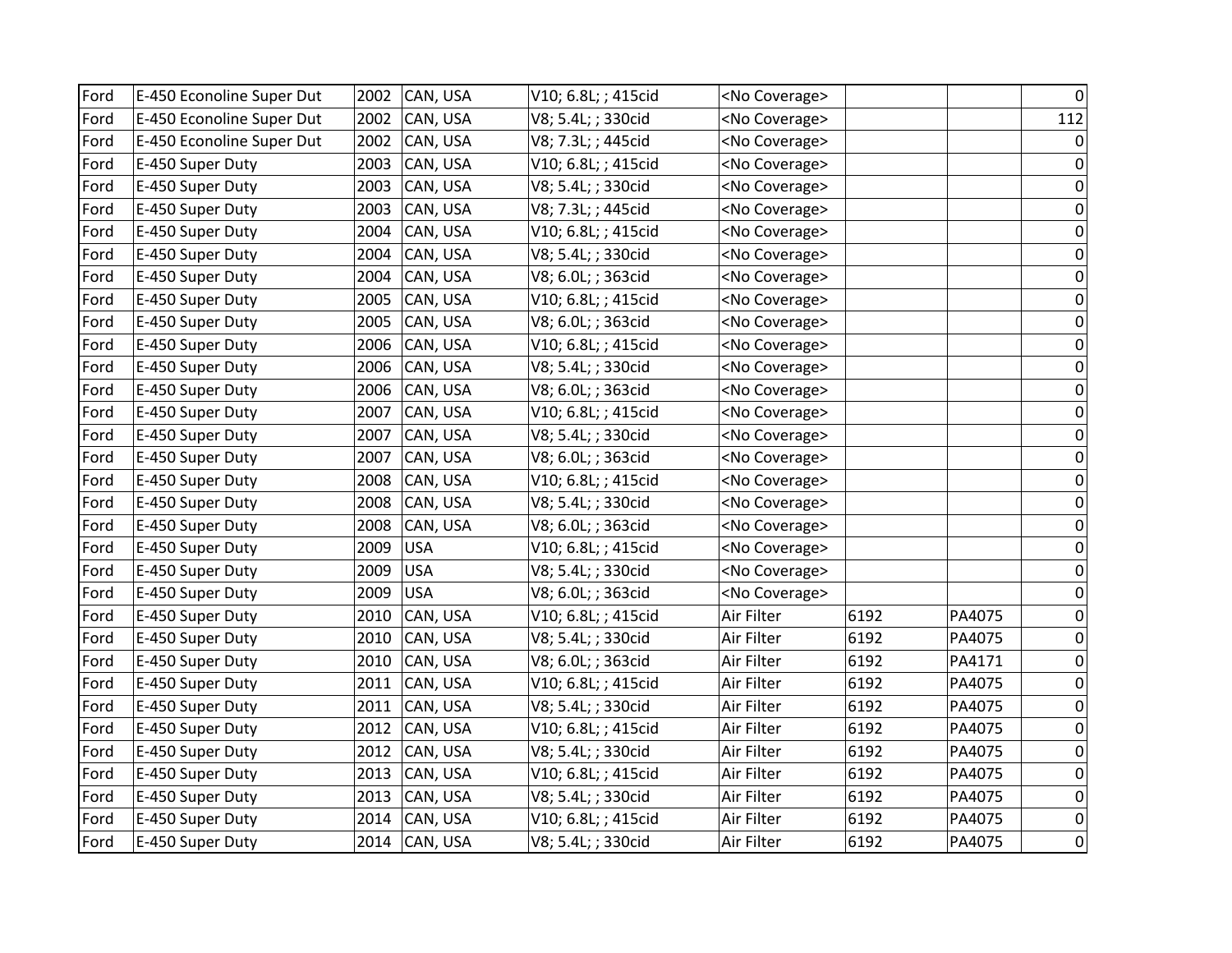| Ford | E-450 Super Duty          | 2015 | CAN, USA      | V10; 6.8L; ; 415cid       | Air Filter            | 6192 | PA4075 | 0           |
|------|---------------------------|------|---------------|---------------------------|-----------------------|------|--------|-------------|
| Ford | E-450 Super Duty          | 2015 | CAN, USA      | V8; 5.4L; ; 330cid        | Air Filter            | 6192 | PA4075 | $\mathbf 0$ |
| Ford | E-550 Econoline Super Dut | 2002 | CAN, USA      | V10; 6.8L; ; 415cid       | <no coverage=""></no> |      |        | $\pmb{0}$   |
| Ford | E-550 Econoline Super Dut | 2002 | CAN, USA      | V8; 7.3L; ; 445cid        | <no coverage=""></no> |      |        | 0           |
| Ford | E-550 Super Duty          | 2003 | CAN, USA      | V10; 6.8L; ; 415cid       | <no coverage=""></no> |      |        | $\mathbf 0$ |
| Ford | E-550 Super Duty          | 2003 | CAN, USA      | V8; 7.3L; ; 445cid        | <no coverage=""></no> |      |        | $\mathbf 0$ |
| Ford | Edge                      | 2007 | CAN, MEX, USA | V6; 3.5L; ; 3496cc; 213ci | <no coverage=""></no> |      |        | 113063      |
| Ford | Edge                      | 2008 | CAN, MEX, USA | V6; 3.5L; ; 3496cc; 213ci | <no coverage=""></no> |      |        | 121336      |
| Ford | Edge                      | 2009 | CAN, USA      | V6; 3.5L; ; 3496cc; 213ci | <no coverage=""></no> |      |        | 43013       |
| Ford | Edge                      | 2010 | CAN, MEX, USA | V6; 3.5L; ; 3496cc; 213ci | Air Filter            | 6192 | PA4321 | 115078      |
| Ford | Edge                      | 2011 | CAN, MEX, USA | V6; 3.5L; ; 3496cc; 213ci | Air Filter            | 6192 | PA4321 | 123601      |
| Ford | Edge                      | 2011 | CAN, MEX, USA | V6; 3.7L; ; 3726cc; 227ci | Air Filter            | 6192 | PA4321 | 5580        |
| Ford | Edge                      | 2012 | CAN, MEX, USA | L4; 2.0L; ; 1999cc; 122ci | Air Filter            | 6192 | PA4321 | 12101       |
| Ford | Edge                      | 2012 | CAN, MEX, USA | V6; 3.5L; ; 3496cc; 213ci | Air Filter            | 6192 | PA4321 | 58201       |
| Ford | Edge                      | 2012 | CAN, MEX, USA | V6; 3.7L; ; 3726cc; 227ci | Air Filter            | 6192 | PA4321 | 3058        |
| Ford | Edge                      | 2013 | CAN, MEX, USA | L4; 2.0L; ; 1999cc; 122ci | Air Filter            | 6192 | PA4321 | 17849       |
| Ford | Edge                      | 2013 | CAN, MEX, USA | V6; 3.5L; ; 3496cc; 213ci | Air Filter            | 6192 | PA4321 | 196844      |
| Ford | Edge                      | 2013 | CAN, MEX, USA | V6; 3.7L; ; 3726cc; 227ci | Air Filter            | 6192 | PA4321 | 10433       |
| Ford | Edge                      | 2014 | CAN, MEX, USA | L4; 2.0L; ; 1999cc; 122ci | Air Filter            | 6192 | PA4321 | 2713        |
| Ford | Edge                      | 2014 | CAN, MEX, USA | V6; 3.5L; ; 3496cc; 213ci | Air Filter            | 6192 | PA4321 | 99653       |
| Ford | Edge                      | 2014 | CAN, MEX, USA | V6; 3.7L; ; 3726cc; 227ci | Air Filter            | 6192 | PA4321 | 6257        |
| Ford | Edge                      | 2015 | CAN, MEX, USA | L4; 2.0L; ; 1999cc; 122ci | Air Filter            | 6192 | PA4321 | 2552        |
| Ford | Edge                      | 2015 | CAN, MEX, USA | V6; 2.7L; ; 164cid        | Air Filter            | 6192 | PA4321 | 175         |
| Ford | Edge                      | 2015 | CAN, MEX, USA | V6; 3.5L; ; 3496cc; 213ci | Air Filter            | 6192 | PA4321 | 1988        |
| Ford | Edge                      | 2016 | <b>USA</b>    | L4; 2.0L; ; 1999cc; 122ci | Air Filter            | 6192 | PA4321 | $\mathbf 0$ |
| Ford | Edge                      | 2016 | <b>USA</b>    | V6; 2.7L; ; 164cid        | Air Filter            | 6192 | PA4471 | $\mathbf 0$ |
| Ford | Edge                      | 2016 | <b>USA</b>    | V6; 3.5L; ; 3496cc; 213ci | <no coverage=""></no> |      |        | $\mathbf 0$ |
| Ford | Escape                    | 2001 | CAN, USA      | L4; 2.0L; ; 1989cc; 121ci | <no coverage=""></no> |      |        | 7257        |
| Ford | Escape                    | 2001 | CAN, USA      | V6; 3.0L; ; 182cid        | <no coverage=""></no> |      |        | 99241       |
| Ford | Escape                    | 2002 | CAN, USA      | L4; 2.0L; ; 1989cc; 121ci | <no coverage=""></no> |      |        | 4315        |
| Ford | Escape                    | 2002 | CAN, USA      | V6; 3.0L; ; 182cid        | <no coverage=""></no> |      |        | 116726      |
| Ford | Escape                    | 2003 | CAN, USA      | L4; 2.0L; ; 1989cc; 121ci | <no coverage=""></no> |      |        | 1871        |
| Ford | Escape                    | 2003 | CAN, USA      | V6; 3.0L; ; 182cid        | <no coverage=""></no> |      |        | 119597      |
| Ford | Escape                    | 2004 | CAN, USA      | L4; 2.0L; ; 1989cc; 121ci | <no coverage=""></no> |      |        | 1119        |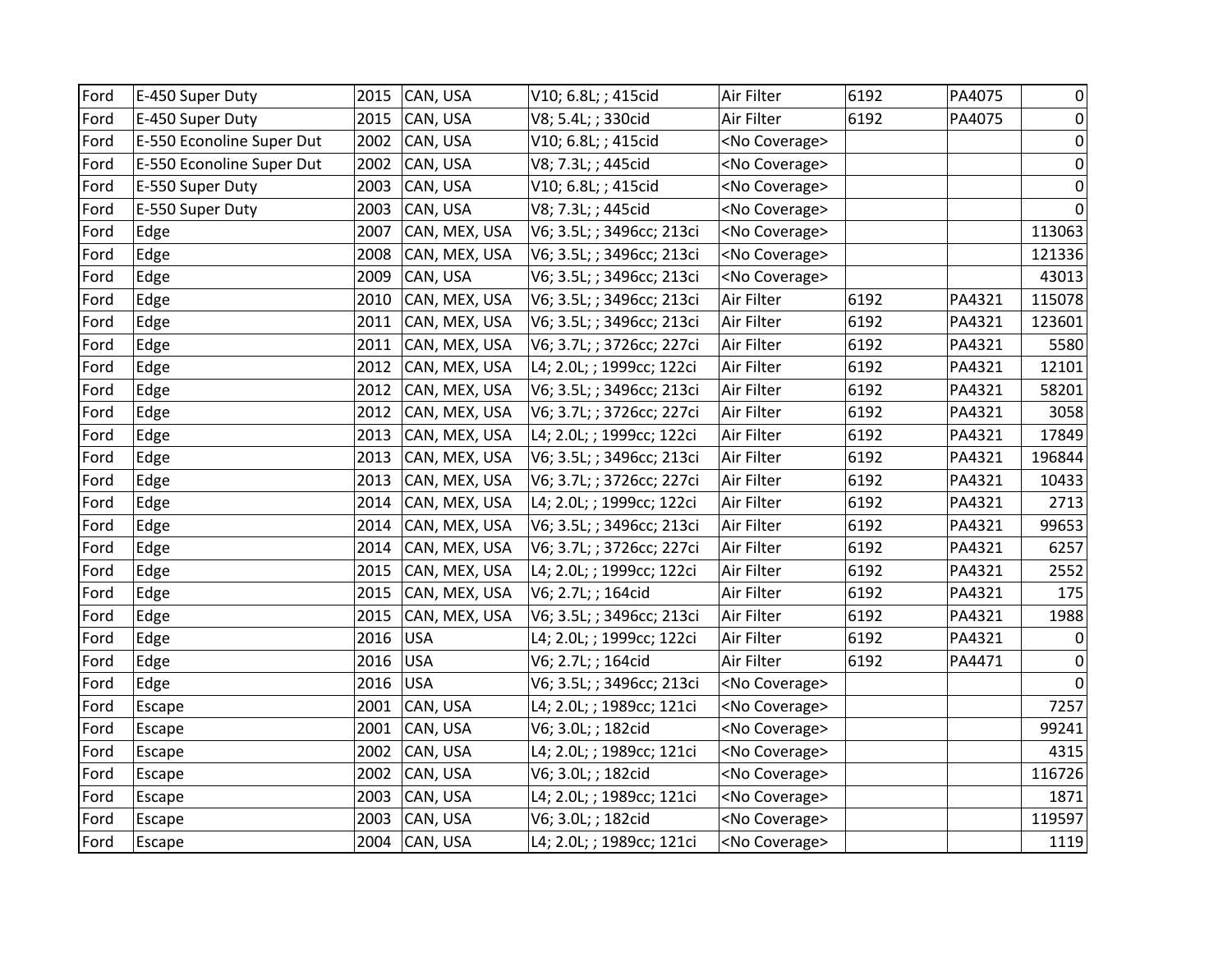| Ford | Escape    | 2004 | CAN, USA      | V6; 3.0L; ; 182cid        | <no coverage=""></no> |      |        | 87285    |
|------|-----------|------|---------------|---------------------------|-----------------------|------|--------|----------|
| Ford | Escape    | 2005 | CAN, USA      | L4; 2.3L; ; 140cid        | <no coverage=""></no> |      |        | 51200    |
| Ford | Escape    | 2005 | CAN, USA      | V6; 3.0L; ; 182cid        | <no coverage=""></no> |      |        | 154391   |
| Ford | Escape    | 2006 | CAN, USA      | L4; 2.3L; ; 140cid        | <no coverage=""></no> |      |        | 48148    |
| Ford | Escape    | 2006 | CAN, MEX, USA | V6; 3.0L; ; 183cid        | <no coverage=""></no> |      |        | 84524    |
| Ford | Escape    | 2007 | CAN, USA      | L4; 2.3L; ; 140cid        | <no coverage=""></no> |      |        | 42055    |
| Ford | Escape    | 2007 | CAN, MEX, USA | V6; 3.0L; ; 183cid        | <no coverage=""></no> |      |        | 55149    |
| Ford | Escape    | 2008 | CAN, USA      | L4; 2.3L; ; 140cid        | <no coverage=""></no> |      |        | 85851    |
| Ford | Escape    | 2008 | CAN, MEX, USA | V6; 3.0L; ; 183cid        | <no coverage=""></no> |      |        | 135370   |
| Ford | Escape    | 2009 | CAN, USA      | L4; 2.5L; ; 2488cc; 152ci | <no coverage=""></no> |      |        | 64443    |
| Ford | Escape    | 2009 | CAN, MEX, USA | V6; 3.0L; ; 183cid        | <no coverage=""></no> |      |        | 71274    |
| Ford | Escape    | 2010 | CAN, MEX, USA | L4; 2.5L; ; 2488cc; 152ci | Air Filter            | 6192 | PA4385 | 97777    |
| Ford | Escape    | 2010 | CAN, MEX, USA | V6; 3.0L; ; 183cid        | Air Filter            | 6192 | RS4445 | 0        |
| Ford | Escape    | 2011 | CAN, MEX, USA | L4; 2.5L; ; 2488cc; 152ci | Air Filter            | 6192 | PA4385 | 97384    |
| Ford | Escape    | 2011 | CAN, MEX, USA | V6; 3.0L; ; 183cid        | Air Filter            | 6192 | RS4445 | 98246    |
| Ford | Escape    | 2012 | CAN, MEX, USA | L4; 2.5L; ; 2488cc; 152ci | Air Filter            | 6192 | PA4385 | 120135   |
| Ford | Escape    | 2012 | CAN, MEX, USA | V6; 3.0L; ; 183cid        | Air Filter            | 6192 | RS4445 | 108170   |
| Ford | Escape    | 2013 | CAN, MEX, USA | L4; 1.6L; ; 1601cc; 98cid | Air Filter            | 6192 | RS4450 | 133680   |
| Ford | Escape    | 2013 | CAN, MEX, USA | L4; 2.0L; ; 1999cc; 122ci | Air Filter            | 6192 | RS4450 | 137863   |
| Ford | Escape    | 2013 | CAN, MEX, USA | L4; 2.5L; ; 2488cc; 152ci | Air Filter            | 6192 | PA4470 | 27846    |
| Ford | Escape    | 2014 | CAN, MEX, USA | L4; 1.6L; ; 1601cc; 98cid | Air Filter            | 6192 | RS4450 | 176828   |
| Ford | Escape    | 2014 | CAN, MEX, USA | L4; 2.0L; ; 1999cc; 122ci | Air Filter            | 6192 | RS4450 | 142827   |
| Ford | Escape    | 2014 | CAN, MEX, USA | L4; 2.5L; ; 2488cc; 152ci | Air Filter            | 6192 | PA4470 | 44539    |
| Ford | Escape    | 2015 | CAN, MEX, USA | L4; 1.6L; ; 1601cc; 98cid | Air Filter            | 6192 | RS4450 | 48597    |
| Ford | Escape    | 2015 | CAN, MEX, USA | L4; 2.0L; ; 1999cc; 122ci | Air Filter            | 6192 | RS4450 | 47517    |
| Ford | Escape    | 2015 | CAN, MEX, USA | L4; 2.5L; ; 2488cc; 152ci | Air Filter            | 6192 | PA4470 | 12654    |
| Ford | Escape    | 2016 | CAN, USA      | L4; 1.6L; ; 1601cc; 98cid | Air Filter            | 6192 | RS4450 | 0        |
| Ford | Escape    | 2016 | CAN, USA      | L4; 2.0L; ; 1999cc; 122ci | Air Filter            | 6192 | RS4450 | 0        |
| Ford | Escape    | 2016 | CAN, USA      | L4; 2.5L; ; 2488cc; 152ci | Air Filter            | 6192 | PA4470 | $\Omega$ |
| Ford | Escort    | 2000 | CAN, USA      | L4; 2.0L; ; 1989cc; 121ci | <no coverage=""></no> |      |        | 37655    |
| Ford | Escort    | 2001 | CAN, MEX, USA | L4; 2.0L; ; 1989cc; 121ci | <no coverage=""></no> |      |        | 37694    |
| Ford | Escort    | 2002 | CAN, USA      | L4; 2.0L; ; 1989cc; 121ci | <no coverage=""></no> |      |        | 42965    |
| Ford | Escort    | 2003 | <b>USA</b>    | L4; 2.0L; ; 1989cc; 121ci | <no coverage=""></no> |      |        | 13576    |
| Ford | Excursion |      | 2000 CAN, USA | V10; 6.8L; ; 415cid       | <no coverage=""></no> |      |        | 33718    |
|      |           |      |               |                           |                       |      |        |          |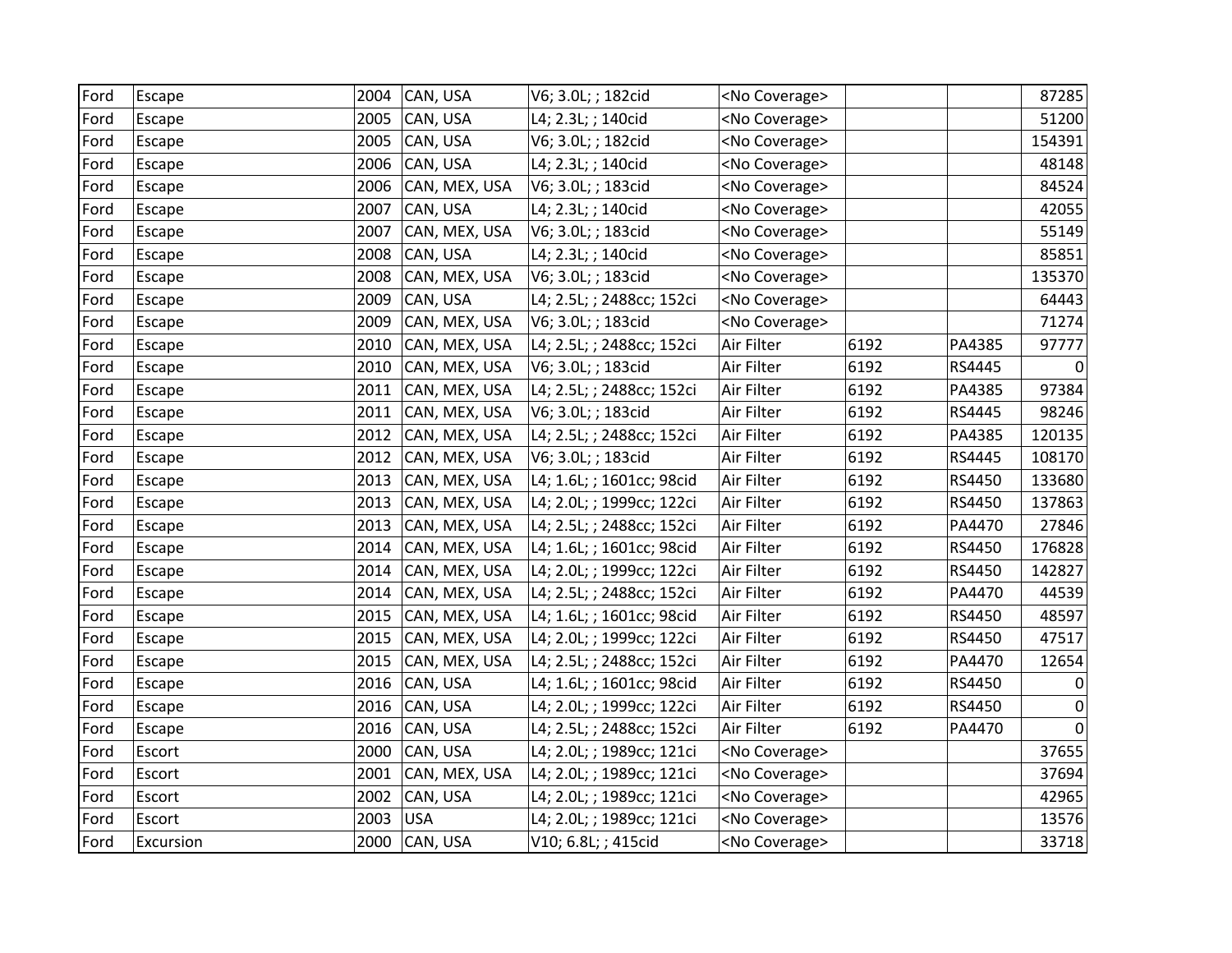| Ford | Excursion  | 2000 | CAN, USA      | V8; 5.4L; ; 330cid  | <no coverage=""></no> |      |        | 6517   |
|------|------------|------|---------------|---------------------|-----------------------|------|--------|--------|
| Ford | Excursion  | 2000 | CAN, USA      | V8; 7.3L; ; 445cid  | <no coverage=""></no> |      |        | 12967  |
| Ford | Excursion  | 2001 | CAN, MEX, USA | V10; 6.8L; ; 415cid | <no coverage=""></no> |      |        | 13971  |
| Ford | Excursion  | 2001 | CAN, USA      | V8; 5.4L; ; 330cid  | <no coverage=""></no> |      |        | 3623   |
| Ford | Excursion  | 2001 | CAN, USA      | V8; 7.3L; ; 445cid  | <no coverage=""></no> |      |        | 11344  |
| Ford | Excursion  | 2002 | CAN, MEX, USA | V10; 6.8L; ; 415cid | <no coverage=""></no> |      |        | 9036   |
| Ford | Excursion  | 2002 | CAN, USA      | V8; 5.4L; ; 330cid  | <no coverage=""></no> |      |        | 2834   |
| Ford | Excursion  | 2002 | CAN, USA      | V8; 7.3L; ; 445cid  | <no coverage=""></no> |      |        | 11007  |
| Ford | Excursion  | 2003 | CAN, MEX, USA | V10; 6.8L; ; 415cid | <no coverage=""></no> |      |        | 8753   |
| Ford | Excursion  | 2003 | CAN, USA      | V8; 5.4L; ; 330cid  | <no coverage=""></no> |      |        | 2751   |
| Ford | Excursion  | 2003 | CAN, USA      | V8; 6.0L; ; 363cid  | <no coverage=""></no> |      |        | 7342   |
| Ford | Excursion  | 2003 | CAN, USA      | V8; 7.3L; ; 445cid  | <no coverage=""></no> |      |        | 4130   |
| Ford | Excursion  | 2004 | CAN, MEX, USA | V10; 6.8L; ; 415cid | <no coverage=""></no> |      |        | 4509   |
| Ford | Excursion  | 2004 | CAN, USA      | V8; 5.4L; ; 330cid  | <no coverage=""></no> |      |        | 3776   |
| Ford | Excursion  | 2004 | CAN, USA      | V8; 6.0L; ; 363cid  | <no coverage=""></no> |      |        | 9640   |
| Ford | Excursion  | 2005 | CAN, MEX, USA | V10; 6.8L; ; 415cid | <no coverage=""></no> |      |        | 6507   |
| Ford | Excursion  | 2005 | CAN, USA      | V8; 5.4L; ; 330cid  | <no coverage=""></no> |      |        | 1496   |
| Ford | Excursion  | 2005 | CAN, USA      | V8; 6.0L; ; 363cid  | <no coverage=""></no> |      |        | 11127  |
| Ford | Expedition | 2000 | CAN, MEX, USA | V8; 4.6L; ; 281cid  | <no coverage=""></no> |      |        | 63131  |
| Ford | Expedition | 2000 | CAN, USA      | V8; 5.4L; ; 330cid  | <no coverage=""></no> |      |        | 105674 |
| Ford | Expedition | 2001 | CAN, MEX, USA | V8; 4.6L; ; 281cid  | <no coverage=""></no> |      |        | 50194  |
| Ford | Expedition | 2001 | CAN, USA      | V8; 5.4L; ; 330cid  | <no coverage=""></no> |      |        | 81030  |
| Ford | Expedition | 2002 | CAN, MEX, USA | V8; 4.6L; ; 281cid  | <no coverage=""></no> |      |        | 28047  |
| Ford | Expedition | 2002 | CAN, USA      | V8; 5.4L; ; 330cid  | <no coverage=""></no> |      |        | 47146  |
| Ford | Expedition | 2003 | CAN, MEX, USA | V8; 4.6L; ; 281cid  | <no coverage=""></no> |      |        | 72915  |
| Ford | Expedition | 2003 | CAN, USA      | V8; 5.4L; ; 330cid  | <no coverage=""></no> |      |        | 132817 |
| Ford | Expedition | 2004 | CAN, MEX, USA | V8; 4.6L; ; 281cid  | <no coverage=""></no> |      |        | 48936  |
| Ford | Expedition | 2004 | CAN, USA      | V8; 5.4L; ; 330cid  | <no coverage=""></no> |      |        | 109342 |
| Ford | Expedition | 2005 | CAN, USA      | V8; 5.4L; ; 330cid  | <no coverage=""></no> |      |        | 91852  |
| Ford | Expedition | 2006 | CAN, USA      | V8; 5.4L; ; 330cid  | <no coverage=""></no> |      |        | 80089  |
| Ford | Expedition | 2007 | CAN, USA      | V8; 5.4L; ; 330cid  | <no coverage=""></no> |      |        | 76131  |
| Ford | Expedition | 2008 | CAN, USA      | V8; 5.4L; ; 330cid  | <no coverage=""></no> |      |        | 67416  |
| Ford | Expedition | 2009 | CAN, USA      | V8; 5.4L; ; 330cid  | <no coverage=""></no> |      |        | 15331  |
| Ford | Expedition | 2010 | CAN, MEX, USA | V8; 5.4L; ; 330cid  | Air Filter            | 6192 | PA4323 | 38513  |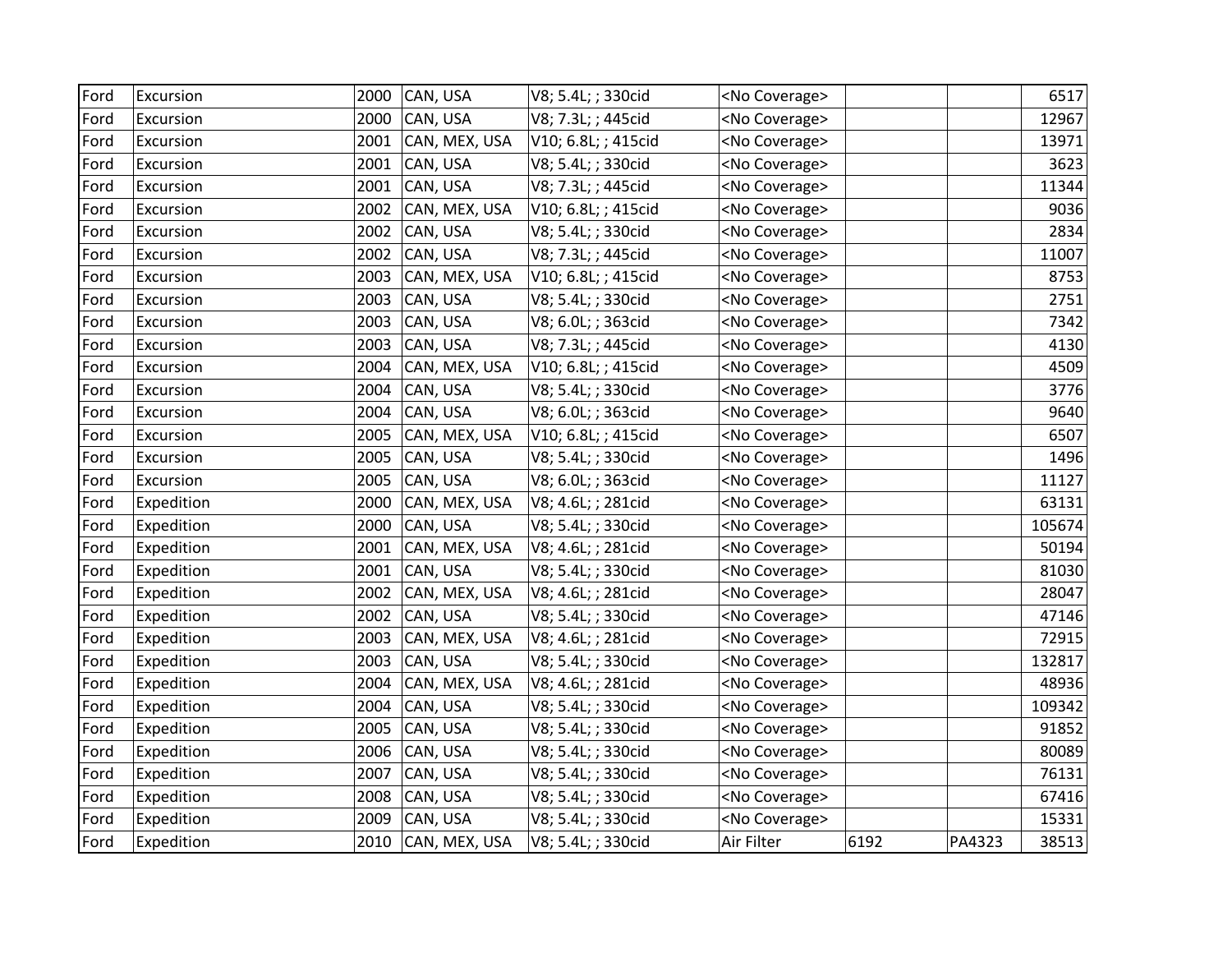| Ford | Expedition | 2011 | CAN, MEX, USA | V8; 5.4L; ; 330cid        | Air Filter            | 6192 | PA4323 | 39315  |
|------|------------|------|---------------|---------------------------|-----------------------|------|--------|--------|
| Ford | Expedition | 2011 | CAN, MEX, USA | V8; 5.4L; ; 5408cc; 330ci | Air Filter            | 6192 | PA4323 | 0      |
| Ford | Expedition | 2012 | CAN, MEX, USA | V8; 5.4L; ; 330cid        | Air Filter            | 6192 | PA4323 | 38537  |
| Ford | Expedition | 2013 | CAN, MEX, USA | V8; 5.4L; ; 330cid        | Air Filter            | 6192 | PA4323 | 35733  |
| Ford | Expedition | 2014 | CAN, MEX, USA | V8; 5.4L; ; 330cid        | Air Filter            | 6192 | PA4323 | 38494  |
| Ford | Expedition | 2015 | CAN, MEX, USA | V6; 3.5L; ; 3496cc; 213ci | Air Filter            | 6192 | PA4323 | 16898  |
| Ford | Expedition | 2016 | CAN, USA      | V6; 3.5L; ; 3496cc; 213ci | Air Filter            | 6192 | PA4323 |        |
| Ford | Explorer   | 2000 | CAN, MEX, USA | V6; 4.0L; ; 245cid        | <no coverage=""></no> |      |        | 185631 |
| Ford | Explorer   | 2000 | CAN, MEX, USA | V8; 5.0L; ; 302cid        | <no coverage=""></no> |      |        | 37504  |
| Ford | Explorer   | 2001 | CAN, MEX, USA | V6; 4.0L; ; 245cid        | <no coverage=""></no> |      |        | 131765 |
| Ford | Explorer   | 2001 | CAN, MEX, USA | V8; 5.0L; ; 302cid        | <no coverage=""></no> |      |        | 12629  |
| Ford | Explorer   | 2002 | CAN, MEX, USA | V6; 4.0L; ; 245cid        | <no coverage=""></no> |      |        | 335327 |
| Ford | Explorer   | 2002 | CAN, MEX, USA | V8; 4.6L; ; 281cid        | <no coverage=""></no> |      |        | 60009  |
| Ford | Explorer   | 2003 | CAN, MEX, USA | V6; 4.0L; ; 245cid        | <no coverage=""></no> |      |        | 223329 |
| Ford | Explorer   | 2003 | CAN, MEX, USA | V8; 4.6L; ; 281cid        | <no coverage=""></no> |      |        | 43692  |
| Ford | Explorer   | 2004 | CAN, MEX, USA | V6; 4.0L; ; 245cid        | <no coverage=""></no> |      |        | 201763 |
| Ford | Explorer   | 2004 | CAN, MEX, USA | V8; 4.6L; ; 281cid        | <no coverage=""></no> |      |        | 43025  |
| Ford | Explorer   | 2005 | CAN, MEX, USA | V6; 4.0L; ; 245cid        | <no coverage=""></no> |      |        | 146230 |
| Ford | Explorer   | 2005 | CAN, MEX, USA | V8; 4.6L; ; 281cid        | <no coverage=""></no> |      |        | 24670  |
| Ford | Explorer   | 2006 | CAN, MEX, USA | V6; 4.0L; ; 245cid        | <no coverage=""></no> |      |        | 122271 |
| Ford | Explorer   | 2006 | CAN, MEX, USA | V8; 4.6L; ; 281cid        | <no coverage=""></no> |      |        | 28341  |
| Ford | Explorer   | 2007 | CAN, USA      | V6; 4.0L; ; 245cid        | <no coverage=""></no> |      |        | 75865  |
| Ford | Explorer   | 2007 | CAN, MEX, USA | V8; 4.6L; ; 281cid        | <no coverage=""></no> |      |        | 15223  |
| Ford | Explorer   | 2008 | CAN, USA      | V6; 4.0L; ; 245cid        | <no coverage=""></no> |      |        | 65136  |
| Ford | Explorer   | 2008 | CAN, MEX, USA | V8; 4.6L; ; 281cid        | <no coverage=""></no> |      |        | 10874  |
| Ford | Explorer   | 2009 | CAN, USA      | V6; 4.0L; ; 245cid        | <no coverage=""></no> |      |        | 19168  |
| Ford | Explorer   | 2009 | CAN, USA      | V8; 4.6L; ; 281cid        | <no coverage=""></no> |      |        | 2007   |
| Ford | Explorer   | 2010 | CAN, MEX, USA | V6; 4.0L; ; 245cid        | Air Filter            | 6192 | PA4147 | 56803  |
| Ford | Explorer   | 2010 | CAN, MEX, USA | V8; 4.6L; ; 281cid        | Air Filter            | 6192 | PA4185 | 4704   |
| Ford | Explorer   | 2011 | CAN, MEX, USA | V6; 3.5L; ; 3496cc; 213ci | Air Filter            | 6192 | PA4321 | 76897  |
| Ford | Explorer   | 2012 | CAN, MEX, USA | L4; 2.0L; ; 1999cc; 122ci | Air Filter            | 6192 | PA4321 | 7419   |
| Ford | Explorer   | 2012 | CAN, MEX, USA | V6; 3.5L; ; 3496cc; 213ci | Air Filter            | 6192 | PA4321 | 74759  |
| Ford | Explorer   | 2013 | CAN, MEX, USA | L4; 2.0L; ; 1999cc; 122ci | Air Filter            | 6192 | PA4321 | 11734  |
| Ford | Explorer   | 2013 | CAN, MEX, USA | V6; 3.5L; ; 3496cc; 213ci | Air Filter            | 6192 | PA4321 | 202220 |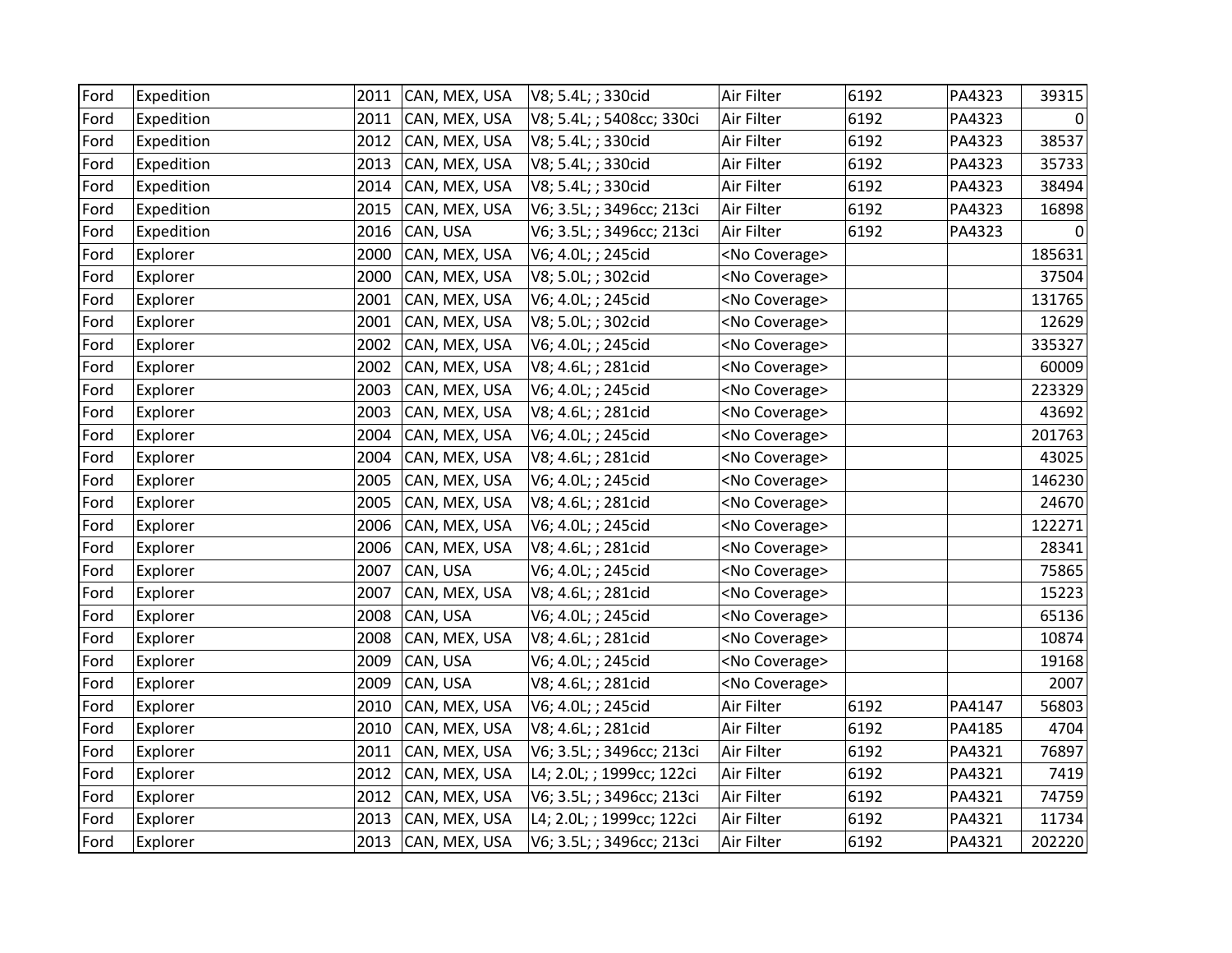| Ford | Explorer                   | 2014 | CAN, MEX, USA | L4; 2.0L; ; 1999cc; 122ci | Air Filter            | 6192 | PA4321 | 4190     |
|------|----------------------------|------|---------------|---------------------------|-----------------------|------|--------|----------|
| Ford | Explorer                   | 2014 | CAN, MEX, USA | V6; 3.5L; ; 3490cc; 213ci | Air Filter            | 6192 | PA4321 | $\Omega$ |
| Ford | Explorer                   | 2014 | CAN, MEX, USA | V6; 3.5L; ; 3496cc; 213ci | Air Filter            | 6192 | PA4321 | 180813   |
| Ford | Explorer                   | 2015 | CAN, MEX, USA | L4; 2.0L; ; 1999cc; 122ci | Air Filter            | 6192 | PA4321 | 1937     |
| Ford | Explorer                   | 2015 | CAN, MEX, USA | V6; 3.5L; ; 3490cc; 213ci | Air Filter            | 6192 | PA4321 |          |
| Ford | Explorer                   | 2015 | CAN, MEX, USA | V6; 3.5L; ; 3496cc; 213ci | Air Filter            | 6192 | PA4321 | 126113   |
| Ford | Explorer                   | 2015 | CAN, MEX, USA | V6; 3.5L; ; 3497cc; 213ci | Air Filter            | 6192 | PA4321 | 0        |
| Ford | Explorer                   | 2016 | CAN, USA      | L4; 2.3L; ; 2300cc; 140ci | Air Filter            | 6192 | PA4321 | 0        |
| Ford | Explorer                   | 2016 | CAN, USA      | V6; 3.5L; ; 3496cc; 213ci | Air Filter            | 6192 | PA4321 | $\Omega$ |
| Ford | <b>Explorer Sport Trac</b> | 2001 | CAN, USA      | V6; 4.0L; ; 245cid        | <no coverage=""></no> |      |        | 77374    |
| Ford | <b>Explorer Sport Trac</b> | 2002 | CAN, USA      | V6; 4.0L; ; 245cid        | <no coverage=""></no> |      |        | 57431    |
| Ford | <b>Explorer Sport Trac</b> | 2003 | CAN, USA      | V6; 4.0L; ; 245cid        | <no coverage=""></no> |      |        | 50656    |
| Ford | <b>Explorer Sport Trac</b> | 2004 | CAN, USA      | V6; 4.0L; ; 245cid        | <no coverage=""></no> |      |        | 50812    |
| Ford | <b>Explorer Sport Trac</b> | 2005 | CAN, USA      | V6; 4.0L; ; 245cid        | <no coverage=""></no> |      |        | 46246    |
| Ford | <b>Explorer Sport Trac</b> | 2007 | CAN, USA      | V6; 4.0L; ; 245cid        | <no coverage=""></no> |      |        | 26127    |
| Ford | <b>Explorer Sport Trac</b> | 2007 | CAN, MEX, USA | V8; 4.6L; ; 281cid        | <no coverage=""></no> |      |        | 15094    |
| Ford | <b>Explorer Sport Trac</b> | 2008 | CAN, USA      | V6; 4.0L; ; 245cid        | <no coverage=""></no> |      |        | 15822    |
| Ford | <b>Explorer Sport Trac</b> | 2008 | CAN, MEX, USA | V8; 4.6L; ; 281cid        | <no coverage=""></no> |      |        | 5010     |
| Ford | <b>Explorer Sport Trac</b> | 2009 | CAN, USA      | V6; 4.0L; ; 245cid        | <no coverage=""></no> |      |        | 2841     |
| Ford | <b>Explorer Sport Trac</b> | 2009 | CAN, MEX, USA | V8; 4.6L; ; 281cid        | <no coverage=""></no> |      |        | 853      |
| Ford | <b>Explorer Sport Trac</b> | 2010 | CAN, MEX, USA | V6; 4.0L; ; 245cid        | Air Filter            | 6192 | PA4147 | 11142    |
| Ford | <b>Explorer Sport Trac</b> | 2010 | CAN, MEX, USA | V8; 4.6L; ; 281cid        | Air Filter            | 6192 | PA4185 | 2040     |
| Ford | $F-150$                    | 2000 | CAN, MEX, USA | V6; 4.2L; ; 256cid        | <no coverage=""></no> |      |        | 97047    |
| Ford | $F-150$                    | 2000 | CAN, USA      | V8; 4.6L; ; 281cid        | <no coverage=""></no> |      |        | 80457    |
| Ford | $F-150$                    | 2000 | CAN, USA      | V8; 5.4L; ; 330cid        | <no coverage=""></no> |      |        | 153693   |
| Ford | $F-150$                    | 2001 | CAN, MEX, USA | V6; 4.2L; ; 256cid        | <no coverage=""></no> |      |        | 94326    |
| Ford | $F-150$                    | 2001 | CAN, USA      | V8; 4.6L; ; 281cid        | <no coverage=""></no> |      |        | 120242   |
| Ford | $F-150$                    | 2001 | CAN, USA      | V8; 5.4L; ; 330cid        | <no coverage=""></no> |      |        | 249859   |
| Ford | $F-150$                    | 2002 | CAN, MEX, USA | V6; 4.2L; ; 256cid        | <no coverage=""></no> |      |        | 99544    |
| Ford | $F-150$                    | 2002 | CAN, USA      | V8; 4.6L; ; 281cid        | <no coverage=""></no> |      |        | 122021   |
| Ford | $F-150$                    | 2002 | CAN, USA      | V8; 5.4L; ; 330cid        | <no coverage=""></no> |      |        | 191289   |
| Ford | $F-150$                    | 2003 | CAN, MEX, USA | V6; 4.2L; ; 256cid        | <no coverage=""></no> |      |        | 99254    |
| Ford | $F-150$                    | 2003 | CAN, USA      | V8; 4.6L; ; 281cid        | <no coverage=""></no> |      |        | 128370   |
| Ford | $F-150$                    | 2003 | CAN, USA      | V8; 5.4L; ; 330cid        | <no coverage=""></no> |      |        | 191028   |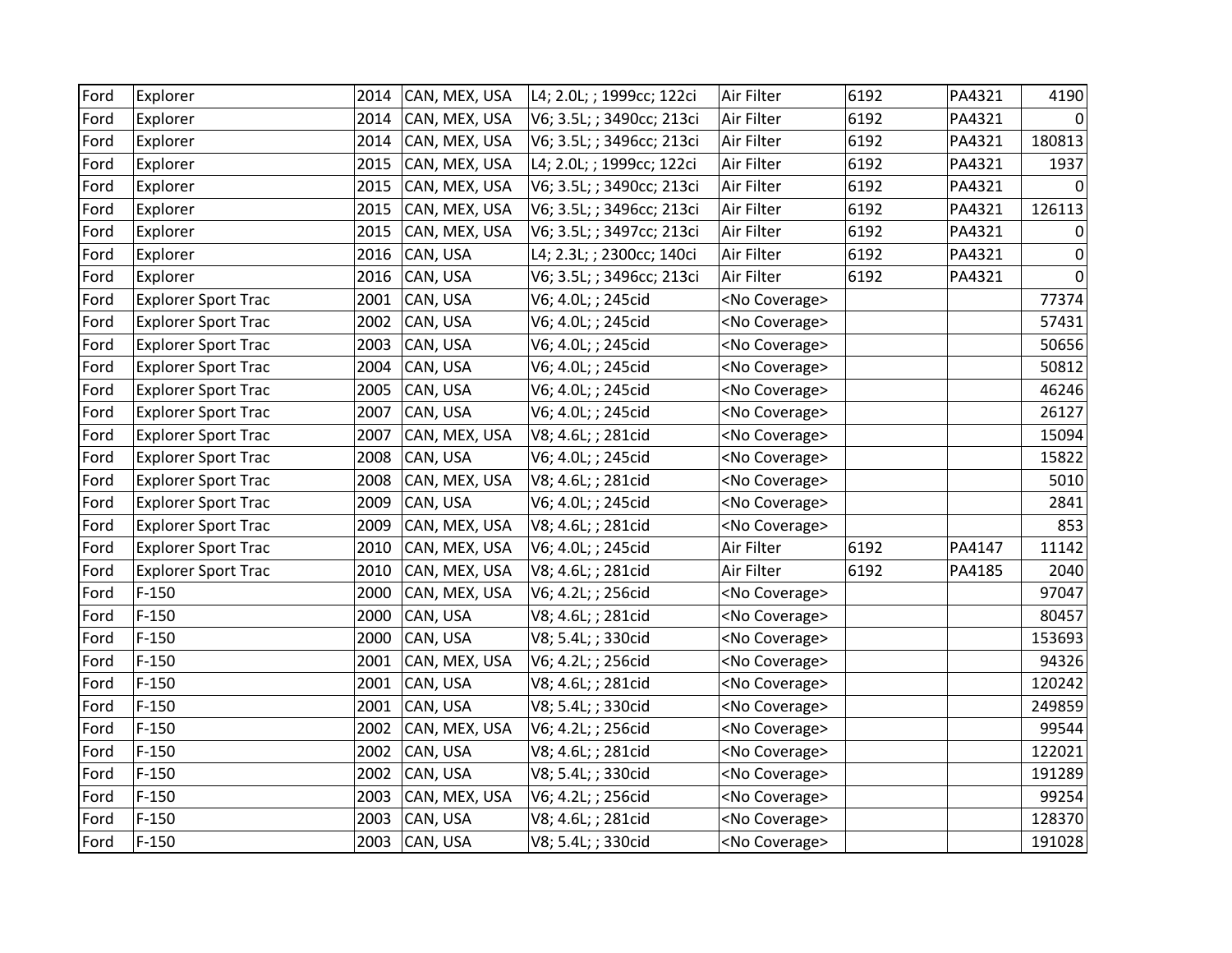| Ford | $F-150$ | 2004 | CAN, USA           | V8; 4.6L; ; 281cid        | <no coverage=""></no> |      |        | 146414 |
|------|---------|------|--------------------|---------------------------|-----------------------|------|--------|--------|
| Ford | $F-150$ | 2004 | CAN, USA           | V8; 5.4L; ; 330cid        | <no coverage=""></no> |      |        | 321125 |
| Ford | $F-150$ | 2005 | CAN, MEX, USA      | V6; 4.2L; ; 256cid        | <no coverage=""></no> |      |        | 40649  |
| Ford | $F-150$ | 2005 | CAN, USA           | V8; 4.6L; ; 281cid        | <no coverage=""></no> |      |        | 136670 |
| Ford | $F-150$ | 2005 | CAN, USA           | V8; 5.4L; ; 330cid        | <no coverage=""></no> |      |        | 292683 |
| Ford | $F-150$ | 2006 | CAN, MEX, USA      | V6; 4.2L; ; 256cid        | <no coverage=""></no> |      |        | 60632  |
| Ford | $F-150$ | 2006 | CAN, USA           | V8; 4.6L; ; 281cid        | <no coverage=""></no> |      |        | 123109 |
| Ford | $F-150$ | 2006 | CAN, USA           | V8; 5.4L; ; 330cid        | <no coverage=""></no> |      |        | 271466 |
| Ford | $F-150$ | 2007 | CAN, MEX, USA      | V6; 4.2L; ; 256cid        | <no coverage=""></no> |      |        | 54123  |
| Ford | $F-150$ | 2007 | CAN, USA           | V8; 4.6L; ; 281cid        | <no coverage=""></no> |      |        | 108570 |
| Ford | $F-150$ | 2007 | CAN, USA           | V8; 5.4L; ; 330cid        | <no coverage=""></no> |      |        | 220403 |
| Ford | $F-150$ | 2008 | CAN, MEX, USA      | V6; 4.2L; ; 256cid        | <no coverage=""></no> |      |        | 48076  |
| Ford | $F-150$ | 2008 | CAN, USA           | V8; 4.6L; ; 281cid        | <no coverage=""></no> |      |        | 99551  |
| Ford | $F-150$ | 2008 | CAN, USA           | V8; 5.4L; ; 330cid        | <no coverage=""></no> |      |        | 172184 |
| Ford | $F-150$ | 2009 | CAN, USA           | V8; 4.6L; ; 281cid        | <no coverage=""></no> |      |        | 87709  |
| Ford | $F-150$ | 2009 | CAN, USA           | V8; 5.4L; ; 330cid        | <no coverage=""></no> |      |        | 106096 |
| Ford | $F-150$ | 2010 | CAN, MEX, USA      | V8; 4.6L; ; 281cid        | Air Filter            | 6192 | PA4323 | 162966 |
| Ford | $F-150$ | 2010 | CAN, MEX, USA      | V8; 5.4L; ; 330cid        | Air Filter            | 6192 | PA4323 | 259292 |
| Ford | $F-150$ | 2010 | CAN, MEX, USA      | V8; 6.2L; ; 6210cc; 379ci | Air Filter            | 6192 | PA4323 | 4074   |
| Ford | $F-150$ | 2011 | CAN, MEX, USA      | V6; 3.5L; ; 3496cc; 213ci | Air Filter            | 6192 | PA4323 | 111683 |
| Ford | $F-150$ | 2011 | CAN, MEX, USA      | V6; 3.7L; ; 3726cc; 227ci | Air Filter            | 6192 | PA4323 | 60165  |
| Ford | $F-150$ | 2011 | CAN, MEX, USA      | V8; 5.0L; ; 4951cc; 302ci | Air Filter            | 6192 | PA4323 | 172031 |
| Ford | $F-150$ | 2011 | CAN, MEX, USA      | V8; 6.2L; ; 6210cc; 379ci | Air Filter            | 6192 | PA4323 | 15877  |
| Ford | $F-150$ | 2012 | CAN, MEX, USA      | V6; 3.5L; ; 3496cc; 213ci | Air Filter            | 6192 | PA4323 | 137921 |
| Ford | $F-150$ | 2012 | CAN, MEX, USA      | V6; 3.7L; ; 3726cc; 227ci | Air Filter            | 6192 | PA4323 | 44726  |
| Ford | $F-150$ | 2012 | CAN, MEX, USA      | V8; 5.0L; ; 4951cc; 302ci | Air Filter            | 6192 | PA4323 | 151329 |
| Ford | $F-150$ | 2012 | CAN, MEX, USA      | V8; 6.2L; ; 6210cc; 379ci | Air Filter            | 6192 | PA4323 | 12263  |
| Ford | $F-150$ | 2013 | CAN, MEX, USA      | V6; 3.5L; ; 3496cc; 213ci | Air Filter            | 6192 | PA4323 | 238106 |
| Ford | $F-150$ | 2013 | CAN, MEX, USA      | V6; 3.7L; ; 3726cc; 227ci | Air Filter            | 6192 | PA4323 | 73782  |
| Ford | $F-150$ | 2013 | CAN, MEX, USA      | V6; 3.7L; ; 3727cc; 227ci | Air Filter            | 6192 | PA4323 | 0      |
| Ford | $F-150$ | 2013 | CAN, MEX, USA      | V8; 5.0L; ; 4951cc; 302ci | Air Filter            | 6192 | PA4323 | 282123 |
| Ford | $F-150$ | 2013 | CAN, MEX, USA      | V8; 5.0L; ; 4952cc; 302ci | Air Filter            | 6192 | PA4323 |        |
| Ford | $F-150$ | 2013 | CAN, MEX, USA      | V8; 6.2L; ; 6210cc; 379ci | Air Filter            | 6192 | PA4323 | 17419  |
| Ford | $F-150$ |      | 2014 CAN, MEX, USA | V6; 3.5L; ; 3496cc; 213ci | Air Filter            | 6192 | PA4323 | 152885 |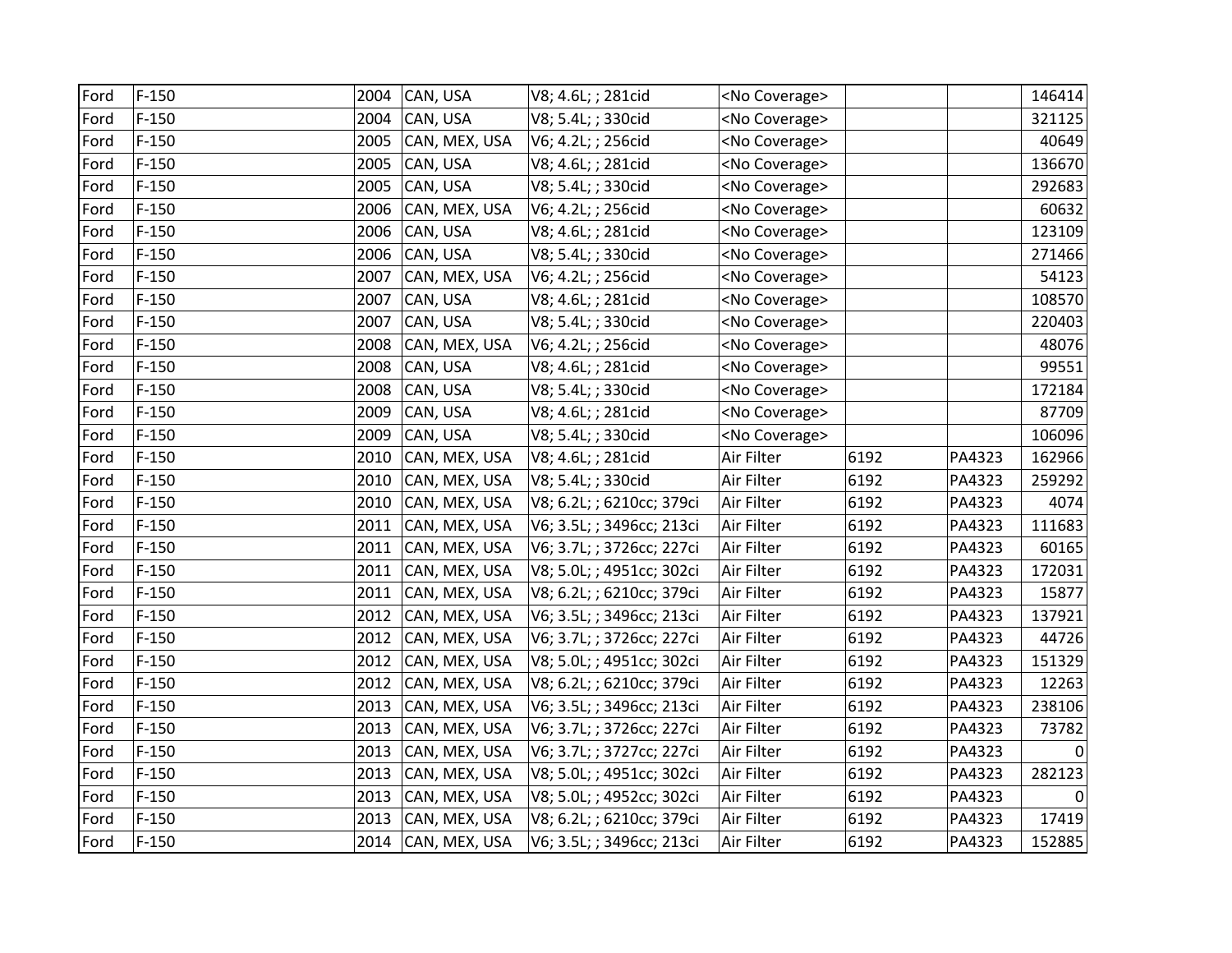| Ford | $F-150$          | 2014 | CAN, MEX, USA | V6; 3.7L; ; 3726cc; 227ci | Air Filter            | 6192 | PA4323 | 79493  |
|------|------------------|------|---------------|---------------------------|-----------------------|------|--------|--------|
| Ford | $F-150$          | 2014 | CAN, MEX, USA | V6; 3.7L; ; 3727cc; 227ci | Air Filter            | 6192 | PA4323 |        |
| Ford | $F-150$          | 2014 | CAN, MEX, USA | V8; 5.0L; ; 4951cc; 302ci | Air Filter            | 6192 | PA4323 | 227109 |
| Ford | $F-150$          | 2014 | CAN, MEX, USA | V8; 5.0L; ; 4952cc; 302ci | Air Filter            | 6192 | PA4323 |        |
| Ford | $F-150$          | 2014 | CAN, MEX, USA | V8; 6.2L; ; 6210cc; 379ci | Air Filter            | 6192 | PA4323 | 18307  |
| Ford | $F-150$          | 2015 | CAN, MEX, USA | V6; 2.7L; ; 164cid        | Air Filter            | 6192 | PA4323 | 3572   |
| Ford | $F-150$          | 2015 | CAN, MEX, USA | V6; 3.5L; ; 3496cc; 213ci | Air Filter            | 6192 | PA4323 | 19568  |
| Ford | $F-150$          | 2015 | CAN, MEX, USA | V8; 5.0L; ; 4951cc; 302ci | Air Filter            | 6192 | PA4323 | 13785  |
| Ford | F-150 Heritage   | 2004 | CAN, USA      | V6; 4.2L; ; 256cid        | <no coverage=""></no> |      |        | 44268  |
| Ford | F-150 Heritage   | 2004 | CAN, USA      | V8; 4.6L; ; 281cid        | <no coverage=""></no> |      |        | 28200  |
| Ford | F-150 Heritage   | 2004 | CAN, USA      | V8; 5.4L; ; 330cid        | <no coverage=""></no> |      |        | 3412   |
| Ford | F-250 Super Duty | 2000 | CAN, USA      | V10; 6.8L; ; 415cid       | <no coverage=""></no> |      |        | 29115  |
| Ford | F-250 Super Duty | 2000 | CAN, USA      | V8; 5.4L; ; 330cid        | <no coverage=""></no> |      |        | 40524  |
| Ford | F-250 Super Duty | 2000 | CAN, USA      | V8; 7.3L; ; 445cid        | <no coverage=""></no> |      |        | 94113  |
| Ford | F-250 Super Duty | 2001 | CAN, USA      | V10; 6.8L; ; 415cid       | <no coverage=""></no> |      |        | 27204  |
| Ford | F-250 Super Duty | 2001 | CAN, USA      | V8; 5.4L; ; 330cid        | <no coverage=""></no> |      |        | 50810  |
| Ford | F-250 Super Duty | 2001 | CAN, USA      | V8; 7.3L; ; 445cid        | <no coverage=""></no> |      |        | 84972  |
| Ford | F-250 Super Duty | 2002 | CAN, USA      | V10; 6.8L; ; 415cid       | <no coverage=""></no> |      |        | 16268  |
| Ford | F-250 Super Duty | 2002 | CAN, USA      | V8; 5.4L; ; 330cid        | <no coverage=""></no> |      |        | 50040  |
| Ford | F-250 Super Duty | 2002 | CAN, USA      | V8; 7.3L; ; 445cid        | <no coverage=""></no> |      |        | 86756  |
| Ford | F-250 Super Duty | 2003 | CAN, USA      | V10; 6.8L; ; 415cid       | <no coverage=""></no> |      |        | 17201  |
| Ford | F-250 Super Duty | 2003 | CAN, USA      | V8; 5.4L; ; 330cid        | <no coverage=""></no> |      |        | 67617  |
| Ford | F-250 Super Duty | 2003 | CAN, USA      | V8; 6.0L; ; 363cid        | <no coverage=""></no> |      |        | 54462  |
| Ford | F-250 Super Duty | 2003 | CAN, USA      | V8; 7.3L; ; 445cid        | <no coverage=""></no> |      |        | 30398  |
| Ford | F-250 Super Duty | 2004 | CAN, USA      | V10; 6.8L; ; 415cid       | <no coverage=""></no> |      |        | 12689  |
| Ford | F-250 Super Duty | 2004 | CAN, USA      | V8; 5.4L; ; 330cid        | <no coverage=""></no> |      |        | 68107  |
| Ford | F-250 Super Duty | 2004 | CAN, USA      | V8; 6.0L; ; 363cid        | <no coverage=""></no> |      |        | 92412  |
| Ford | F-250 Super Duty | 2005 | CAN, USA      | V10; 6.8L; ; 415cid       | <no coverage=""></no> |      |        | 6604   |
| Ford | F-250 Super Duty | 2005 | CAN, USA      | V8; 5.4L; ; 330cid        | <no coverage=""></no> |      |        | 43705  |
| Ford | F-250 Super Duty | 2005 | CAN, USA      | V8; 6.0L; ; 363cid        | <no coverage=""></no> |      |        | 80646  |
| Ford | F-250 Super Duty | 2006 | CAN, USA      | V10; 6.8L; ; 415cid       | <no coverage=""></no> |      |        | 5068   |
| Ford | F-250 Super Duty | 2006 | CAN, USA      | V8; 5.4L; ; 330cid        | <no coverage=""></no> |      |        | 50665  |
| Ford | F-250 Super Duty | 2006 | CAN, USA      | V8; 6.0L; ; 363cid        | <no coverage=""></no> |      |        | 101386 |
| Ford | F-250 Super Duty | 2007 | CAN, USA      | V10; 6.8L; ; 415cid       | <no coverage=""></no> |      |        | 1514   |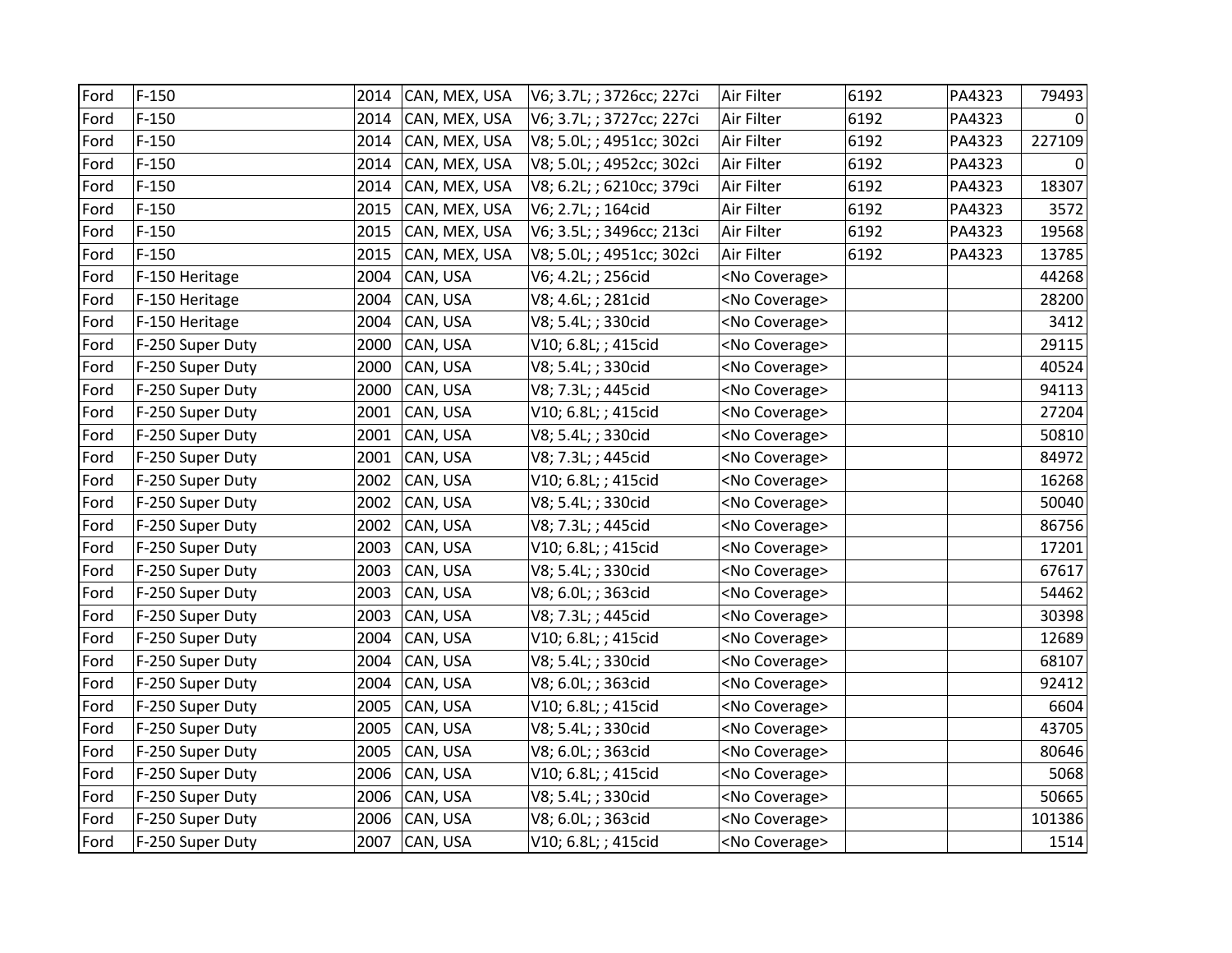| Ford | F-250 Super Duty | 2007 | CAN, USA   | V8; 5.4L; ; 330cid        | <no coverage=""></no> |      |        | 15107        |
|------|------------------|------|------------|---------------------------|-----------------------|------|--------|--------------|
| Ford | F-250 Super Duty | 2007 | CAN, USA   | V8; 6.0L; ; 363cid        | <no coverage=""></no> |      |        | 33070        |
| Ford | F-250 Super Duty | 2008 | CAN, USA   | V10; 6.8L; ; 415cid       | <no coverage=""></no> |      |        | 9333         |
| Ford | F-250 Super Duty | 2008 | CAN, USA   | V8; 5.4L; ; 330cid        | <no coverage=""></no> |      |        | 64053        |
| Ford | F-250 Super Duty | 2008 | CAN, USA   | V8; 6.4L; ; 391cid        | <no coverage=""></no> |      |        | 93559        |
| Ford | F-250 Super Duty | 2009 | CAN, USA   | V10; 6.8L; ; 415cid       | <no coverage=""></no> |      |        | 3392         |
| Ford | F-250 Super Duty | 2009 | CAN, USA   | V8; 5.4L; ; 330cid        | <no coverage=""></no> |      |        | 22692        |
| Ford | F-250 Super Duty | 2009 | CAN, USA   | V8; 6.4L; ; 391cid        | <no coverage=""></no> |      |        | 16179        |
| Ford | F-250 Super Duty | 2010 | CAN, USA   | V10; 6.8L; ; 415cid       | Air Filter            | 6192 | PA4323 | 3835         |
| Ford | F-250 Super Duty | 2010 | CAN, USA   | V8; 5.4L; ; 330cid        | Air Filter            | 6192 | PA4323 | 23527        |
| Ford | F-250 Super Duty | 2010 | CAN, USA   | V8; 6.4L; ; 391cid        | Air Filter            | 6192 | CA5369 | 25753        |
| Ford | F-250 Super Duty | 2011 | CAN, USA   | V8; 6.2L; ; 6210cc; 379ci | Air Filter            | 6192 | PA4323 | 51351        |
| Ford | F-250 Super Duty | 2011 | CAN, USA   | V8; 6.7L; ; 6651cc; 406ci | Air Filter            | 6192 | PA4433 | 65353        |
| Ford | F-250 Super Duty | 2012 | CAN, USA   | V8; 6.2L; ; 6210cc; 379ci | Air Filter            | 6192 | PA4323 | 64166        |
| Ford | F-250 Super Duty | 2012 | CAN, USA   | V8; 6.7L; ; 6651cc; 406ci | Air Filter            | 6192 | PA4433 | 61349        |
| Ford | F-250 Super Duty | 2013 | CAN, USA   | V8; 6.2L; ; 6210cc; 379ci | Air Filter            | 6192 | PA4323 | 40758        |
| Ford | F-250 Super Duty | 2013 | CAN, USA   | V8; 6.7L; ; 6651cc; 406ci | Air Filter            | 6192 | PA4433 | 40628        |
| Ford | F-250 Super Duty | 2014 | CAN, USA   | V8; 6.2L; ; 6210cc; 379ci | Air Filter            | 6192 | PA4323 | 42212        |
| Ford | F-250 Super Duty | 2014 | CAN, USA   | V8; 6.7L; ; 6651cc; 406ci | Air Filter            | 6192 | PA4433 | 39435        |
| Ford | F-250 Super Duty | 2015 | CAN, USA   | V8; 6.2L; ; 6210cc; 379ci | Air Filter            | 6192 | PA4323 | 55239        |
| Ford | F-250 Super Duty | 2015 | CAN, USA   | V8; 6.7L; ; 6651cc; 406ci | Air Filter            | 6192 | PA4433 | 38062        |
| Ford | F-250 Super Duty | 2016 | <b>USA</b> | V8; 6.2L; ; 6210cc; 379ci | <no coverage=""></no> |      |        | 0            |
| Ford | F-250 Super Duty | 2016 | <b>USA</b> | V8; 6.7L; ; 6651cc; 406ci | Air Filter            | 6192 | PA4433 | $\mathbf{0}$ |
| Ford | F-350 Super Duty | 2000 | CAN, USA   | V10; 6.8L; ; 415cid       | <no coverage=""></no> |      |        | 14908        |
| Ford | F-350 Super Duty | 2000 | CAN, USA   | V8; 5.4L; ; 330cid        | <no coverage=""></no> |      |        | 6934         |
| Ford | F-350 Super Duty | 2000 | CAN, USA   | V8; 7.3L; ; 445cid        | <no coverage=""></no> |      |        | 89684        |
| Ford | F-350 Super Duty | 2001 | CAN, USA   | V10; 6.8L; ; 415cid       | <no coverage=""></no> |      |        | 13635        |
| Ford | F-350 Super Duty | 2001 | CAN, USA   | V8; 5.4L; ; 330cid        | <no coverage=""></no> |      |        | 8558         |
| Ford | F-350 Super Duty | 2001 | CAN, USA   | V8; 7.3L; ; 445cid        | <no coverage=""></no> |      |        | 77384        |
| Ford | F-350 Super Duty | 2002 | CAN, USA   | V10; 6.8L; ; 415cid       | <no coverage=""></no> |      |        | 9173         |
| Ford | F-350 Super Duty | 2002 | CAN, USA   | V8; 5.4L; ; 330cid        | <no coverage=""></no> |      |        | 5940         |
| Ford | F-350 Super Duty | 2002 | CAN, USA   | V8; 7.3L; ; 445cid        | <no coverage=""></no> |      |        | 79601        |
| Ford | F-350 Super Duty | 2003 | CAN, USA   | V10; 6.8L; ; 415cid       | <no coverage=""></no> |      |        | 9984         |
| Ford | F-350 Super Duty | 2003 | CAN, USA   | V8; 5.4L; ; 330cid        | <no coverage=""></no> |      |        | 7929         |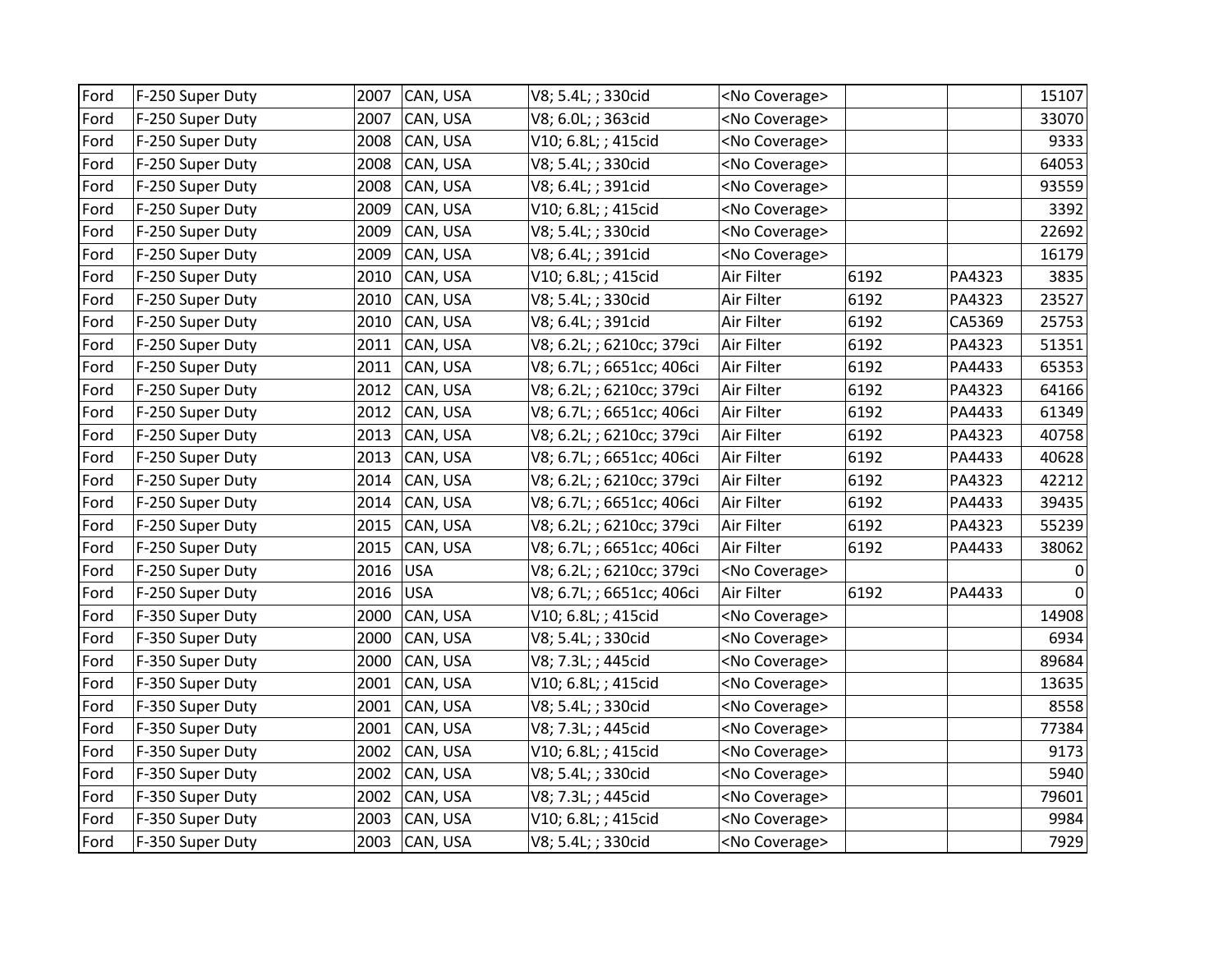| Ford | F-350 Super Duty | 2003 | CAN, USA   | V8; 6.0L; ; 363cid        | <no coverage=""></no> |      |        | 42101       |
|------|------------------|------|------------|---------------------------|-----------------------|------|--------|-------------|
| Ford | F-350 Super Duty | 2003 | CAN, USA   | V8; 7.3L; ; 445cid        | <no coverage=""></no> |      |        | 24965       |
| Ford | F-350 Super Duty | 2004 | CAN, USA   | V10; 6.8L; ; 415cid       | <no coverage=""></no> |      |        | 9385        |
| Ford | F-350 Super Duty | 2004 | CAN, USA   | V8; 5.4L; ; 330cid        | <no coverage=""></no> |      |        | 10381       |
| Ford | F-350 Super Duty | 2004 | CAN, USA   | V8; 6.0L; ; 363cid        | <no coverage=""></no> |      |        | 79284       |
| Ford | F-350 Super Duty | 2005 | CAN, USA   | V10; 6.8L; ; 415cid       | <no coverage=""></no> |      |        | 5301        |
| Ford | F-350 Super Duty | 2005 | CAN, USA   | V8; 5.4L; ; 330cid        | <no coverage=""></no> |      |        | 7200        |
| Ford | F-350 Super Duty | 2005 | CAN, USA   | V8; 6.0L; ; 363cid        | <no coverage=""></no> |      |        | 76476       |
| Ford | F-350 Super Duty | 2006 | CAN, USA   | V10; 6.8L; ; 415cid       | <no coverage=""></no> |      |        | 5159        |
| Ford | F-350 Super Duty | 2006 | CAN, USA   | V8; 5.4L; ; 330cid        | <no coverage=""></no> |      |        | 13009       |
| Ford | F-350 Super Duty | 2006 | CAN, USA   | V8; 6.0L; ; 363cid        | <no coverage=""></no> |      |        | 97145       |
| Ford | F-350 Super Duty | 2007 | CAN, USA   | V10; 6.8L; ; 415cid       | <no coverage=""></no> |      |        | 2107        |
| Ford | F-350 Super Duty | 2007 | CAN, USA   | V8; 5.4L; ; 330cid        | <no coverage=""></no> |      |        | 3373        |
| Ford | F-350 Super Duty | 2007 | CAN, USA   | V8; 6.0L; ; 363cid        | <no coverage=""></no> |      |        | 30551       |
| Ford | F-350 Super Duty | 2008 | CAN, USA   | V10; 6.8L; ; 415cid       | <no coverage=""></no> |      |        | 10167       |
| Ford | F-350 Super Duty | 2008 | CAN, USA   | V8; 5.4L; ; 330cid        | <no coverage=""></no> |      |        | 17974       |
| Ford | F-350 Super Duty | 2008 | CAN, USA   | V8; 6.4L; ; 391cid        | <no coverage=""></no> |      |        | 80433       |
| Ford | F-350 Super Duty | 2009 | CAN, USA   | V10; 6.8L; ; 415cid       | <no coverage=""></no> |      |        | 4057        |
| Ford | F-350 Super Duty | 2009 | CAN, USA   | V8; 5.4L; ; 330cid        | <no coverage=""></no> |      |        | 5598        |
| Ford | F-350 Super Duty | 2009 | CAN, USA   | V8; 6.4L; ; 391cid        | <no coverage=""></no> |      |        | 14152       |
| Ford | F-350 Super Duty | 2010 | CAN, USA   | V10; 6.8L; ; 415cid       | Air Filter            | 6192 | PA4323 | 3683        |
| Ford | F-350 Super Duty | 2010 | CAN, USA   | V8; 5.4L; ; 330cid        | Air Filter            | 6192 | PA4323 | 4385        |
| Ford | F-350 Super Duty | 2010 | CAN, USA   | V8; 6.4L; ; 391cid        | Air Filter            | 6192 | CA5369 | 18294       |
| Ford | F-350 Super Duty | 2011 | CAN, USA   | V8; 6.2L; ; 6210cc; 379ci | Air Filter            | 6192 | PA4323 | 19882       |
| Ford | F-350 Super Duty | 2011 | CAN, USA   | V8; 6.7L; ; 6651cc; 406ci | Air Filter            | 6192 | PA4433 | 54631       |
| Ford | F-350 Super Duty | 2012 | CAN, USA   | V8; 6.2L; ; 6210cc; 379ci | Air Filter            | 6192 | PA4323 | 22664       |
| Ford | F-350 Super Duty | 2012 | CAN, USA   | V8; 6.7L; ; 6651cc; 406ci | Air Filter            | 6192 | PA4433 | 60164       |
| Ford | F-350 Super Duty | 2013 | CAN, USA   | V8; 6.2L; ; 6210cc; 379ci | Air Filter            | 6192 | PA4323 | 13922       |
| Ford | F-350 Super Duty | 2013 | CAN, USA   | V8; 6.7L; ; 6651cc; 406ci | Air Filter            | 6192 | PA4433 | 34902       |
| Ford | F-350 Super Duty | 2014 | CAN, USA   | V8; 6.2L; ; 6210cc; 379ci | Air Filter            | 6192 | PA4323 | 15268       |
| Ford | F-350 Super Duty | 2014 | CAN, USA   | V8; 6.7L; ; 6651cc; 406ci | Air Filter            | 6192 | PA4433 | 36926       |
| Ford | F-350 Super Duty | 2015 | CAN, USA   | V8; 6.2L; ; 6210cc; 379ci | Air Filter            | 6192 | PA4323 | 18980       |
| Ford | F-350 Super Duty | 2015 | CAN, USA   | V8; 6.7L; ; 6651cc; 406ci | Air Filter            | 6192 | PA4433 | 39649       |
| Ford | F-350 Super Duty | 2016 | <b>USA</b> | V8; 6.2L; ; 6210cc; 379ci | <no coverage=""></no> |      |        | $\mathbf 0$ |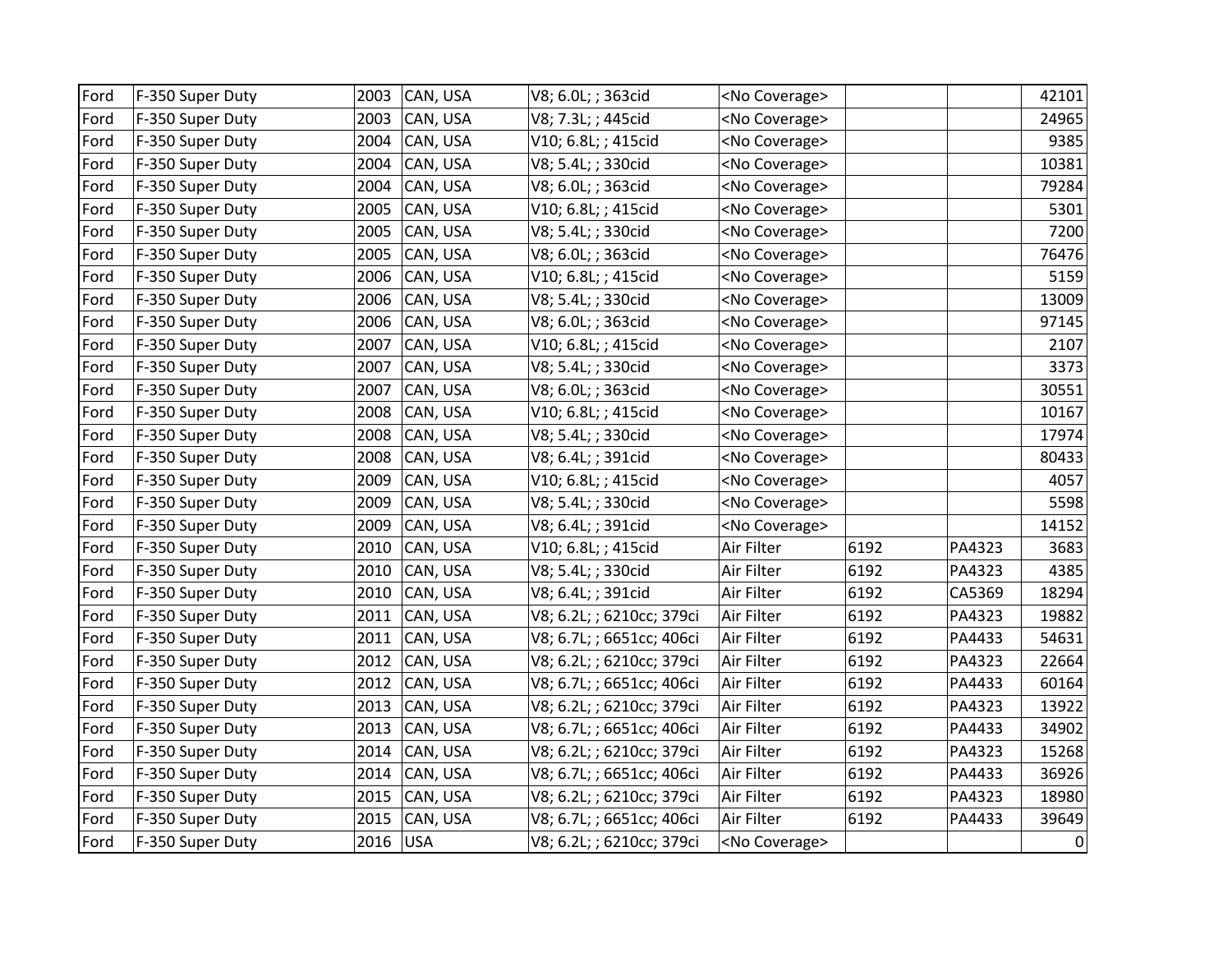| Ford | F-350 Super Duty | 2016 | <b>USA</b>    | V8; 6.7L; ; 6651cc; 406ci | Air Filter            | 6192 | PA4433 | 0           |
|------|------------------|------|---------------|---------------------------|-----------------------|------|--------|-------------|
| Ford | $F-450$          | 2014 | Mexico        | V10; 6.8L; ; 6751cc; 412c | Air Filter            | 6192 | PA4323 | 0           |
| Ford | $F-450$          | 2015 | Mexico        | V10; 6.8L; ; 6751cc; 412c | Air Filter            | 6192 | PA4323 | 0           |
| Ford | $F-450$          | 2015 | Mexico        | V8; 6.7L; ; 6700cc; 409ci | Air Filter            | 6192 | PA4433 | 0           |
| Ford | F-450 Super Duty | 2000 | CAN, USA      | V10; 6.8L; ; 415cid       | <no coverage=""></no> |      |        | $\mathbf 0$ |
| Ford | F-450 Super Duty | 2000 | CAN, USA      | V8; 7.3L; ; 445cid        | <no coverage=""></no> |      |        | 0           |
| Ford | F-450 Super Duty | 2001 | CAN, MEX, USA | V10; 6.8L; ; 415cid       | <no coverage=""></no> |      |        | 0           |
| Ford | F-450 Super Duty | 2001 | CAN, USA      | V8; 7.3L; ; 445cid        | <no coverage=""></no> |      |        | 0           |
| Ford | F-450 Super Duty | 2002 | CAN, MEX, USA | V10; 6.8L; ; 415cid       | <no coverage=""></no> |      |        | 0           |
| Ford | F-450 Super Duty | 2002 | CAN, USA      | V8; 7.3L; ; 445cid        | <no coverage=""></no> |      |        | 0           |
| Ford | F-450 Super Duty | 2003 | CAN, MEX, USA | V10; 6.8L; ; 415cid       | <no coverage=""></no> |      |        | 0           |
| Ford | F-450 Super Duty | 2003 | CAN, USA      | V8; 6.0L; ; 363cid        | <no coverage=""></no> |      |        | 0           |
| Ford | F-450 Super Duty | 2003 | CAN, USA      | V8; 7.3L; ; 445cid        | <no coverage=""></no> |      |        | $\mathbf 0$ |
| Ford | F-450 Super Duty | 2004 | CAN, MEX, USA | V10; 6.8L; ; 415cid       | <no coverage=""></no> |      |        | 0           |
| Ford | F-450 Super Duty | 2004 | CAN, USA      | V8; 6.0L; ; 363cid        | <no coverage=""></no> |      |        | $\mathbf 0$ |
| Ford | F-450 Super Duty | 2005 | CAN, MEX, USA | V10; 6.8L; ; 415cid       | <no coverage=""></no> |      |        | 0           |
| Ford | F-450 Super Duty | 2005 | CAN, USA      | V8; 6.0L; ; 363cid        | <no coverage=""></no> |      |        | 0           |
| Ford | F-450 Super Duty | 2006 | CAN, MEX, USA | V10; 6.8L; ; 415cid       | <no coverage=""></no> |      |        | $\mathbf 0$ |
| Ford | F-450 Super Duty | 2006 | CAN, USA      | V8; 6.0L; ; 363cid        | <no coverage=""></no> |      |        | $\mathbf 0$ |
| Ford | F-450 Super Duty | 2007 | CAN, MEX, USA | V10; 6.8L; ; 415cid       | <no coverage=""></no> |      |        | 0           |
| Ford | F-450 Super Duty | 2007 | CAN, USA      | V8; 6.0L; ; 363cid        | <no coverage=""></no> |      |        | $\mathbf 0$ |
| Ford | F-450 Super Duty | 2008 | CAN, MEX, USA | V10; 6.8L; ; 415cid       | <no coverage=""></no> |      |        | $\mathbf 0$ |
| Ford | F-450 Super Duty | 2008 | CAN, USA      | V8; 6.4L; ; 391cid        | <no coverage=""></no> |      |        | 0           |
| Ford | F-450 Super Duty | 2009 | CAN, USA      | V8; 6.4L; ; 391cid        | <no coverage=""></no> |      |        | 0           |
| Ford | F-450 Super Duty | 2010 | CAN, USA      | V10; 6.8L; ; 415cid       | Air Filter            | 6192 | PA4323 | 0           |
| Ford | F-450 Super Duty | 2010 | CAN, USA      | V8; 6.4L; ; 391cid        | Air Filter            | 6192 | CA5369 | 0           |
| Ford | F-450 Super Duty | 2011 | CAN, USA      | V10; 6.8L; ; 415cid       | Air Filter            | 6192 | PA4323 | $\mathbf 0$ |
| Ford | F-450 Super Duty | 2011 | CAN, USA      | V8; 6.7L; ; 6651cc; 406ci | Air Filter            | 6192 | PA4433 | 0           |
| Ford | F-450 Super Duty | 2012 | <b>USA</b>    | V10; 6.8L; ; 415cid       | Air Filter            | 6192 | PA4323 | $\mathbf 0$ |
| Ford | F-450 Super Duty | 2012 | <b>USA</b>    | V8; 6.7L; ; 6651cc; 406ci | Air Filter            | 6192 | PA4433 | 0           |
| Ford | F-450 Super Duty | 2013 | CAN, USA      | V10; 6.8L; ; 415cid       | Air Filter            | 6192 | PA4323 | 0           |
| Ford | F-450 Super Duty | 2013 | CAN, USA      | V8; 6.7L; ; 6651cc; 406ci | Air Filter            | 6192 | PA4433 | 0           |
| Ford | F-450 Super Duty | 2014 | CAN, USA      | V10; 6.8L; ; 415cid       | Air Filter            | 6192 | PA4323 | $\mathbf 0$ |
| Ford | F-450 Super Duty |      | 2014 CAN, USA | V8; 6.7L; ; 6651cc; 406ci | Air Filter            | 6192 | PA4433 | 0           |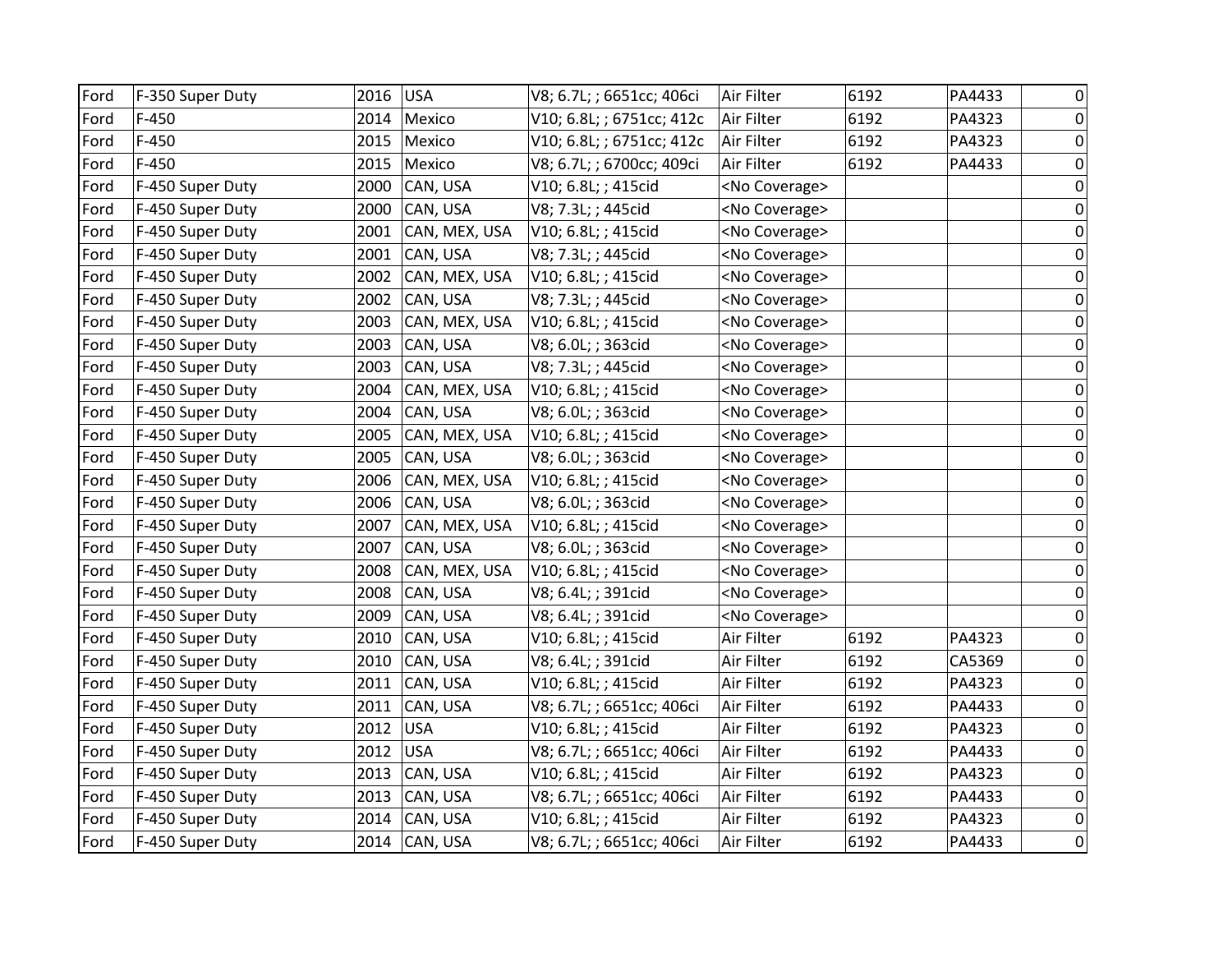| Ford | F-450 Super Duty | 2015 | CAN, USA      | V10; 6.8L; ; 415cid       | Air Filter            | 6192 | PA4323 | 0              |
|------|------------------|------|---------------|---------------------------|-----------------------|------|--------|----------------|
| Ford | F-450 Super Duty | 2015 | CAN, USA      | V8; 6.7L; ; 6651cc; 406ci | Air Filter            | 6192 | PA4433 | $\overline{0}$ |
| Ford | F-450 Super Duty | 2016 | <b>USA</b>    | V10; 6.8L; ; 415cid       | Air Filter            | 6192 | PA4323 | $\overline{0}$ |
| Ford | F-450 Super Duty | 2016 | <b>USA</b>    | V8; 6.7L; ; 6651cc; 406ci | Air Filter            | 6192 | PA4433 | $\overline{0}$ |
| Ford | $F-550$          | 2014 | Mexico        | V10; 6.8L; ; 6751cc; 412c | Air Filter            | 6192 | PA4323 | $\overline{0}$ |
| Ford | $F-550$          | 2015 | Mexico        | V8; 6.7L; ; 6700cc; 409ci | Air Filter            | 6192 | PA4433 | $\overline{0}$ |
| Ford | F-550 Super Duty | 2000 | CAN, USA      | V10; 6.8L; ; 415cid       | <no coverage=""></no> |      |        | $\mathbf 0$    |
| Ford | F-550 Super Duty | 2000 | CAN, USA      | V8; 7.3L; ; 445cid        | <no coverage=""></no> |      |        | $\overline{0}$ |
| Ford | F-550 Super Duty | 2001 | CAN, USA      | V10; 6.8L; ; 415cid       | <no coverage=""></no> |      |        | $\mathbf 0$    |
| Ford | F-550 Super Duty | 2001 | CAN, USA      | V8; 7.3L; ; 445cid        | <no coverage=""></no> |      |        | $\mathbf 0$    |
| Ford | F-550 Super Duty | 2002 | CAN, USA      | V10; 6.8L; ; 415cid       | <no coverage=""></no> |      |        | $\overline{0}$ |
| Ford | F-550 Super Duty | 2002 | CAN, USA      | V8; 7.3L; ; 445cid        | <no coverage=""></no> |      |        | $\mathbf 0$    |
| Ford | F-550 Super Duty | 2003 | CAN, MEX, USA | V10; 6.8L; ; 415cid       | <no coverage=""></no> |      |        | $\mathbf 0$    |
| Ford | F-550 Super Duty | 2003 | CAN, USA      | V8; 6.0L; ; 363cid        | <no coverage=""></no> |      |        | $\overline{0}$ |
| Ford | F-550 Super Duty | 2003 | CAN, USA      | V8; 7.3L; ; 445cid        | <no coverage=""></no> |      |        | $\mathbf 0$    |
| Ford | F-550 Super Duty | 2004 | CAN, MEX, USA | V10; 6.8L; ; 415cid       | <no coverage=""></no> |      |        | $\overline{0}$ |
| Ford | F-550 Super Duty | 2004 | CAN, USA      | V8; 6.0L; ; 363cid        | <no coverage=""></no> |      |        | $\mathbf 0$    |
| Ford | F-550 Super Duty | 2005 | CAN, MEX, USA | V10; 6.8L; ; 415cid       | <no coverage=""></no> |      |        | $\pmb{0}$      |
| Ford | F-550 Super Duty | 2005 | CAN, USA      | V8; 6.0L; ; 363cid        | <no coverage=""></no> |      |        | $\overline{0}$ |
| Ford | F-550 Super Duty | 2006 | CAN, MEX, USA | V10; 6.8L; ; 415cid       | <no coverage=""></no> |      |        | $\overline{0}$ |
| Ford | F-550 Super Duty | 2006 | CAN, USA      | V8; 6.0L; ; 363cid        | <no coverage=""></no> |      |        | $\overline{0}$ |
| Ford | F-550 Super Duty | 2007 | CAN, MEX, USA | V10; 6.8L; ; 415cid       | <no coverage=""></no> |      |        | $\pmb{0}$      |
| Ford | F-550 Super Duty | 2007 | CAN, USA      | V8; 6.0L; ; 363cid        | <no coverage=""></no> |      |        | $\mathbf 0$    |
| Ford | F-550 Super Duty | 2008 | MEX, USA      | V10; 6.8L; ; 415cid       | <no coverage=""></no> |      |        | $\overline{0}$ |
| Ford | F-550 Super Duty | 2008 | USA           | V8; 6.4L; ; 391cid        | <no coverage=""></no> |      |        | $\pmb{0}$      |
| Ford | F-550 Super Duty | 2009 | MEX, USA      | V10; 6.8L; ; 415cid       | <no coverage=""></no> |      |        | $\overline{0}$ |
| Ford | F-550 Super Duty | 2009 | <b>USA</b>    | V8; 6.4L; ; 391cid        | <no coverage=""></no> |      |        | $\overline{0}$ |
| Ford | F-550 Super Duty | 2010 | CAN, USA      | V10; 6.8L; ; 415cid       | Air Filter            | 6192 | PA4323 | $\mathbf 0$    |
| Ford | F-550 Super Duty | 2010 | CAN, USA      | V8; 6.4L; ; 391cid        | Air Filter            | 6192 | CA5369 | $\overline{0}$ |
| Ford | F-550 Super Duty | 2011 | CAN, USA      | V10; 6.8L; ; 415cid       | Air Filter            | 6192 | PA4323 | $\overline{0}$ |
| Ford | F-550 Super Duty | 2011 | CAN, USA      | V8; 6.7L; ; 6651cc; 406ci | Air Filter            | 6192 | PA4433 | $\overline{0}$ |
| Ford | F-550 Super Duty | 2012 | CAN, USA      | V10; 6.8L; ; 415cid       | Air Filter            | 6192 | PA4323 | $\overline{0}$ |
| Ford | F-550 Super Duty | 2012 | CAN, USA      | V8; 6.7L; ; 6651cc; 406ci | Air Filter            | 6192 | PA4433 | $\mathbf 0$    |
| Ford | F-550 Super Duty |      | 2013 CAN, USA | V10; 6.8L; ; 415cid       | Air Filter            | 6192 | PA4323 | $\overline{0}$ |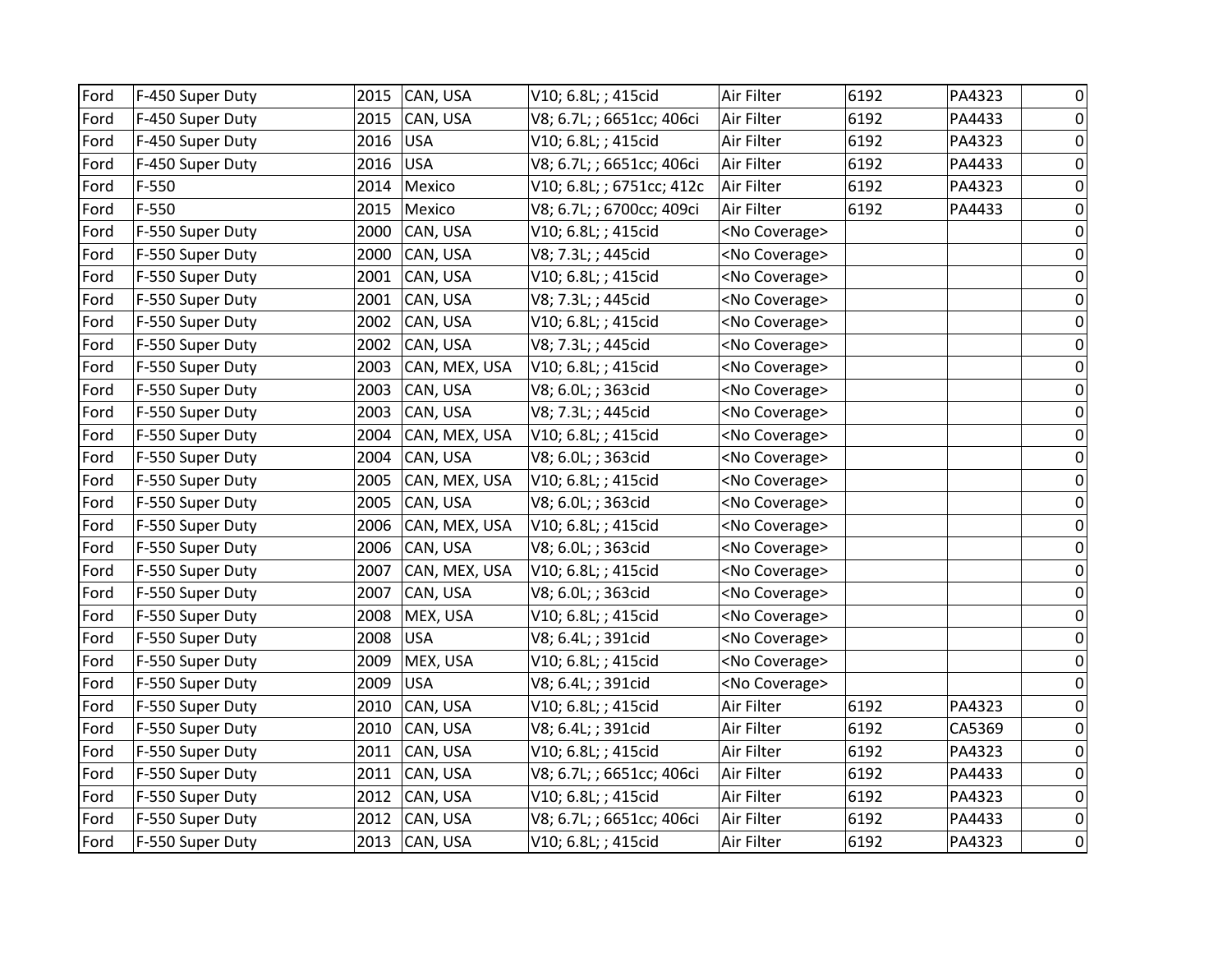| Ford | F-550 Super Duty    | 2013 | CAN, USA      | V8; 6.7L; ; 6651cc; 406ci | Air Filter            | 6192 | PA4433 | 0           |
|------|---------------------|------|---------------|---------------------------|-----------------------|------|--------|-------------|
| Ford | F-550 Super Duty    | 2014 | CAN, USA      | V10; 6.8L; ; 415cid       | Air Filter            | 6192 | PA4323 | 0           |
| Ford | F-550 Super Duty    | 2014 | CAN, USA      | V8; 6.7L; ; 6651cc; 406ci | Air Filter            | 6192 | PA4433 | $\pmb{0}$   |
| Ford | F-550 Super Duty    | 2015 | CAN, USA      | V10; 6.8L; ; 415cid       | Air Filter            | 6192 | PA4323 | 0           |
| Ford | F-550 Super Duty    | 2015 | CAN, USA      | V8; 6.7L; ; 6651cc; 406ci | Air Filter            | 6192 | PA4433 | $\pmb{0}$   |
| Ford | F53                 | 2000 | CAN, USA      | V10; 6.8L; ; 415cid       | <no coverage=""></no> |      |        | $\mathbf 0$ |
| Ford | F53                 | 2001 | CAN, USA      | V10; 6.8L; ; 415cid       | <no coverage=""></no> |      |        | 0           |
| Ford | F53                 | 2002 | CAN, USA      | V10; 6.8L; ; 415cid       | <no coverage=""></no> |      |        | 0           |
| Ford | F53                 | 2003 | CAN, USA      | V10; 6.8L; ; 415cid       | <no coverage=""></no> |      |        | 0           |
| Ford | F53                 | 2004 | CAN, USA      | V10; 6.8L; ; 415cid       | <no coverage=""></no> |      |        | $\mathbf 0$ |
| Ford | F53                 | 2005 | CAN, USA      | V10; 6.8L; ; 415cid       | <no coverage=""></no> |      |        | $\mathbf 0$ |
| Ford | F53                 | 2006 | CAN, USA      | V10; 6.8L; ; 415cid       | <no coverage=""></no> |      |        | 0           |
| Ford | F53                 | 2007 | CAN, USA      | V10; 6.8L; ; 415cid       | <no coverage=""></no> |      |        | $\mathbf 0$ |
| Ford | F53                 | 2008 | <b>USA</b>    | V10; 6.8L; ; 415cid       | <no coverage=""></no> |      |        | $\mathbf 0$ |
| Ford | F53                 | 2009 | <b>USA</b>    | V10; 6.8L; ; 415cid       | <no coverage=""></no> |      |        | $\Omega$    |
| Ford | F53                 | 2010 | <b>USA</b>    | V10; 6.8L; ; 415cid       | Air Filter            | 6192 | PA4172 | $\mathbf 0$ |
| Ford | F53                 | 2011 | <b>USA</b>    | V10; 6.8L; ; 415cid       | <no coverage=""></no> |      |        | $\mathbf 0$ |
| Ford | F53                 | 2012 | <b>USA</b>    | V10; 6.8L; ; 415cid       | <no coverage=""></no> |      |        | 0           |
| Ford | F53                 | 2013 | <b>USA</b>    | V10; 6.8L; ; 415cid       | <no coverage=""></no> |      |        | $\Omega$    |
| Ford | F53                 | 2014 | <b>USA</b>    | V10; 6.8L; ; 415cid       | Air Filter            | 6192 | PA4172 | $\Omega$    |
| Ford | Fiesta              | 2011 | CAN, MEX, USA | L4; 1.6L; ; 1596cc; 97cid | Air Filter            | 6192 | PA4455 | 71240       |
| Ford | Fiesta              | 2012 | CAN, MEX, USA | L4; 1.6L; ; 1596cc; 97cid | Air Filter            | 6192 | PA4455 | 55160       |
| Ford | Fiesta              | 2013 | CAN, MEX, USA | L4; 1.6L; ; 1596cc; 97cid | Air Filter            | 6192 | PA4455 | 63301       |
| Ford | Fiesta              | 2014 | <b>USA</b>    | L3; 1.0L; ; 999cc; 61cid  | <no coverage=""></no> |      |        | 1217        |
| Ford | Fiesta              | 2014 | CAN, MEX, USA | L4; 1.6L; ; 1596cc; 97cid | Air Filter            | 6192 | PA4455 | 68414       |
| Ford | Fiesta              | 2014 | Mexico        | L4; 1.6L; ; 1598cc; 98cid | Air Filter            | 6192 | PA4455 |             |
| Ford | Fiesta              | 2015 | CAN, USA      | L3; 1.0L; ; 999cc; 61cid  | <no coverage=""></no> |      |        | 550         |
| Ford | Fiesta              | 2015 | CAN, USA      | L4; 1.6L; ; 1596cc; 97cid | <no coverage=""></no> |      |        | 25653       |
| Ford | Fiesta              | 2016 | CAN, USA      | L3; 1.0L; ; 999cc; 61cid  | <no coverage=""></no> |      |        | 0           |
| Ford | Fiesta              | 2016 | CAN, USA      | L4; 1.6L; ; 1596cc; 97cid | <no coverage=""></no> |      |        | 0           |
| Ford | Fiesta Ikon         | 2015 | Mexico        | L4; 1.6L; ; 1600cc; 98cid | Air Filter            | 6192 | PA4455 | 0           |
| Ford | Five Hundred        | 2005 | CAN, USA      | V6; 3.0L; ; 183cid        | <no coverage=""></no> |      |        | 86233       |
| Ford | <b>Five Hundred</b> | 2006 | CAN, USA      | V6; 3.0L; ; 183cid        | <no coverage=""></no> |      |        | 73705       |
| Ford | <b>Five Hundred</b> | 2007 | CAN, USA      | V6; 3.0L; ; 183cid        | <no coverage=""></no> |      |        | 55386       |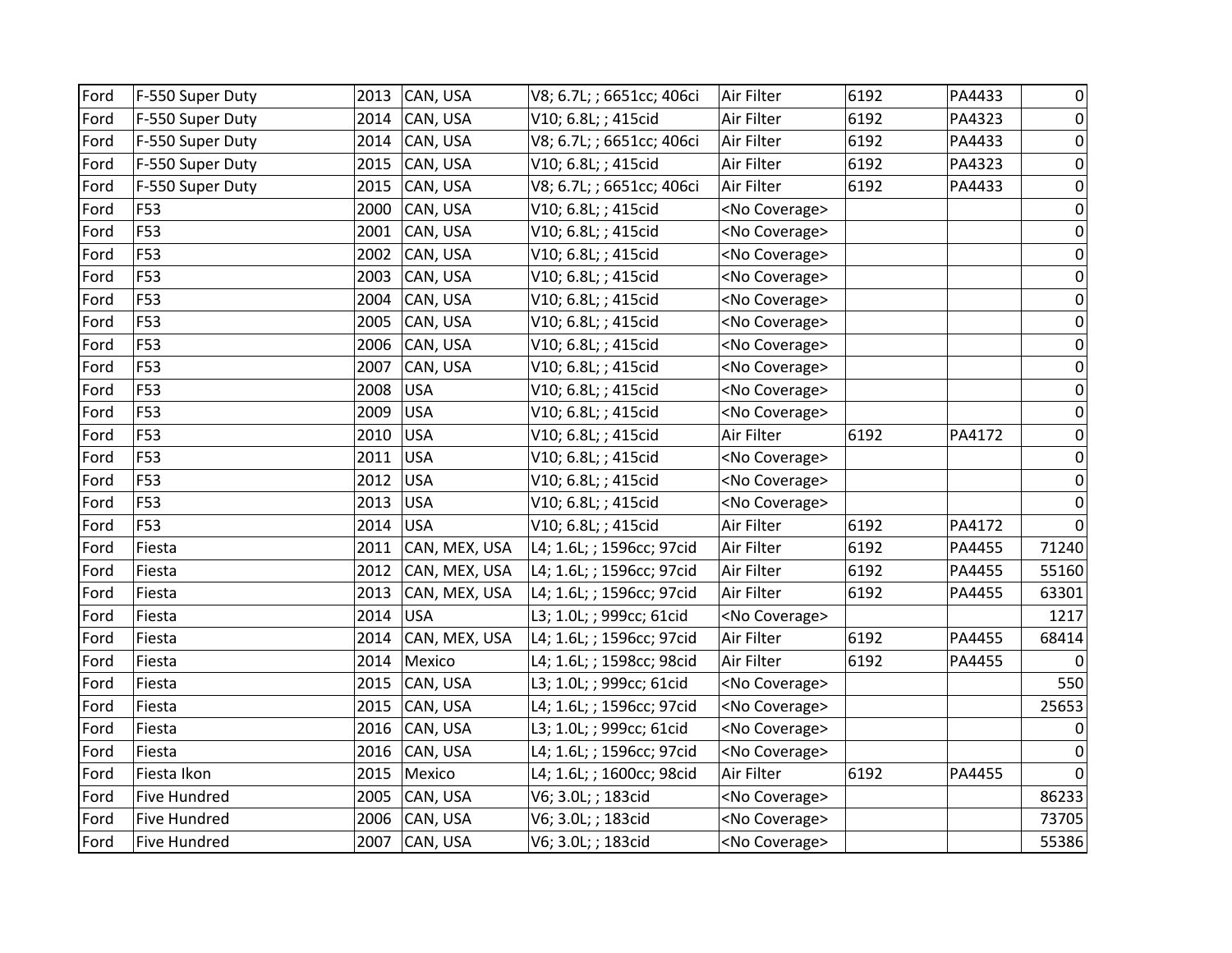| Ford | Flex  | 2009 | CAN, USA      | V6; 3.5L; ; 3496cc; 213ci | <no coverage=""></no> |      |        | 40365        |
|------|-------|------|---------------|---------------------------|-----------------------|------|--------|--------------|
| Ford | Flex  | 2010 | CAN, USA      | V6; 3.5L; ; 3496cc; 213ci | Air Filter            | 6192 | PA4321 | 32214        |
| Ford | Flex  | 2011 | CAN, USA      | V6; 3.5L; ; 3496cc; 213ci | Air Filter            | 6192 | PA4321 | 31724        |
| Ford | Flex  | 2012 | CAN, USA      | V6; 3.5L; ; 3496cc; 213ci | Air Filter            | 6192 | PA4321 | 19648        |
| Ford | Flex  | 2013 | CAN, USA      | V6; 3.5L; ; 3496cc; 213ci | Air Filter            | 6192 | PA4321 | 31394        |
| Ford | Flex  | 2014 | CAN, USA      | V6; 3.5L; ; 3496cc; 213ci | Air Filter            | 6192 | PA4321 | 36303        |
| Ford | Flex  | 2015 | CAN, USA      | V6; 3.5L; ; 3496cc; 213ci | Air Filter            | 6192 | PA4321 | 808          |
| Ford | Focus | 2000 | CAN, MEX, USA | L4; 2.0L; ; 1989cc; 121ci | <no coverage=""></no> |      |        | 136426       |
| Ford | Focus | 2001 | CAN, MEX, USA | L4; 2.0L; ; 1989cc; 121ci | <no coverage=""></no> |      |        | 143504       |
| Ford | Focus | 2002 | CAN, MEX, USA | L4; 2.0L; ; 1989cc; 121ci | <no coverage=""></no> |      |        | 158071       |
| Ford | Focus | 2003 | CAN, MEX, USA | L4; 2.0L; ; 1989cc; 121ci | <no coverage=""></no> |      |        | 149247       |
| Ford | Focus | 2003 | CAN, USA      | L4; 2.3L; ; 140cid        | <no coverage=""></no> |      |        | 27383        |
| Ford | Focus | 2004 | CAN, MEX, USA | L4; 2.0L; ; 1989cc; 121ci | <no coverage=""></no> |      |        | 39042        |
| Ford | Focus | 2004 | CAN, USA      | L4; 2.3L; ; 140cid        | <no coverage=""></no> |      |        | 43122        |
| Ford | Focus | 2005 | CAN, USA      | L4; 2.0L; ; 121cid        | <no coverage=""></no> |      |        | 190477       |
| Ford | Focus | 2005 | CAN, USA      | L4; 2.3L; ; 140cid        | <no coverage=""></no> |      |        | 6768         |
| Ford | Focus | 2006 | CAN, USA      | L4; 2.0L; ; 121cid        | <no coverage=""></no> |      |        | 111514       |
| Ford | Focus | 2006 | CAN, USA      | L4; 2.3L; ; 140cid        | <no coverage=""></no> |      |        | 1846         |
| Ford | Focus | 2007 | CAN, USA      | L4; 2.0L; ; 121cid        | <no coverage=""></no> |      |        | 196343       |
| Ford | Focus | 2007 | CAN, USA      | L4; 2.3L; ; 140cid        | <no coverage=""></no> |      |        | 1929         |
| Ford | Focus | 2008 | CAN, USA      | L4; 2.0L; ; 121cid        | <no coverage=""></no> |      |        | 159264       |
| Ford | Focus | 2009 | CAN, USA      | L4; 2.0L; ; 121cid        | <no coverage=""></no> |      |        | 134647       |
| Ford | Focus | 2010 | CAN, MEX, USA | L4; 2.0L; ; 121cid        | Air Filter            | 6192 | PA4419 | 160737       |
| Ford | Focus | 2011 | CAN, USA      | L4; 2.0L; ; 121cid        | Air Filter            | 6192 | PA4419 | 86539        |
| Ford | Focus | 2012 | CAN, USA      | Electric                  | <no coverage=""></no> |      |        | 533          |
| Ford | Focus | 2012 | CAN, MEX, USA | L4; 2.0L; ; 121cid        | Air Filter            | 6192 | RS4450 | 295055       |
| Ford | Focus | 2013 | CAN, USA      | Electric                  | <no coverage=""></no> |      |        | 1554         |
| Ford | Focus | 2013 | CAN, MEX, USA | L4; 2.0L; ; 1999cc; 122ci | Air Filter            | 6192 | RS4450 | 221974       |
| Ford | Focus | 2014 | CAN, USA      | Electric                  | <no coverage=""></no> |      |        | 2167         |
| Ford | Focus | 2014 | CAN, MEX, USA | L4; 2.0L; ; 1997cc; 122ci | Air Filter            | 6192 | RS4450 | $\Omega$     |
| Ford | Focus | 2014 | CAN, MEX, USA | L4; 2.0L; ; 1999cc; 122ci | Air Filter            | 6192 | RS4450 | 306613       |
| Ford | Focus | 2015 | CAN, USA      | Electric                  | <no coverage=""></no> |      |        | $\mathbf{0}$ |
| Ford | Focus | 2015 | CAN, MEX, USA | L3; 1.0L; ; 999cc; 61cid  | Air Filter            | 6192 | RS4450 | 79           |
| Ford | Focus | 2015 | CAN, MEX, USA | L4; 2.0L; ; 1999cc; 122ci | Air Filter            | 6192 | RS4450 | 24220        |
|      |       |      |               |                           |                       |      |        |              |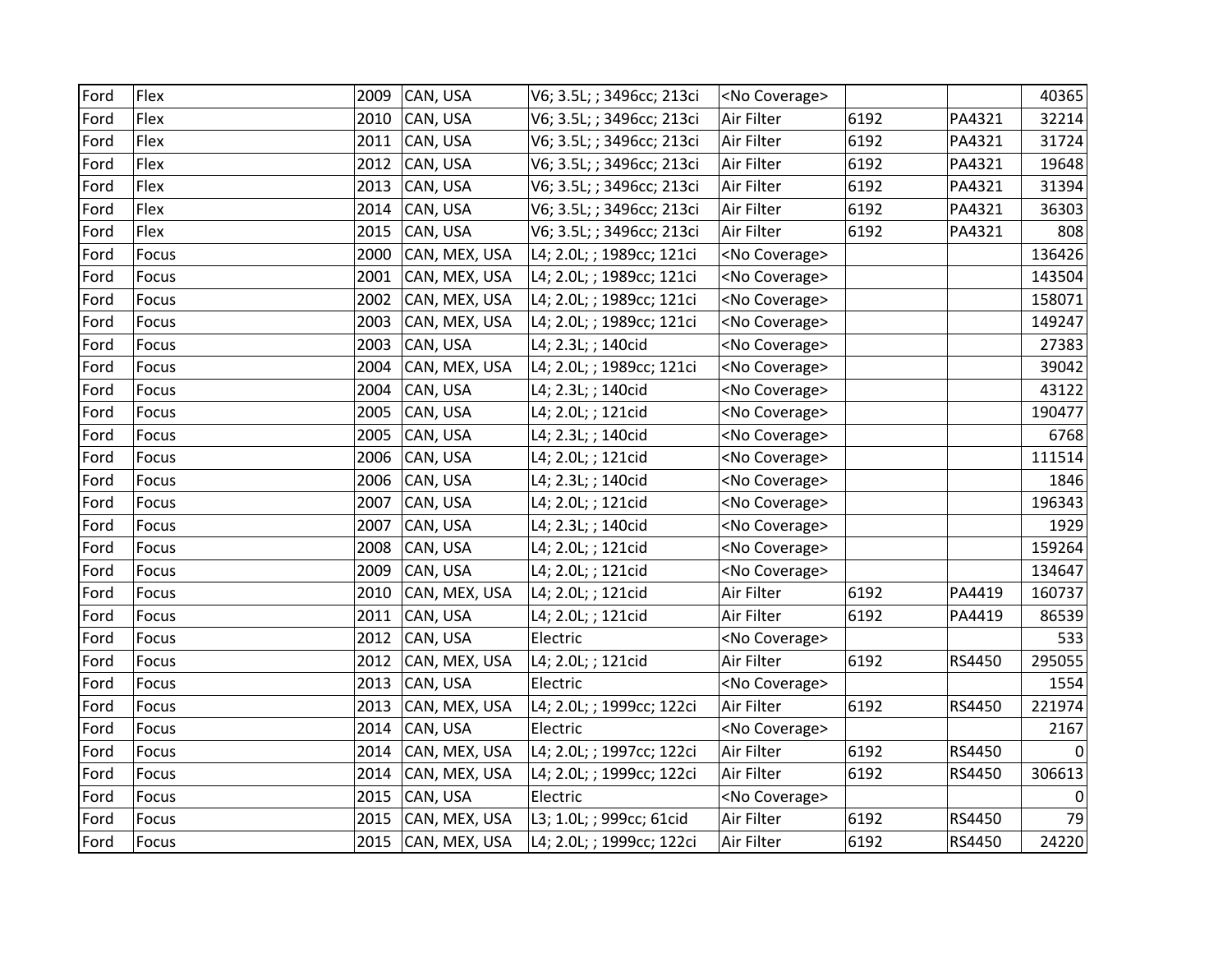| Ford | Focus     | 2016 | CAN, USA      | Electric                  | <no coverage=""></no> |      |        | 0      |
|------|-----------|------|---------------|---------------------------|-----------------------|------|--------|--------|
|      |           |      |               |                           |                       |      |        |        |
| Ford | Focus     | 2016 | CAN, USA      | L3; 1.0L; ; 999cc; 61cid  | <no coverage=""></no> |      |        | 0      |
| Ford | Focus     | 2016 | CAN, USA      | L4; 2.0L; ; 1999cc; 122ci | <no coverage=""></no> |      |        | 0      |
| Ford | Freestar  | 2004 | CAN, USA      | V6; 3.9L; ; 238cid        | <no coverage=""></no> |      |        | 50177  |
| Ford | Freestar  | 2004 | CAN, MEX, USA | V6; 4.2L; ; 256cid        | <no coverage=""></no> |      |        | 33186  |
| Ford | Freestar  | 2005 | CAN, USA      | V6; 3.9L; ; 238cid        | <no coverage=""></no> |      |        | 38405  |
| Ford | Freestar  | 2005 | CAN, MEX, USA | V6; 4.2L; ; 256cid        | <no coverage=""></no> |      |        | 21120  |
| Ford | Freestar  | 2006 | CAN, USA      | V6; 3.9L; ; 238cid        | <no coverage=""></no> |      |        | 22227  |
| Ford | Freestar  | 2006 | CAN, MEX, USA | V6; 4.2L; ; 256cid        | <no coverage=""></no> |      |        | 19870  |
| Ford | Freestar  | 2007 | CAN, USA      | V6; 3.9L; ; 238cid        | <no coverage=""></no> |      |        | 7277   |
| Ford | Freestar  | 2007 | CAN, MEX, USA | V6; 4.2L; ; 256cid        | <no coverage=""></no> |      |        | 5946   |
| Ford | Freestyle | 2005 | CAN, USA      | V6; 3.0L; ; 183cid        | <no coverage=""></no> |      |        | 66312  |
| Ford | Freestyle | 2006 | CAN, USA      | V6; 3.0L; ; 183cid        | <no coverage=""></no> |      |        | 49356  |
| Ford | Freestyle | 2007 | CAN, USA      | V6; 3.0L; ; 183cid        | <no coverage=""></no> |      |        | 34709  |
| Ford | Fusion    | 2006 | CAN, USA      | L4; 2.3L; ; 140cid        | <no coverage=""></no> |      |        | 51167  |
| Ford | Fusion    | 2006 | CAN, USA      | V6; 3.0L; ; 183cid        | <no coverage=""></no> |      |        | 57182  |
| Ford | Fusion    | 2007 | CAN, MEX, USA | L4; 2.3L; ; 140cid        | <no coverage=""></no> |      |        | 75085  |
| Ford | Fusion    | 2007 | CAN, USA      | V6; 3.0L; ; 183cid        | <no coverage=""></no> |      |        | 55214  |
| Ford | Fusion    | 2008 | CAN, MEX, USA | L4; 2.3L; ; 140cid        | <no coverage=""></no> |      |        | 73055  |
| Ford | Fusion    | 2008 | CAN, USA      | V6; 3.0L; ; 183cid        | <no coverage=""></no> |      |        | 52992  |
| Ford | Fusion    | 2009 | CAN, MEX, USA | L4; 2.3L; ; 140cid        | <no coverage=""></no> |      |        | 58566  |
| Ford | Fusion    | 2009 | CAN, USA      | V6; 3.0L; ; 183cid        | <no coverage=""></no> |      |        | 38125  |
| Ford | Fusion    | 2010 | CAN, MEX, USA | L4; 2.5L; ; 2488cc; 152ci | Air Filter            | 6192 | N/S    | 194206 |
| Ford | Fusion    | 2010 | CAN, MEX, USA | V6; 3.0L; ; 183cid        | Air Filter            | 6192 | PA4176 | 0      |
| Ford | Fusion    | 2010 | CAN, MEX, USA | V6; 3.5L; ; 3496cc; 213ci | Air Filter            | 6192 | PA4321 | 16808  |
| Ford | Fusion    | 2011 | CAN, MEX, USA | L4; 2.5L; ; 2488cc; 152ci | Air Filter            | 6192 | N/S    | 150079 |
| Ford | Fusion    | 2011 | CAN, MEX, USA | V6; 3.0L; ; 183cid        | Air Filter            | 6192 | PA4176 | 37375  |
| Ford | Fusion    | 2011 | CAN, MEX, USA | V6; 3.5L; ; 3496cc; 213ci | Air Filter            | 6192 | PA4321 | 8835   |
| Ford | Fusion    | 2012 | CAN, MEX, USA | L4; 2.5L; ; 2488cc; 152ci | Air Filter            | 6192 | N/S    | 228051 |
| Ford | Fusion    | 2012 | CAN, MEX, USA | V6; 3.0L; ; 183cid        | Air Filter            | 6192 | PA4176 | 59602  |
| Ford | Fusion    | 2012 | CAN, MEX, USA | V6; 3.5L; ; 3496cc; 213ci | Air Filter            | 6192 | PA4321 | 6539   |
| Ford | Fusion    | 2013 | CAN, MEX, USA | L4; 1.6L; ; 1596cc; 97cid | Air Filter            | 6192 | PA4471 | 79422  |
| Ford | Fusion    | 2013 | CAN, MEX, USA | L4; 2.0L; ; 1999cc; 122ci | Air Filter            | 6192 | PA4471 | 80812  |
| Ford | Fusion    | 2013 | CAN, MEX, USA | L4; 2.5L; ; 2488cc; 152ci | Air Filter            | 6192 | PA4471 | 88221  |
|      |           |      |               |                           |                       |      |        |        |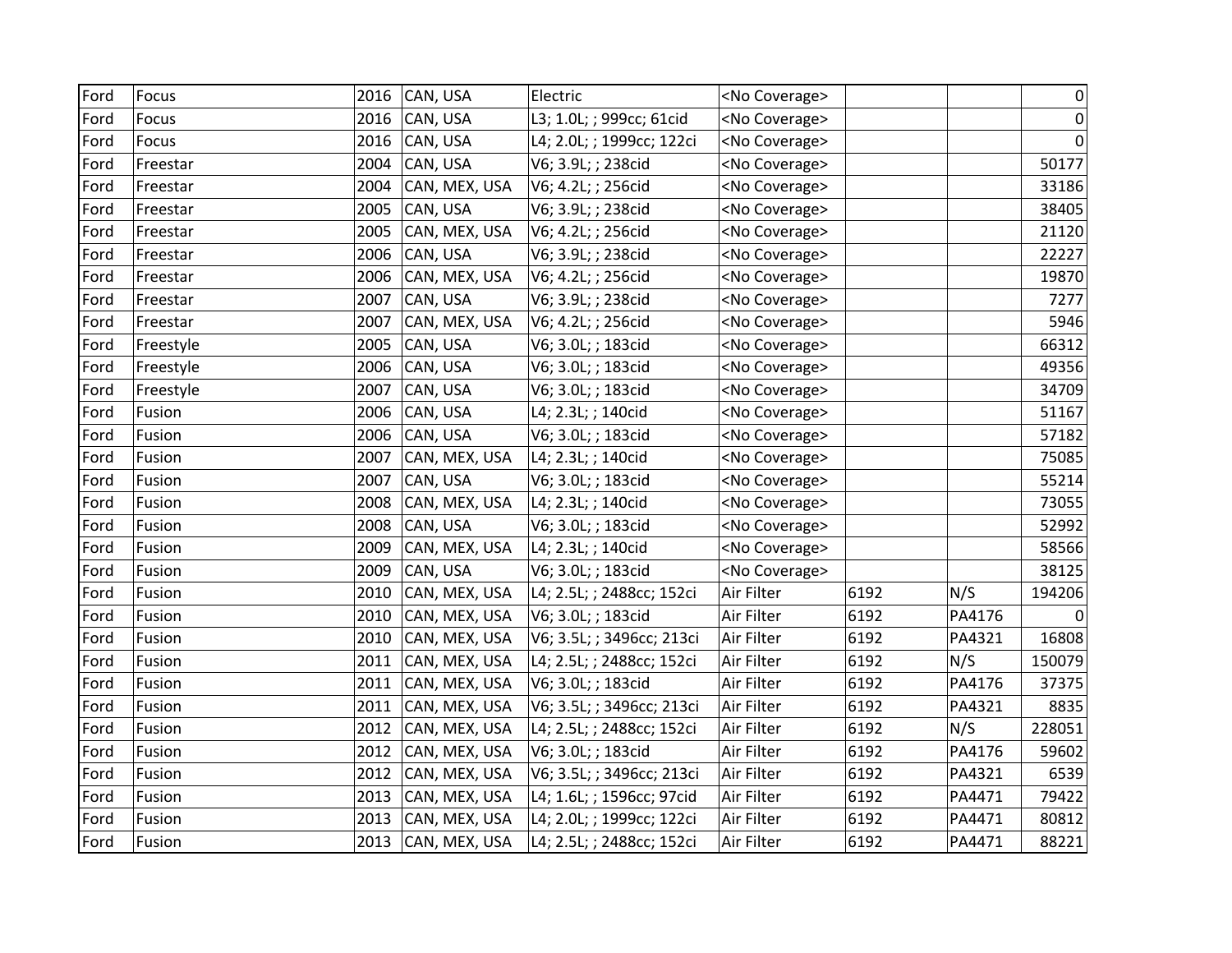| Ford | Fusion  | 2014 | CAN, MEX, USA      | L4; 1.5L; ; 1499cc; 91cid | Air Filter            | 6192 | PA4471 | 81412            |
|------|---------|------|--------------------|---------------------------|-----------------------|------|--------|------------------|
| Ford | Fusion  | 2014 | CAN, MEX, USA      | L4; 1.6L; ; 1596cc; 97cid | Air Filter            | 6192 | PA4471 | 1263             |
| Ford | Fusion  | 2014 | CAN, MEX, USA      | L4; 2.0L; ; 1999cc; 122ci | Air Filter            | 6192 | PA4471 | 105568           |
| Ford | Fusion  | 2014 | CAN, MEX, USA      | L4; 2.0L; ; 2000cc; 122ci | Air Filter            | 6192 | PA4471 |                  |
| Ford | Fusion  | 2014 | CAN, MEX, USA      | L4; 2.5L; ; 2488cc; 152ci | Air Filter            | 6192 | PA4471 | 116758           |
| Ford | Fusion  | 2015 | CAN, MEX, USA      | L4; 1.5L; ; 1499cc; 91cid | Air Filter            | 6192 | PA4471 | 27490            |
| Ford | Fusion  | 2015 | CAN, MEX, USA      | L4; 1.6L; ; 1596cc; 97cid | Air Filter            | 6192 | PA4471 |                  |
| Ford | Fusion  | 2015 | CAN, MEX, USA      | L4; 2.0L; ; 1999cc; 122ci | Air Filter            | 6192 | PA4471 | 42648            |
| Ford | Fusion  | 2015 | CAN, MEX, USA      | L4; 2.0L; ; 2000cc; 122ci | Air Filter            | 6192 | PA4471 | $\Omega$         |
| Ford | Fusion  | 2015 | CAN, MEX, USA      | L4; 2.5L; ; 2488cc; 152ci | Air Filter            | 6192 | PA4471 | 67099            |
| Ford | Fusion  | 2016 | CAN, USA           | L4; 1.5L; ; 1499cc; 91cid | Air Filter            | 6192 | PA4471 | 22               |
| Ford | Fusion  | 2016 | CAN, USA           | L4; 2.0L; ; 1999cc; 122ci | Air Filter            | 6192 | PA4471 | 13               |
| Ford | Fusion  |      | 2016 CAN, USA      | L4; 2.5L; ; 2488cc; 152ci | Air Filter            | 6192 | PA4471 | 123              |
| Ford | GT      | 2005 | <b>USA</b>         | V8; 5.4L; ; 5409cc; 330ci | <no coverage=""></no> |      |        | 1148             |
| Ford | GT      | 2006 | CAN, USA           | V8; 5.4L; ; 5409cc; 330ci | <no coverage=""></no> |      |        | 0                |
| Ford | Lobo    | 2010 | Mexico             | V8; 4.6L; ; 4605cc; 281ci | Air Filter            | 6192 | PA4323 | 0                |
| Ford | Lobo    | 2010 | Mexico             | V8; 5.4L; ; 5400cc; 330ci | Air Filter            | 6192 | PA4323 | 0                |
| Ford | Lobo    | 2013 | <b>MEX</b>         | V8; 5.0L; ; 4952cc; 302ci | Air Filter            | 6192 | PA4323 | $\pmb{0}$        |
| Ford | Lobo    | 2013 | <b>MEX</b>         | V8; 6.2L; ; 6223cc; 380ci | Air Filter            | 6192 | PA4323 | $\boldsymbol{0}$ |
| Ford | Lobo    | 2014 | Mexico             | V8; 6.2L; ; 6223cc; 380ci | Air Filter            | 6192 | PA4323 | 0                |
| Ford | Lobo    | 2015 | Mexico             | V6; 3.5L; ; 3500cc; 214ci | Air Filter            | 6192 | PA4323 | $\boldsymbol{0}$ |
| Ford | Lobo    | 2015 | Mexico             | V8; 5.0L; ; 4952cc; 302ci | Air Filter            | 6192 | PA4323 | 0                |
| Ford | Mustang | 2000 | CAN, USA           | V6; 3.8L; ; 232cid        | <no coverage=""></no> |      |        | 99904            |
| Ford | Mustang | 2000 | CAN, MEX, USA      | V8; 4.6L; ; 281cid        | <no coverage=""></no> |      |        | 33237            |
| Ford | Mustang | 2000 | CAN, USA           | V8; 5.4L; ; 5409cc; 330ci | <no coverage=""></no> |      |        | 0                |
| Ford | Mustang | 2001 | CAN, USA           | V6; 3.8L; ; 232cid        | <no coverage=""></no> |      |        | 71274            |
| Ford | Mustang | 2001 | CAN, MEX, USA      | V8; 4.6L; ; 281cid        | <no coverage=""></no> |      |        | 40271            |
| Ford | Mustang | 2002 | CAN, USA           | V6; 3.8L; ; 232cid        | <no coverage=""></no> |      |        | 65263            |
| Ford | Mustang | 2002 | CAN, MEX, USA      | V8; 4.6L; ; 281cid        | <no coverage=""></no> |      |        | 35578            |
| Ford | Mustang | 2003 | CAN, USA           | V6; 3.8L; ; 232cid        | <no coverage=""></no> |      |        | 64312            |
| Ford | Mustang | 2003 | CAN, MEX, USA      | V8; 4.6L; ; 281cid        | <no coverage=""></no> |      |        | 49155            |
| Ford | Mustang | 2004 | CAN, USA           | V6; 3.8L; ; 232cid        | <no coverage=""></no> |      |        | 14003            |
| Ford | Mustang | 2004 | CAN, USA           | V6; 3.9L; ; 238cid        | <no coverage=""></no> |      |        | 58570            |
| Ford | Mustang |      | 2004 CAN, MEX, USA | V8; 4.6L; ; 281cid        | <no coverage=""></no> |      |        | 37786            |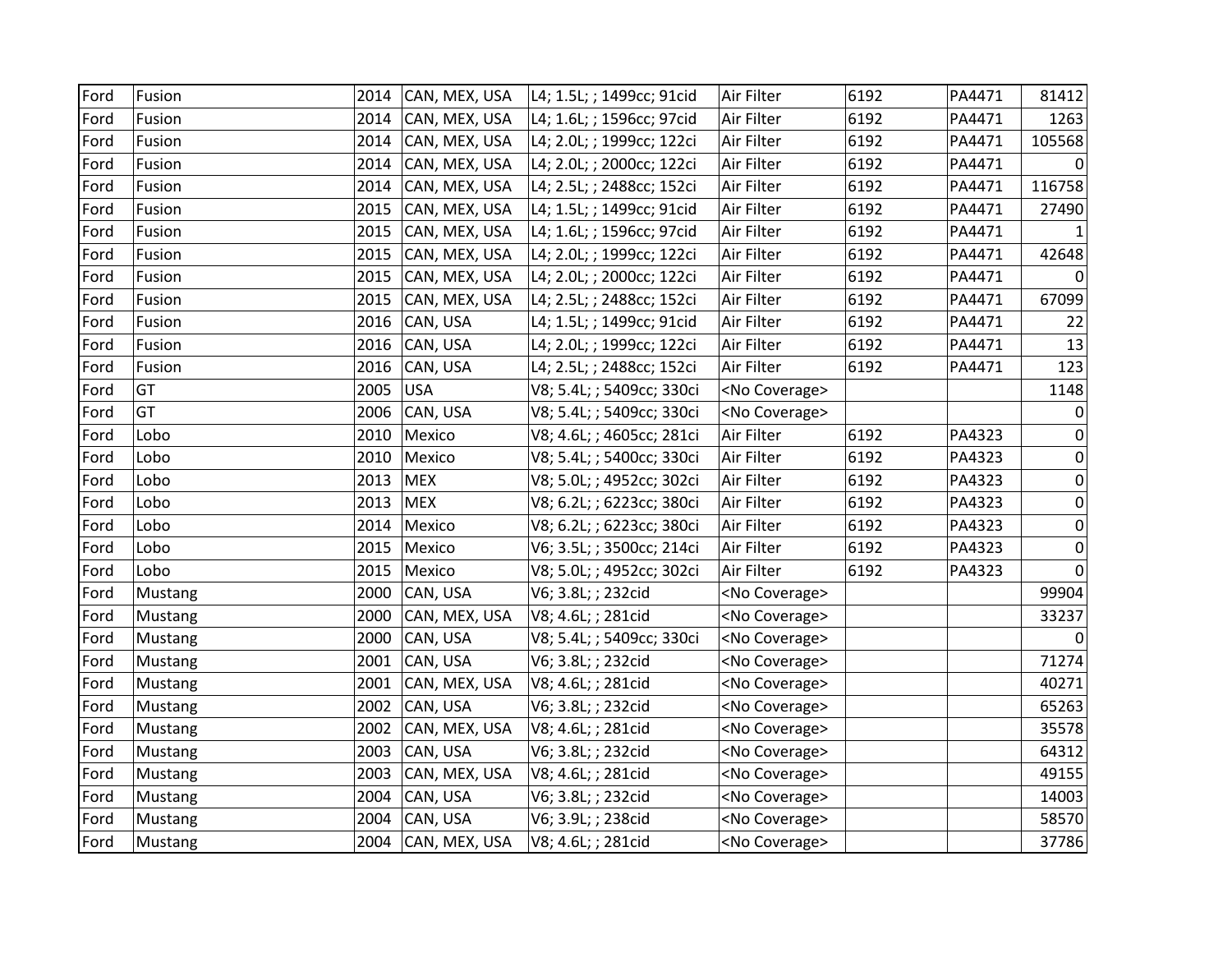| Ford | Mustang | 2005 | CAN, USA      | V6; 4.0L; ; 245cid        | <no coverage=""></no> |      |        | 78839     |
|------|---------|------|---------------|---------------------------|-----------------------|------|--------|-----------|
| Ford | Mustang | 2005 | CAN, MEX, USA | V8; 4.6L; ; 281cid        | <no coverage=""></no> |      |        | 41731     |
| Ford | Mustang | 2006 | CAN, USA      | V6; 4.0L; ; 245cid        | <no coverage=""></no> |      |        | 70913     |
| Ford | Mustang | 2006 | CAN, MEX, USA | V8; 4.6L; ; 281cid        | <no coverage=""></no> |      |        | 60546     |
| Ford | Mustang | 2007 | CAN, USA      | V6; 4.0L; ; 245cid        | <no coverage=""></no> |      |        | 75563     |
| Ford | Mustang | 2007 | CAN, MEX, USA | V8; 4.6L; ; 281cid        | <no coverage=""></no> |      |        | 52281     |
| Ford | Mustang | 2007 | CAN, USA      | V8; 5.4L; ; 5409cc; 330ci | <no coverage=""></no> |      |        | 7868      |
| Ford | Mustang | 2008 | CAN, USA      | V6; 4.0L; ; 245cid        | <no coverage=""></no> |      |        | 42914     |
| Ford | Mustang | 2008 | CAN, MEX, USA | V8; 4.6L; ; 281cid        | <no coverage=""></no> |      |        | 36536     |
| Ford | Mustang | 2008 | CAN, MEX, USA | V8; 5.4L; ; 5409cc; 330ci | <no coverage=""></no> |      |        | 6996      |
| Ford | Mustang | 2009 | CAN, USA      | V6; 4.0L; ; 245cid        | <no coverage=""></no> |      |        | 22231     |
| Ford | Mustang | 2009 | CAN, MEX, USA | V8; 4.6L; ; 281cid        | <no coverage=""></no> |      |        | 12931     |
| Ford | Mustang | 2009 | CAN, MEX, USA | V8; 5.4L; ; 5409cc; 330ci | <no coverage=""></no> |      |        | 3019      |
| Ford | Mustang | 2010 | CAN, MEX, USA | V6; 4.0L; ; 245cid        | Air Filter            | 6192 | PA4361 | 42535     |
| Ford | Mustang | 2010 | CAN, MEX, USA | V8; 4.6L; ; 281cid        | Air Filter            | 6192 | AF1487 | 20500     |
| Ford | Mustang | 2010 | CAN, MEX, USA | V8; 5.4L; ; 5409cc; 330ci | Air Filter            | 6192 | AF1602 | 2991      |
| Ford | Mustang | 2011 | CAN, MEX, USA | V6; 3.7L; ; 3726cc; 227ci | Air Filter            | 6192 | AF1487 | 31647     |
| Ford | Mustang | 2011 | CAN, MEX, USA | V8; 5.0L; ; 4951cc; 302ci | Air Filter            | 6192 | AF1487 | 20441     |
| Ford | Mustang | 2011 | CAN, MEX, USA | V8; 5.4L; ; 5409cc; 330ci | Air Filter            | 6192 | AF1602 | 3643      |
| Ford | Mustang | 2012 | CAN, MEX, USA | V6; 3.7L; ; 3726cc; 227ci | Air Filter            | 6192 | AF1487 | 47984     |
| Ford | Mustang | 2012 | CAN, MEX, USA | V8; 5.0L; ; 4951cc; 302ci | Air Filter            | 6192 | AF1487 | 22296     |
| Ford | Mustang | 2012 | CAN, MEX, USA | V8; 5.4L; ; 5409cc; 330ci | Air Filter            | 6192 | AF1602 | 3717      |
| Ford | Mustang | 2013 | CAN, MEX, USA | V6; 3.7L; ; 3726cc; 227ci | Air Filter            | 6192 | AF1487 | 40187     |
| Ford | Mustang | 2013 | CAN, MEX, USA | V8; 5.0L; ; 4951cc; 302ci | Air Filter            | 6192 | AF1487 | 26604     |
| Ford | Mustang | 2013 | CAN, MEX, USA | V8; 5.8L; ; 5812cc; 355ci | Air Filter            | 6192 | AF1602 | 3789      |
| Ford | Mustang | 2014 | CAN, MEX, USA | V6; 3.7L; ; 3726cc; 227ci | Air Filter            | 6192 | AF1487 | 79900     |
| Ford | Mustang | 2014 | Mexico        | V6; 3.7L; ; 3731cc; 228ci | Air Filter            | 6192 | AF1487 | 0         |
| Ford | Mustang | 2014 | CAN, MEX, USA | V8; 5.0L; ; 4951cc; 302ci | Air Filter            | 6192 | AF1487 | 32498     |
| Ford | Mustang | 2014 | CAN, MEX, USA | V8; 5.8L; ; 5812cc; 355ci | Air Filter            | 6192 | AF1602 | 4633      |
| Ford | Mustang | 2015 | CAN, USA      | L4; 2.3L; ; 2300cc; 140ci | <no coverage=""></no> |      |        | 15639     |
| Ford | Mustang | 2015 | CAN, USA      | V6; 3.7L; ; 3726cc; 227ci | <no coverage=""></no> |      |        | 14304     |
| Ford | Mustang | 2015 | Mexico        | V6; 3.7L; ; 3731cc; 228ci | Air Filter            | 6192 | AF1487 | 0         |
| Ford | Mustang | 2015 | CAN, MEX, USA | V8; 5.0L; ; 4951cc; 302ci | <no coverage=""></no> |      |        | 17439     |
| Ford | Mustang |      | 2016 CAN, USA | L4; 2.3L; ; 2300cc; 140ci | Air Filter            | 6192 | RS4450 | $\pmb{0}$ |
|      |         |      |               |                           |                       |      |        |           |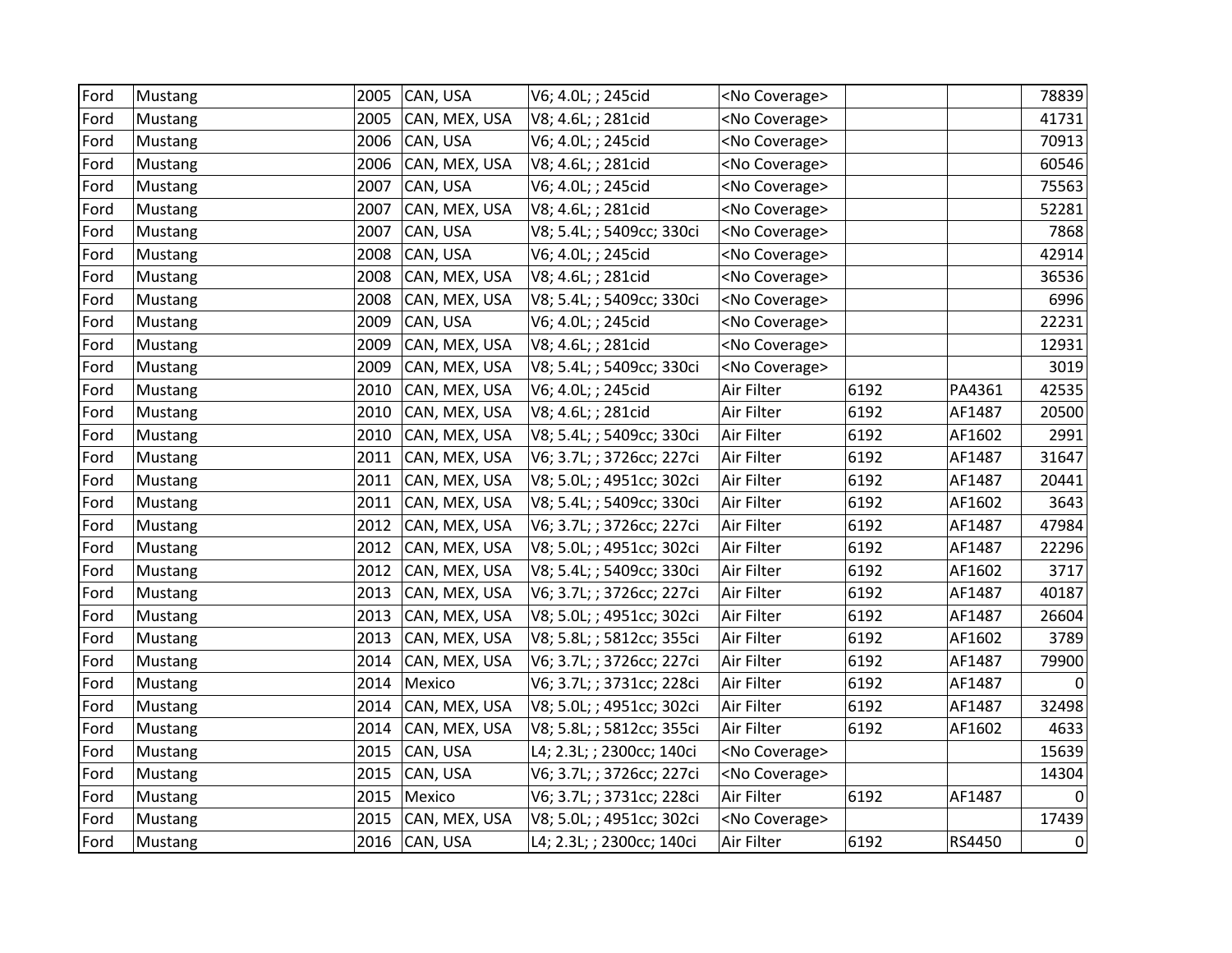| Ford | Mustang                   | 2016 | CAN, USA      | V6; 3.7L; ; 3726cc; 227ci | <no coverage=""></no> |      |        | 0           |
|------|---------------------------|------|---------------|---------------------------|-----------------------|------|--------|-------------|
| Ford | Mustang                   | 2016 | CAN, USA      | V8; 5.0L; ; 4951cc; 302ci | <no coverage=""></no> |      |        | $\Omega$    |
| Ford | Police Interceptor Sedan  | 2013 | <b>USA</b>    | V6; 3.5L; ; 3496cc; 213ci | Air Filter            | 6192 | PA4321 | 999         |
| Ford | Police Interceptor Sedan  | 2013 | <b>USA</b>    | V6; 3.7L; ; 3726cc; 227ci | Air Filter            | 6192 | PA4321 | 870         |
| Ford | Police Interceptor Sedan  | 2014 | CAN, USA      | V6; 3.5L; ; 3496cc; 213ci | Air Filter            | 6192 | PA4321 | 1357        |
| Ford | Police Interceptor Sedan  | 2014 | CAN, USA      | V6; 3.7L; ; 3726cc; 227ci | Air Filter            | 6192 | PA4321 | 3523        |
| Ford | Police Interceptor Sedan  | 2015 | CAN, USA      | V6; 3.5L; ; 3496cc; 213ci | Air Filter            | 6192 | PA4321 | 0           |
| Ford | Police Interceptor Sedan  | 2015 | CAN, USA      | V6; 3.7L; ; 3726cc; 227ci | Air Filter            | 6192 | PA4321 | 0           |
| Ford | Police Interceptor Sedan  | 2016 | <b>USA</b>    | V6; 3.5L; ; 3496cc; 213ci | <no coverage=""></no> |      |        | 0           |
| Ford | Police Interceptor Sedan  | 2016 | <b>USA</b>    | V6; 3.7L; ; 3726cc; 227ci | <no coverage=""></no> |      |        | $\mathbf 0$ |
| Ford | Police Interceptor Utilit | 2013 | <b>USA</b>    | V6; 3.7L; ; 3726cc; 227ci | Air Filter            | 6192 | PA4321 | 6494        |
| Ford | Police Interceptor Utilit | 2014 | CAN, USA      | V6; 3.5L; ; 3496cc; 213ci | Air Filter            | 6192 | PA4321 | 600         |
| Ford | Police Interceptor Utilit | 2014 | CAN, USA      | V6; 3.7L; ; 3726cc; 227ci | Air Filter            | 6192 | PA4321 | 3523        |
| Ford | Police Interceptor Utilit | 2015 | CAN, USA      | V6; 3.5L; ; 3496cc; 213ci | Air Filter            | 6192 | PA4321 | 0           |
| Ford | Police Interceptor Utilit | 2015 | CAN, USA      | V6; 3.7L; ; 3726cc; 227ci | Air Filter            | 6192 | PA4321 | 0           |
| Ford | Police Interceptor Utilit | 2016 | <b>USA</b>    | V6; 3.5L; ; 3496cc; 213ci | Air Filter            | 6192 | PA4321 | 0           |
| Ford | Police Interceptor Utilit | 2016 | <b>USA</b>    | V6; 3.7L; ; 3726cc; 227ci | Air Filter            | 6192 | PA4321 | 0           |
| Ford | Ranger                    | 2000 | CAN, USA      | Electric                  | <no coverage=""></no> |      |        | $\Omega$    |
| Ford | Ranger                    | 2000 | CAN, USA      | L4; 2.5L; ; 153cid        | <no coverage=""></no> |      |        | 53430       |
| Ford | Ranger                    | 2000 | CAN, USA      | V6; 3.0L; ; 182cid        | <no coverage=""></no> |      |        | 142132      |
| Ford | Ranger                    | 2000 | CAN, USA      | V6; 4.0L; ; 245cid        | <no coverage=""></no> |      |        | 46606       |
| Ford | Ranger                    | 2001 | CAN, USA      | Electric                  | <no coverage=""></no> |      |        |             |
| Ford | Ranger                    | 2001 | CAN, USA      | L4; 2.3L; ; 140cid        | <no coverage=""></no> |      |        | 14960       |
| Ford | Ranger                    | 2001 | CAN, USA      | L4; 2.5L; ; 153cid        | <no coverage=""></no> |      |        | 19152       |
| Ford | Ranger                    | 2001 | CAN, USA      | V6; 3.0L; ; 182cid        | <no coverage=""></no> |      |        | 87111       |
| Ford | Ranger                    | 2001 | CAN, USA      | V6; 4.0L; ; 245cid        | <no coverage=""></no> |      |        | 76105       |
| Ford | Ranger                    | 2002 | CAN, USA      | Electric                  | <no coverage=""></no> |      |        | 0           |
| Ford | Ranger                    | 2002 | CAN, USA      | L4; 2.3L; ; 140cid        | <no coverage=""></no> |      |        | 33896       |
| Ford | Ranger                    | 2002 | CAN, USA      | V6; 3.0L; ; 182cid        | <no coverage=""></no> |      |        | 89469       |
| Ford | Ranger                    | 2002 | CAN, USA      | V6; 4.0L; ; 245cid        | <no coverage=""></no> |      |        | 61627       |
| Ford | Ranger                    | 2003 | CAN, MEX, USA | L4; 2.3L; ; 140cid        | <no coverage=""></no> |      |        | 31556       |
| Ford | Ranger                    | 2003 | CAN, USA      | V6; 3.0L; ; 182cid        | <no coverage=""></no> |      |        | 87429       |
| Ford | Ranger                    | 2003 | CAN, USA      | V6; 4.0L; ; 245cid        | <no coverage=""></no> |      |        | 63539       |
| Ford | Ranger                    | 2004 | CAN, MEX, USA | L4; 2.3L; ; 140cid        | <no coverage=""></no> |      |        | 22082       |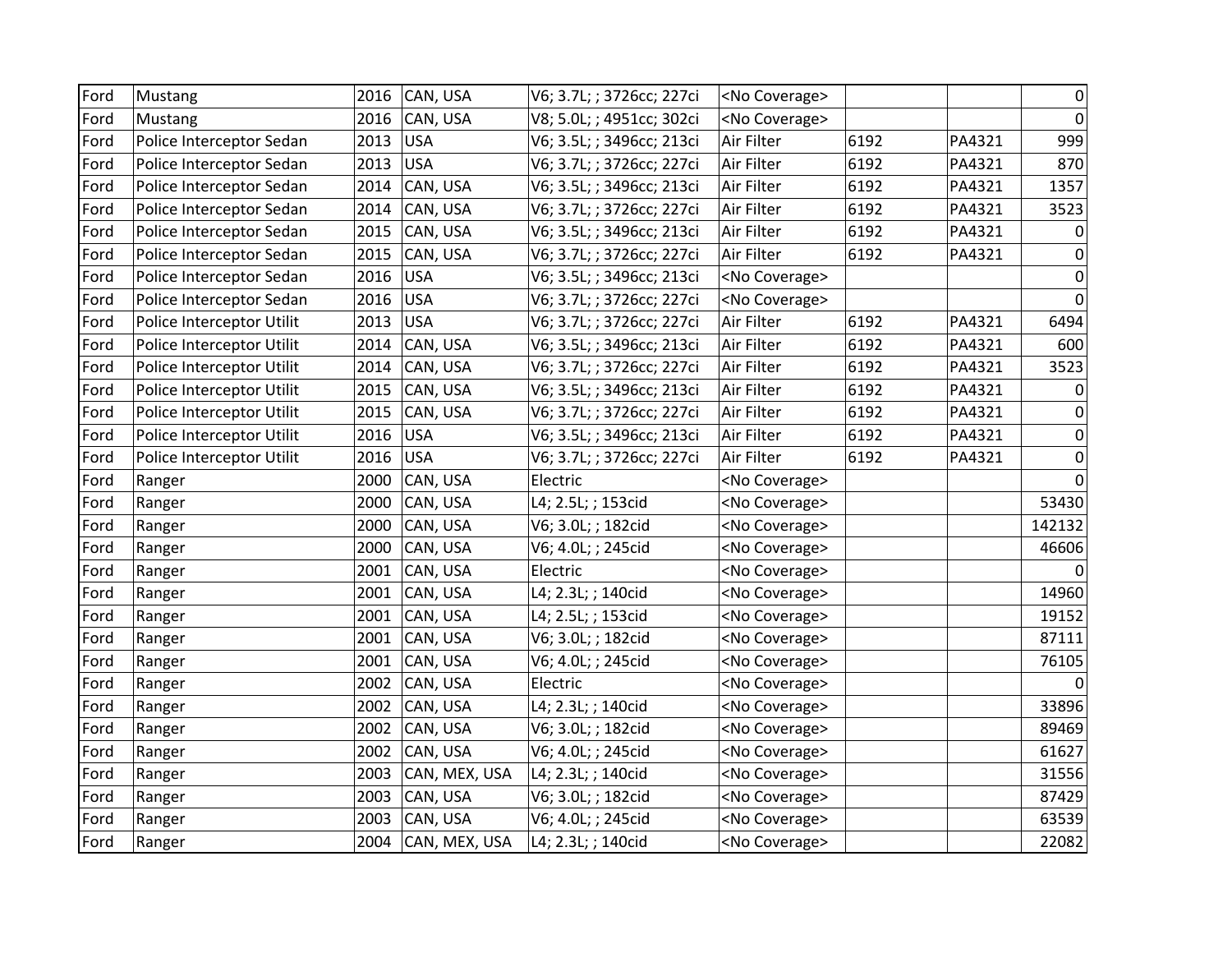| Ford | Ranger                           | 2004 | CAN, USA      | V6; 3.0L; ; 182cid        | <no coverage=""></no> |      |        | 61328        |
|------|----------------------------------|------|---------------|---------------------------|-----------------------|------|--------|--------------|
| Ford | Ranger                           | 2004 | CAN, USA      | V6; 4.0L; ; 245cid        | <no coverage=""></no> |      |        | 57815        |
| Ford | Ranger                           | 2005 | CAN, MEX, USA | L4; 2.3L; ; 140cid        | <no coverage=""></no> |      |        | 17118        |
| Ford | Ranger                           | 2005 | CAN, USA      | V6; 3.0L; ; 182cid        | <no coverage=""></no> |      |        | 34798        |
| Ford | Ranger                           | 2005 | CAN, USA      | V6; 4.0L; ; 245cid        | <no coverage=""></no> |      |        | 33757        |
| Ford | Ranger                           | 2006 | CAN, MEX, USA | L4; 2.3L; ; 140cid        | <no coverage=""></no> |      |        | 19089        |
| Ford | Ranger                           | 2006 | CAN, USA      | V6; 3.0L; ; 182cid        | <no coverage=""></no> |      |        | 28177        |
| Ford | Ranger                           | 2006 | CAN, USA      | V6; 4.0L; ; 245cid        | <no coverage=""></no> |      |        | 23451        |
| Ford | Ranger                           | 2007 | CAN, MEX, USA | L4; 2.3L; ; 140cid        | <no coverage=""></no> |      |        | 25705        |
| Ford | Ranger                           | 2007 | CAN, USA      | V6; 3.0L; ; 182cid        | <no coverage=""></no> |      |        | 21515        |
| Ford | Ranger                           | 2007 | CAN, USA      | V6; 4.0L; ; 245cid        | <no coverage=""></no> |      |        | 17061        |
| Ford | Ranger                           | 2008 | CAN, MEX, USA | L4; 2.3L; ; 140cid        | <no coverage=""></no> |      |        | 36163        |
| Ford | Ranger                           | 2008 | CAN, USA      | V6; 3.0L; ; 182cid        | <no coverage=""></no> |      |        | 19300        |
| Ford | Ranger                           | 2008 | CAN, USA      | V6; 4.0L; ; 245cid        | <no coverage=""></no> |      |        | 17490        |
| Ford | Ranger                           | 2009 | CAN, USA      | L4; 2.3L; ; 140cid        | <no coverage=""></no> |      |        | 26637        |
| Ford | Ranger                           | 2009 | CAN, USA      | V6; 4.0L; ; 245cid        | <no coverage=""></no> |      |        | 16753        |
| Ford | Ranger                           | 2010 | CAN, MEX, USA | L4; 2.3L; ; 140cid        | Air Filter            | 6192 | PA4160 | 32134        |
| Ford | Ranger                           | 2010 | CAN, MEX, USA | V6; 4.0L; ; 245cid        | Air Filter            | 6192 | PA4160 | 21648        |
| Ford | Ranger                           | 2011 | CAN, MEX, USA | L4; 2.3L; ; 140cid        | Air Filter            | 6192 | PA4160 | 42949        |
| Ford | Ranger                           | 2011 | CAN, MEX, USA | L4; 2.3L; ; 2300cc; 140ci | Air Filter            | 6192 | PA4160 | <sup>0</sup> |
| Ford | Ranger                           | 2011 | CAN, MEX, USA | V6; 4.0L; ; 245cid        | Air Filter            | 6192 | PA4160 | 49050        |
| Ford | <b>Special Service Police Se</b> | 2015 | CAN, USA      | L4; 2.0L; ; 1999cc; 122ci | <no coverage=""></no> |      |        | 0            |
| Ford | <b>Special Service Police Se</b> | 2016 | <b>USA</b>    | L4; 2.0L; ; 1999cc; 122ci | <no coverage=""></no> |      |        | 0            |
| Ford | <b>Taurus</b>                    | 2000 | CAN, USA      | V6; 3.0L; ; 182cid        | <no coverage=""></no> |      |        | 184345       |
| Ford | <b>Taurus</b>                    | 2001 | CAN, USA      | V6; 3.0L; ; 182cid        | <no coverage=""></no> |      |        | 208093       |
| Ford | <b>Taurus</b>                    | 2002 | CAN, USA      | V6; 3.0L; ; 182cid        | <no coverage=""></no> |      |        | 217950       |
| Ford | <b>Taurus</b>                    | 2003 | CAN, USA      | V6; 3.0L; ; 182cid        | <no coverage=""></no> |      |        | 248363       |
| Ford | <b>Taurus</b>                    | 2004 | CAN, USA      | V6; 3.0L; ; 182cid        | <no coverage=""></no> |      |        | 159271       |
| Ford | <b>Taurus</b>                    | 2005 | CAN, USA      | V6; 3.0L; ; 182cid        | <no coverage=""></no> |      |        | 161402       |
| Ford | <b>Taurus</b>                    | 2006 | CAN, USA      | V6; 3.0L; ; 182cid        | <no coverage=""></no> |      |        | 128270       |
| Ford | <b>Taurus</b>                    | 2007 | CAN, USA      | V6; 3.0L; ; 182cid        | <no coverage=""></no> |      |        | 97724        |
| Ford | <b>Taurus</b>                    | 2008 | CAN, USA      | V6; 3.5L; ; 3496cc; 213ci | <no coverage=""></no> |      |        | 73977        |
| Ford | <b>Taurus</b>                    | 2009 | CAN, USA      | V6; 3.5L; ; 3496cc; 213ci | <no coverage=""></no> |      |        | 23255        |
| Ford | <b>Taurus</b>                    |      | 2010 CAN, USA | V6; 3.5L; ; 3496cc; 213ci | Air Filter            | 6192 | PA4321 | 56210        |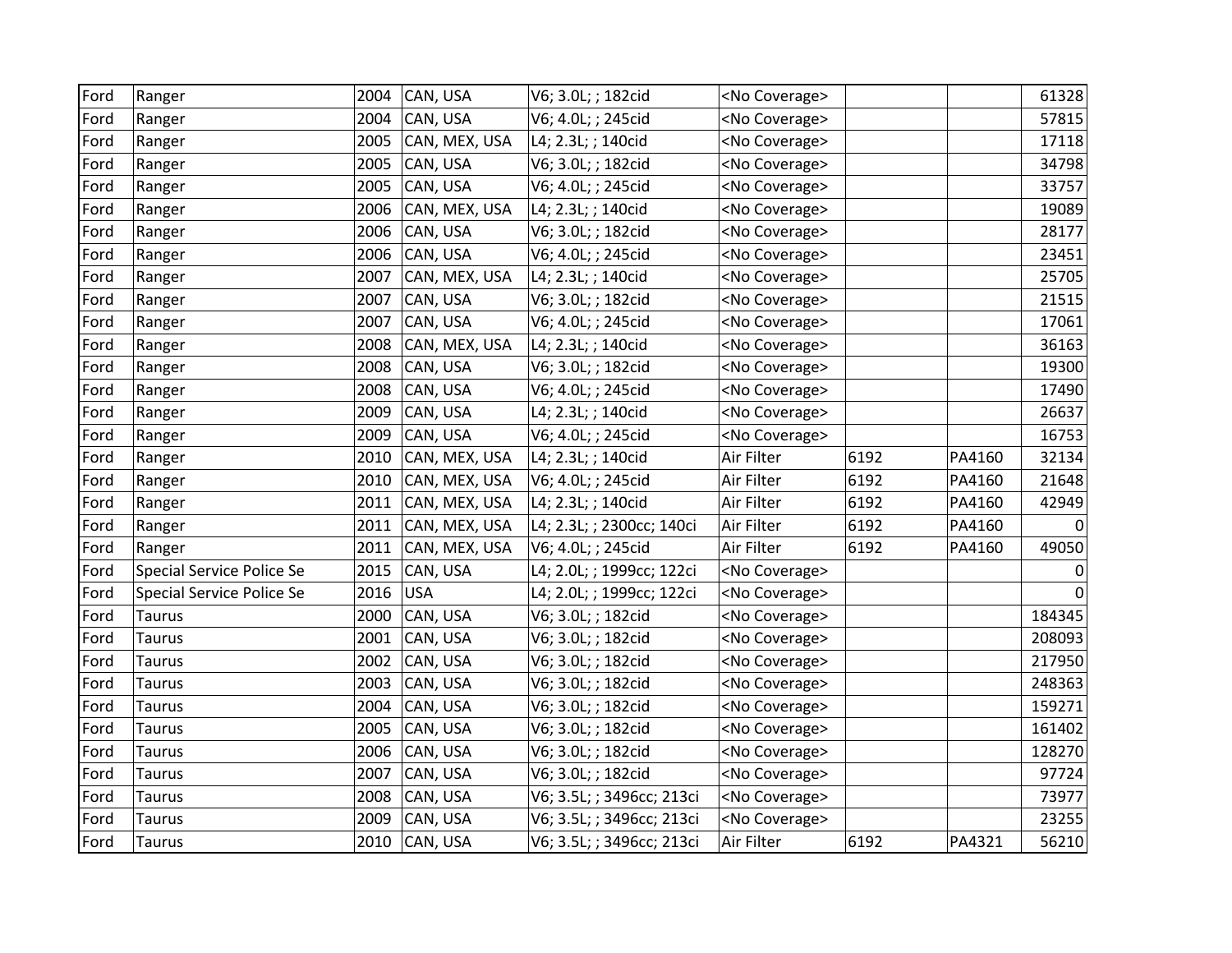| Ford | Taurus                 | 2011 | CAN, USA      | V6; 3.5L; ; 3496cc; 213ci | Air Filter            | 6192 | PA4321 | 70757            |
|------|------------------------|------|---------------|---------------------------|-----------------------|------|--------|------------------|
| Ford | <b>Taurus</b>          |      | 2012 CAN, USA | V6; 3.5L; ; 3496cc; 213ci | Air Filter            | 6192 | PA4321 | 37084            |
| Ford | <b>Taurus</b>          |      | 2013 CAN, USA | L4; 2.0L; ; 1999cc; 122ci | Air Filter            | 6192 | PA4321 | 4448             |
| Ford | <b>Taurus</b>          | 2013 | CAN, USA      | V6; 3.5L; ; 3496cc; 213ci | Air Filter            | 6192 | PA4321 | 86550            |
| Ford | <b>Taurus</b>          | 2014 | CAN, USA      | L4; 2.0L; ; 1999cc; 122ci | Air Filter            | 6192 | PA4321 | 2019             |
| Ford | <b>Taurus</b>          | 2014 | CAN, USA      | V6; 3.5L; ; 3496cc; 213ci | Air Filter            | 6192 | PA4321 | 55497            |
| Ford | <b>Taurus</b>          | 2015 | CAN, USA      | L4; 2.0L; ; 1999cc; 122ci | Air Filter            | 6192 | PA4321 | 806              |
| Ford | <b>Taurus</b>          | 2015 | CAN, USA      | V6; 3.5L; ; 3496cc; 213ci | Air Filter            | 6192 | PA4321 | 25516            |
| Ford | <b>Taurus X</b>        | 2008 | CAN, USA      | V6; 3.5L; ; 3496cc; 213ci | <no coverage=""></no> |      |        | 39079            |
| Ford | <b>Taurus X</b>        | 2009 | CAN, USA      | V6; 3.5L; ; 3496cc; 213ci | <no coverage=""></no> |      |        | 4978             |
| Ford | Thunderbird            | 2002 | CAN, USA      | V8; 3.9L; ; 242cid        | <no coverage=""></no> |      |        | 25501            |
| Ford | Thunderbird            | 2003 | CAN, MEX, USA | V8; 3.9L; ; 242cid        | <no coverage=""></no> |      |        | 12459            |
| Ford | Thunderbird            | 2004 | CAN, USA      | V8; 3.9L; ; 242cid        | <no coverage=""></no> |      |        | 11335            |
| Ford | Thunderbird            | 2005 | CAN, USA      | V8; 3.9L; ; 242cid        | <no coverage=""></no> |      |        | 8253             |
| Ford | Transit                | 2015 | Mexico        | L4; 2.2L; ; 2200cc; 134ci | Air Filter            | 6192 | AF1324 | $\Omega$         |
| Ford | <b>Transit Connect</b> | 2010 | CAN, USA      | L4; 2.0L; ; 121cid        | Air Filter            | 6192 | PA4430 | 34084            |
| Ford | <b>Transit Connect</b> | 2011 | CAN, USA      | L4; 2.0L; ; 121cid        | Air Filter            | 6192 | PA4430 | 25570            |
| Ford | <b>Transit Connect</b> | 2012 | <b>USA</b>    | Electric                  | <no coverage=""></no> |      |        | 90               |
| Ford | <b>Transit Connect</b> | 2012 | CAN, USA      | L4; 2.0L; ; 121cid        | Air Filter            | 6192 | PA4430 | 39482            |
| Ford | <b>Transit Connect</b> | 2013 | <b>USA</b>    | Electric                  | <no coverage=""></no> |      |        | $\Omega$         |
| Ford | <b>Transit Connect</b> | 2013 | CAN, USA      | L4; 2.0L; ; 121cid        | Air Filter            | 6192 | PA4430 | 46465            |
| Ford | <b>Transit Connect</b> | 2014 | CAN, USA      | L4; 1.6L; ; 1596cc; 97cid | Air Filter            | 6192 | PA4470 | 1695             |
| Ford | <b>Transit Connect</b> | 2014 | CAN, USA      | L4; 2.5L; ; 2488cc; 152ci | Air Filter            | 6192 | PA4470 | 27594            |
| Ford | <b>Transit Connect</b> |      | 2015 CAN, USA | L4; 1.6L; ; 1596cc; 97cid | Air Filter            | 6192 | RS4450 | $\Omega$         |
| Ford | <b>Transit Connect</b> | 2015 | CAN, USA      | L4; 2.5L; ; 2488cc; 152ci | Air Filter            | 6192 | PA4470 | 644              |
| Ford | <b>Transit Connect</b> | 2016 | CAN, USA      | L4; 1.6L; ; 1596cc; 97cid | Air Filter            | 6192 | RS4450 | $\mathbf 0$      |
| Ford | <b>Transit Connect</b> | 2016 | CAN, USA      | L4; 2.5L; ; 2488cc; 152ci | Air Filter            | 6192 | PA4470 | $\mathbf 0$      |
| Ford | Transit-150            | 2015 | CAN, USA      | L5; 3.2L; ; 195cid        | <no coverage=""></no> |      |        | 209              |
| Ford | Transit-150            | 2015 | CAN, USA      | V6; 3.5L; ; 3496cc; 213ci | <no coverage=""></no> |      |        | 657              |
| Ford | Transit-150            | 2015 | CAN, USA      | V6; 3.7L; ; 3726cc; 227ci | <no coverage=""></no> |      |        | 7270             |
| Ford | Transit-150            | 2016 | <b>USA</b>    | L5; 3.2L; ; 195cid        | <no coverage=""></no> |      |        | $\boldsymbol{0}$ |
| Ford | Transit-150            | 2016 | <b>USA</b>    | V6; 3.5L; ; 3496cc; 213ci | <no coverage=""></no> |      |        | $\mathbf 0$      |
| Ford | Transit-150            | 2016 | <b>USA</b>    | V6; 3.7L; ; 3726cc; 227ci | <no coverage=""></no> |      |        | $\mathbf 0$      |
| Ford | Transit-250            |      | 2015 CAN, USA | L5; 3.2L; ; 195cid        | <no coverage=""></no> |      |        | 636              |